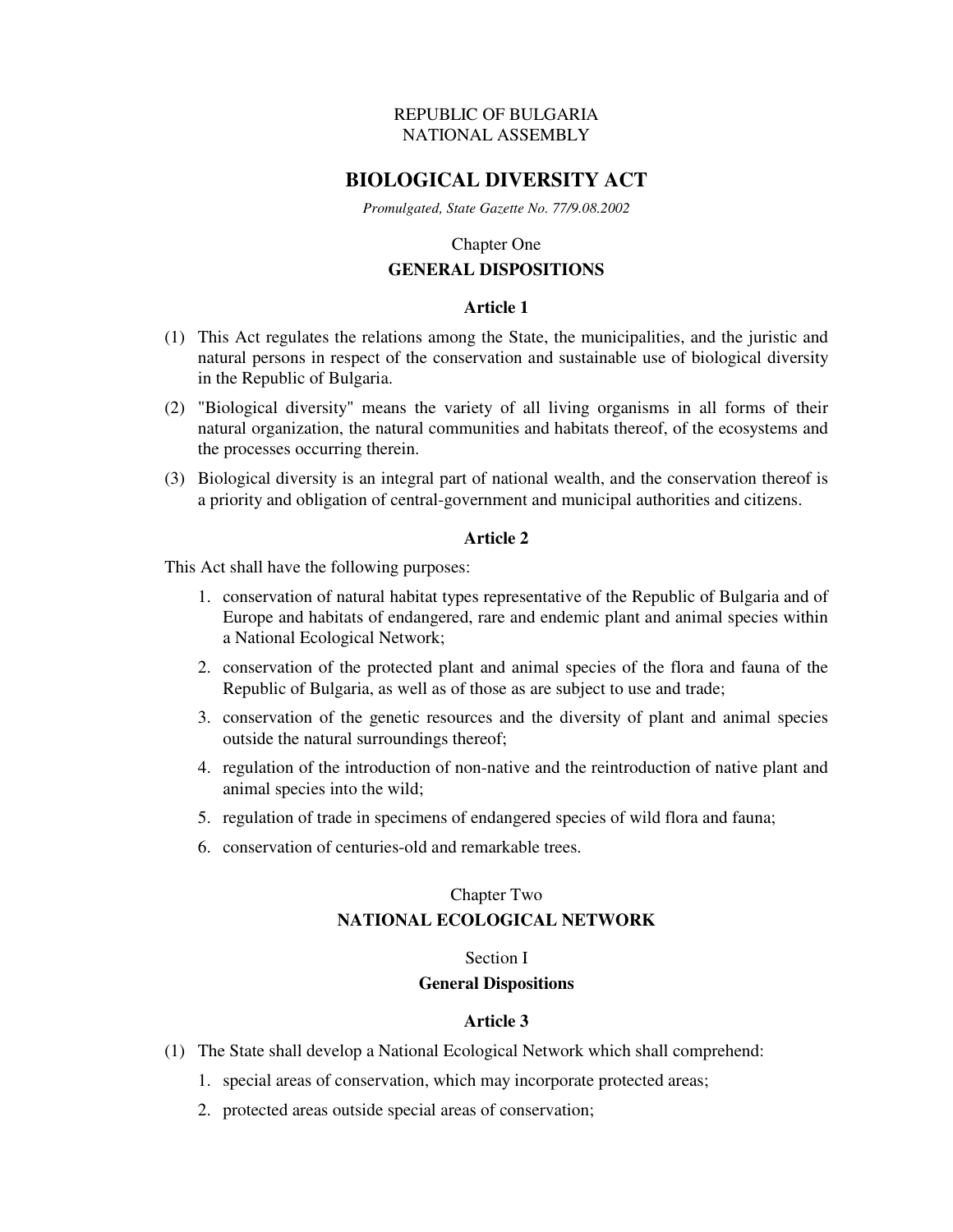- 3. buffer zones around protected areas.
- (2) CORINE Biotopes sites, Ramsar Convention sites and Important Bird Areas shall be incorporated into the National Ecological Network on a priority basis.

The National Ecological Network shall have the following purposes:

- 1. long-term conservation of biological, geological and landscape diversity;
- 2. provision of sufficiently spacious and high-quality sites for wild animals to breed, feed and rest, including during the period of migration, moulting and wintering;
- 3. creation of conditions for genetic exchange between geographically separated populations and species;
- 4. participation of the Republic of Bulgaria in the European and world ecological networks;
- 5. containment of the adverse impact of human activities on protected areas.

# Section II

# **Special Areas of Conservation**

# **Article 5**

The special areas of conservation referred to in Item 1 of Article 3 (1) herein shall be intended for maintenance or restoration, at a favourable conservation status, of the natural habitats therein incorporated, as well as of the species within their natural range.

# **Article 6**

- (1) Special areas of conservation shall be designated for:
	- 1. conservation of natural habitats listed in Annex 1 hereto;
	- 2. conservation of habitats of plant and animal species (excluding birds) listed in Annex 2 hereto;
	- 3. conservation of habitats of bird species listed in Annex 2 hereto;
	- 4. conservation of sites where considerable numbers of birds of species other than such listed in Annex 2 hereto assemble during the period of breeding, moulting, wintering or migration.
- (2) The natural habitat types in danger of disappearance, as listed in Annex 1 hereto, shall be conservation priority natural habitat types.
- (3) The plant and animal species in danger of extinction, as listed in Annex 2 hereto, shall be conservation priority species.

- (1) The sites hosting any natural habitat types listed in Annex 1 hereto shall be subjected to assessment on the basis of the following criteria:
	- 1. degree of representativity of the natural habitat type on the site concerned;
	- 2. area of the site covered by the natural habitat type in relation to the total area covered by that natural habitat type within the boundaries of the Republic of Bulgaria;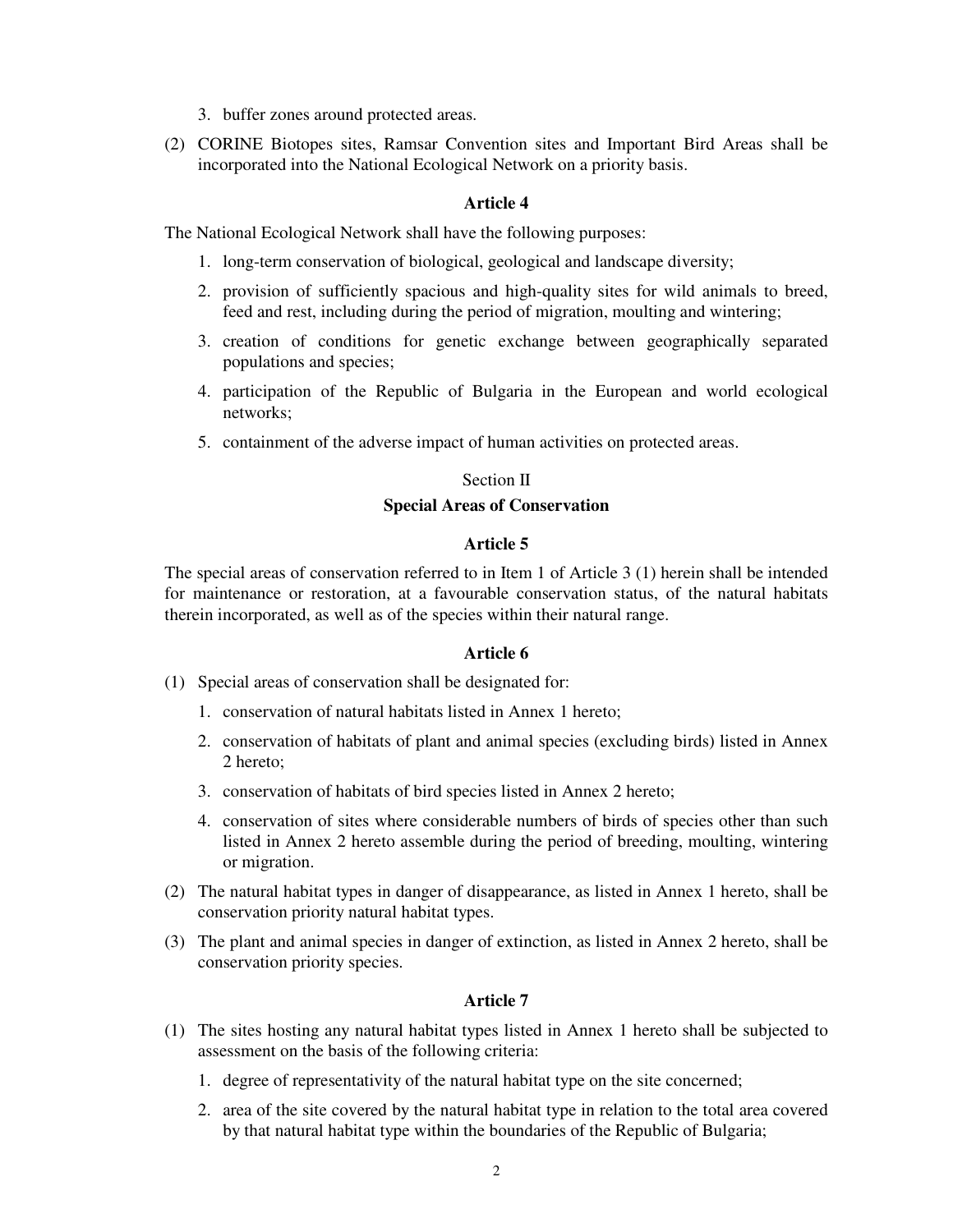- 3. degree of conservation of the structure and functions of the natural habitat type concerned and restoration possibilities;
- 4. global assessment of the value of the site for conservation of the natural habitat type concerned, on the basis of the value of the criteria referred to in Items 1, 2 and 3.
- (2) The sites hosting any habitats of species listed in Annex 1 hereto shall be subjected to assessment on the basis of the following criteria:
	- 1. size and density of the population of the species present on the site in relation to the size and density of the populations of the same species present within the Republic of Bulgaria;
	- 2. degree of conservation of the features of the habitat which are important for the species concerned and restoration possibilities;
	- 3. degree of isolation of the population present on the site in relation to the natural range of the species;
	- 4. global assessment of the value of the site for conservation of the species concerned, on the basis of the value of the criteria referred to in Items 1, 2 and 3.
- (3) The sites hosting any habitats of bird species listed in Annex 2 hereto shall be subjected to assessment on the basis of the following criteria:
	- 1. size and/or density of the population of the species during nesting, wintering or migration in relation to the size and/or density of the population of the same species present within Europe and within the Republic of Bulgaria;
	- 2. degree of representativity of the habitat of value for the species on the site concerned;
	- 3. global assessment of the value of the site for conservation of the species concerned, on the basis of the value of the criteria referred to in Items 1 and 2.

### Section III

# **Designation and Modification of Special Areas of Conservation**

### **Article 8**

- (1) The Ministry of Environment and Water shall ensure the investigation, assessment and preparation of dossiers on the sites referred to in Article 7 herein which shall contain:
	- 1. name;
	- 2. assigned use of the site;
	- 3. area distribution of forests, land tracts and aquatic areas;
	- 4. standard forms completed with data and evaluations;
	- 5. maps.
- (2) Proposals for designation of any sites subject to investigation under Paragraph (1) may furthermore be initiated by other state bodies, research and public organizations.

# **Article 9**

(1) Upon preparation of the dossiers referred to in Article 8 herein in respect of the sites by region, the Ministry of Environment and Water shall appoint a day and venue for conduct of the public discussion which shall be announced through the media of mass communication not later than thirty days before the date of the discussion.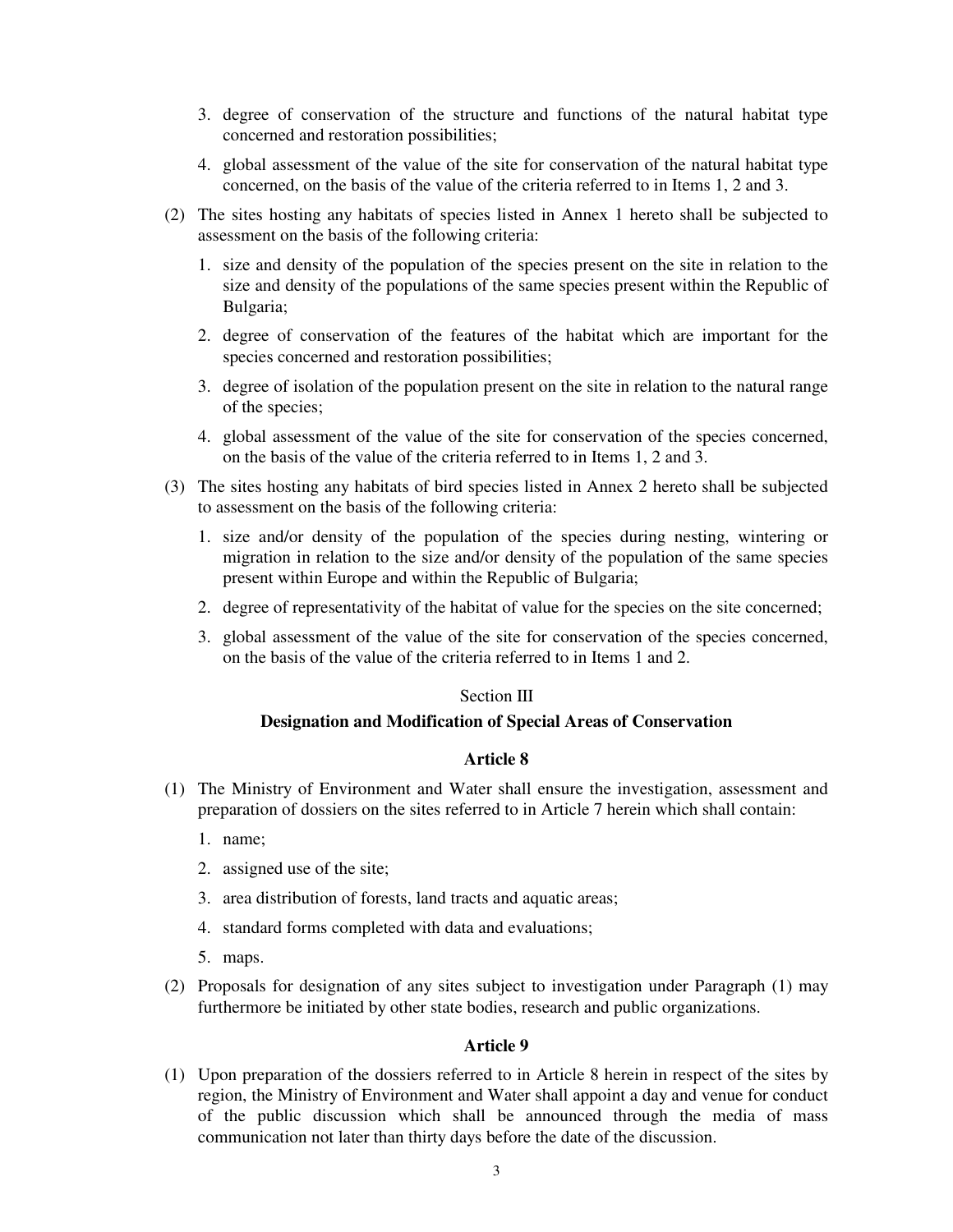- (2) Representatives of the ministries and central-government departments concerned, of the competent administrative regional administrations and municipalities, research and academic institutes, ecologist and public organizations shall be invited to attend the public discussions referred to in Paragraph (1).
- (3) Minutes shall be taken of the observations and proposals at the public discussions, and the said minutes shall be attached to the dossiers referred to in Article 8 herein.

- (1) Within six months after completion of the public discussions under Article 9 herein, the Ministry of Environment and Water shall compile a draft list of special areas of conservation which, together with the dossiers referred to in Article 8 herein, shall be presented for consideration at a meeting of the National Council of Biological Diversity.
- (2) The National Council of Biological Diversity shall recommend that the Minister of Environment and Water lay the list before the Council of Ministers for adoption.
- (3) Within six months after the meeting of the National Council on Biological Diversity, the Minister of Environment and Water shall lay the list referred to in Paragraph (1) before the Council of Ministers.
- (4) The decision of the Council of Ministers and the list shall be promulgated in the *State Gazette*.

#### **Article 11**

- (1) Sites included in the list referred to in Article 10 (4) herein shall be designated as special areas of conservation.
- (2) Special areas of conservation shall be designated and modified by the Minister of Environment and Water.

#### **Article 12**

- (1) The Minister of Environment and Water shall issue a designation order for the relevant special area of conservation.
- (2) Any order referred to in Paragraph (1) shall state:
	- 1. the grounds for issuance of the said order;
	- 2. the name and location of the special area of conservation;
	- 3. the assigned use of the special area of conservation;
	- 4. the total area and a description of the forests, land tracts and aquatic areas incorporated into the special area of conservation.

#### **Article 13**

Designation of a special conservation area shall not alter the ownership of the land tracts, forests and aquatic areas therein.

#### **Article 14**

The Protected Areas Act shall apply to any protected areas falling within the boundaries of special conservation areas.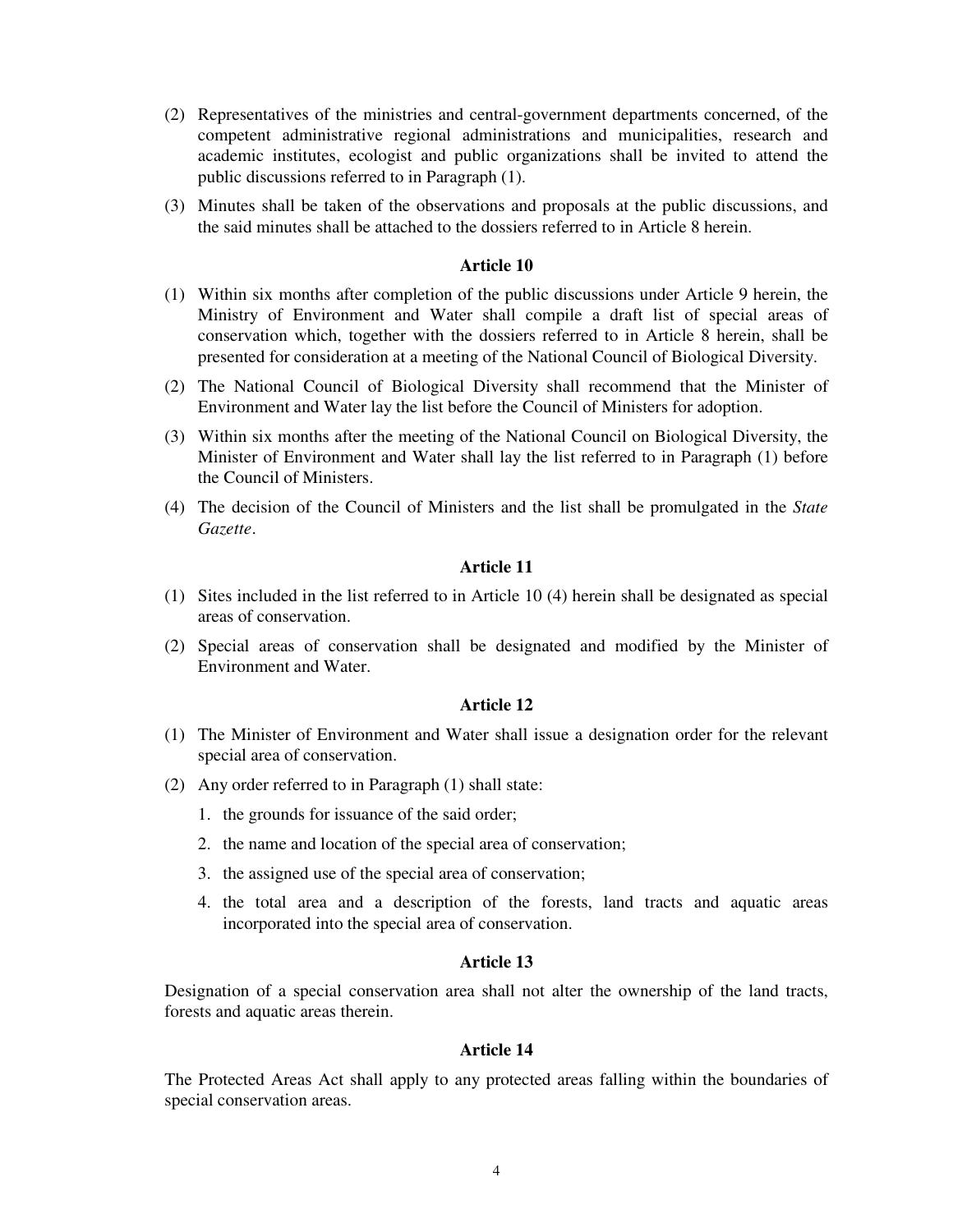The Cultural Assets and Museums Act shall apply to any cultural assets falling within the boundaries of special conservation areas.

### **Article 16**

- (1) Special conservation areas may be modified by means of:
	- 1. increase of area;
	- 2. decrease of area;
	- 3. declassification
- (2) Articles 9 and 10 herein shall apply to any modification covered under Paragraph (1).
- (3) The Minister of Environment and Water shall issue an order in respect of any modification covered under Paragraph (1).
- (4) New special areas of conservation shall be designated according to the procedure established by Articles 9, 10, 11 and 12 herein.

#### **Article 17**

Any order referred to in Article 12 (1) and Article 16 (3) herein shall be promulgated in the *State Gazette*.

# **Article 18**

The Ministry of Environment and Water and the regional inspectorates of environment and water shall keep registers in respect of the designated special areas of conservation and the modifications thereof.

#### **Article 19**

In the event of risk of damage to any sites included in the list referred to in Article 10 (4) herein prior to the designation thereof as special areas of conservation, the Minister of Environment and Water may issue an order, which shall be promulgated in the *State Gazette*, whereby the said Minister shall prohibit or restrict specific activities in the said sites for a period not exceeding two years, with the exception of sites allocated for national defence and to the armed forces.

#### Section IV

### **Buffer Zones**

#### **Article 20**

- (1) Zones surrounding the strict nature reserves, the managed nature reserves and the wetlands, which have been designated as protected areas according to the procedure established by the Protected Areas Act and are unincorporated into the national parks, shall be designated as buffer zones.
- (2) Buffer zones shall be intended to contain the impact of human activities on the protected areas referred to in Paragraph (1).

#### **Article 21**

The regional inspectorates of environment and water shall prepare a dossier for designation of a buffer zone, which shall include: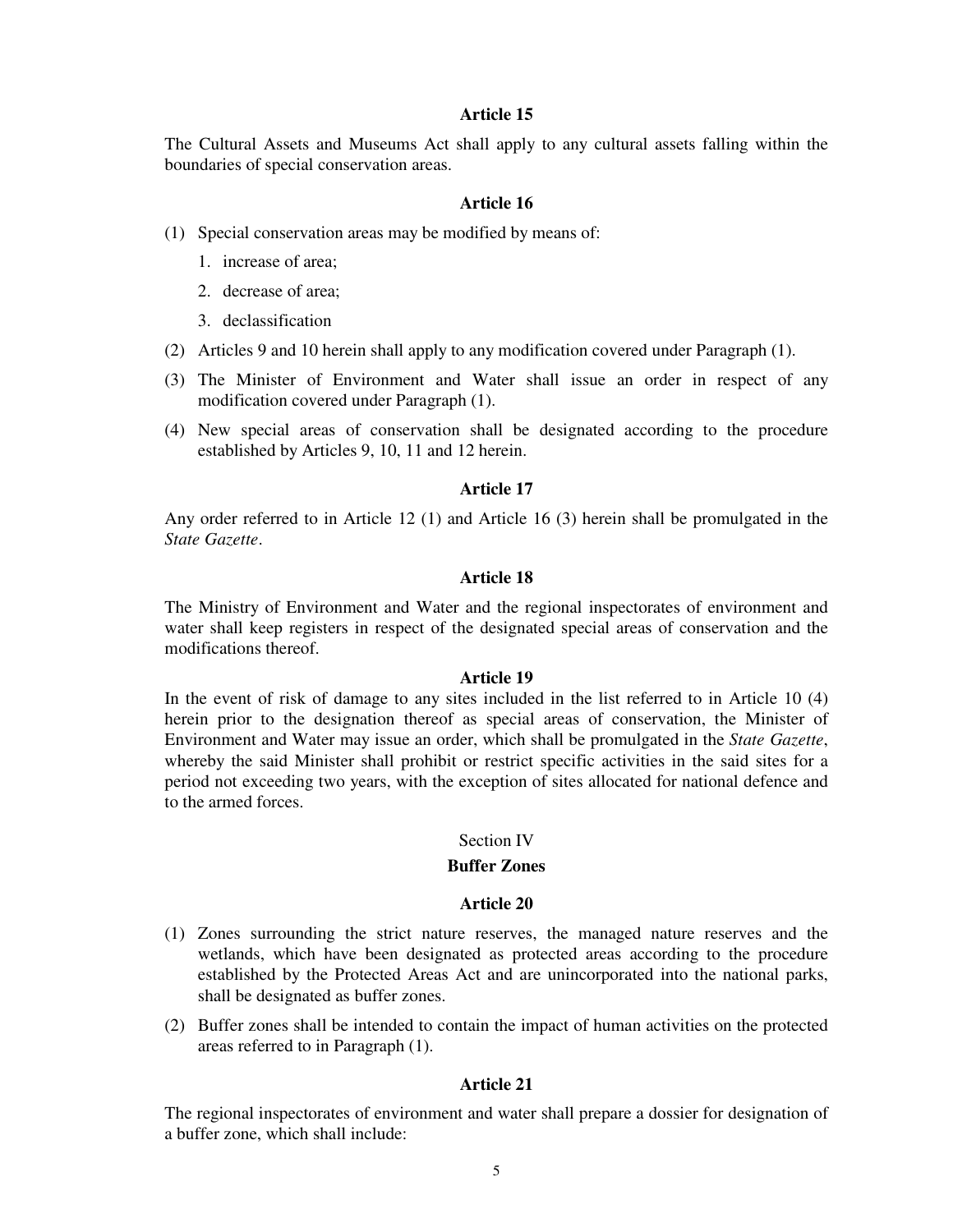- 1. a description of the land tracts, forests and aquatic areas incorporated into the buffer zone;
- 2. a map of the protected area and the proposed buffer zone surrounding the said area;
- 3. a proposal of the regime of the buffer zone.

- (1) The directors of the regional inspectorates of environment and water shall appoint a commission consisting of representatives of the local executive authorities concerned, the municipalities, the non-governmental organizations and the owners of land tracts, forests and aquatic areas.
- (2) The commission referred to in Paragraph (1) shall draw up a memorandum containing a recommendation to the Minister of Environment and Water regarding the boundaries and the regimes of the buffer zone.
- (3) In the cases where buffer zones are designated simultaneously with the protected areas, the procedures provided for in the Protected Areas Act shall be applied.

### **Article 23**

- (1) The memorandum referred to in Article 22 (2) herein and the dossier referred to in Article 21 herein, adjusted where necessary, shall be transmitted to the Ministry of Environment and Water.
- (2) The Minister of Environment and Water shall issue a designation order for the buffer zone after consultation with the central-government departments concerned.
- (3) The order referred to in Paragraph (2) shall prohibit or restrict specific activities or construction as might influence unfavourably the status and assigned use of the protected areas.
- (4) The order referred to in Paragraph (2) shall be promulgated in the *State Gazette*.

### **Article 24**

Designation of a buffer zone shall not alter the ownership of the land tracts, forests and aquatic areas therein.

#### **Article 25**

- (1) Buffer zones may be modified by means of:
	- 1. increase of area;
	- 2. decrease of area;
	- 3. changes in the regime of activities;
	- 4. declassification, in the event of declassification of the relevant protective area.
- (2) Any modification covered under Paragraph (1) shall follow the procedure established by Articles 21, 22 and 23 herein.

#### **Article 26**

The Ministry of Environment and Water and the regional inspectorates of environment and water shall keep registers in respect of the designated buffer zones and the modifications thereof.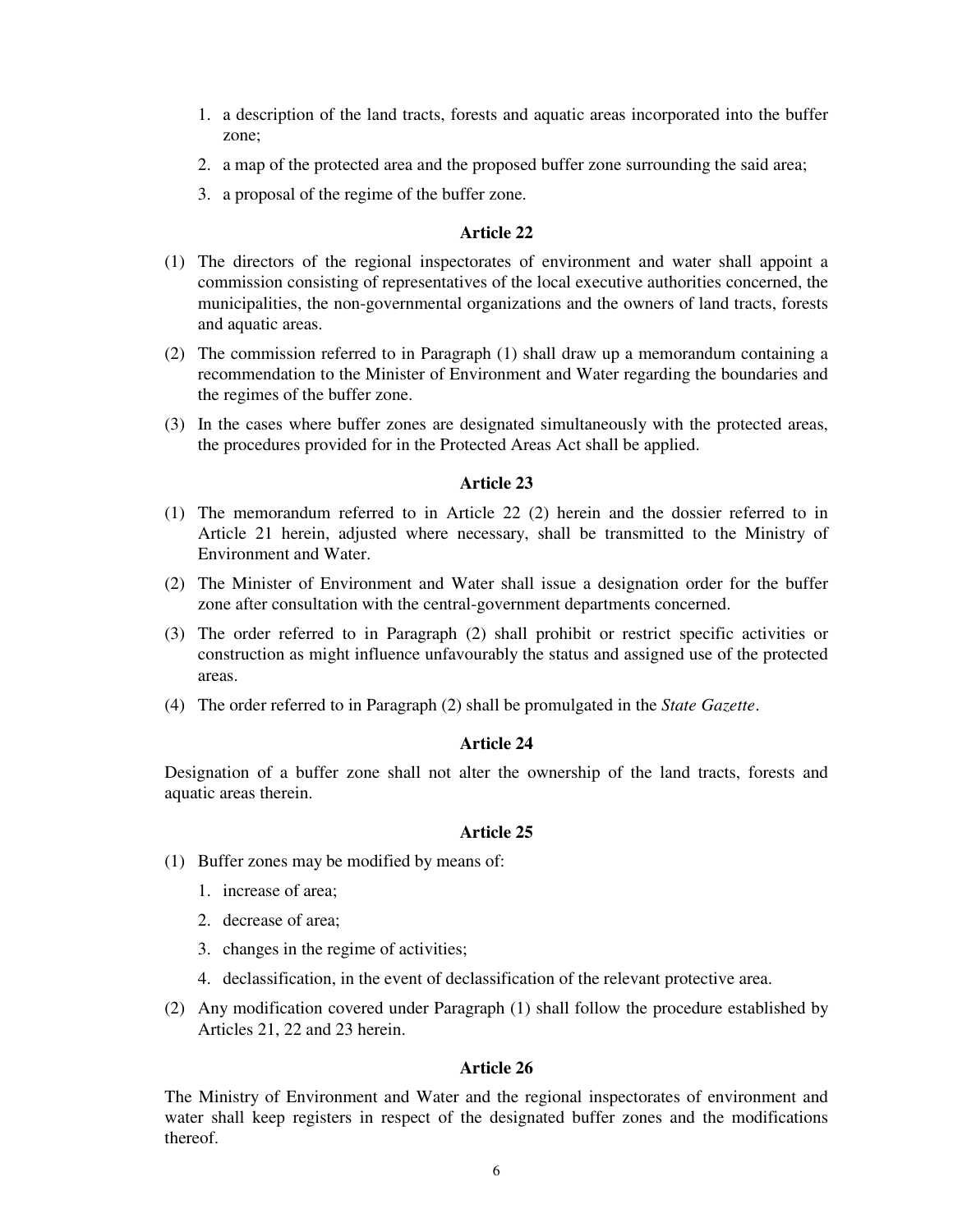#### Section V

### **Management Plans and Spatial-Development Plans and Projects**

# **Article 27**

Management plans shall be elaborated for:

- 1. the special areas of conservation referred to in Item 1 of Article 3 (1) herein;
- 2. the buffer zones referred to in Item 3 of Article 3 (1) herein, as an integral part of the management plans of the special areas of conservation concerned.

# **Article 28**

The management plans referred to in Article 27 herein shall be commissioned and endorsed under the terms and according to the procedure established by Section II of Chapter Four of the Protected Areas Act depending on the protected area category. The provisions of Articles 58, 61 and 62 of the Protected Areas Act shall apply to any areas of special conservation which do not host any protected areas.

### **Article 29**

- (1) The management plans referred to in Article 27 herein shall envisage measures intended to prevent the deterioration of conditions in the natural habitat types and in the habitats of species, as well as the endangerment and disturbance of the species for the protection whereof the relevant special areas of conservation have been designated.
- (2) The measures referred to in Paragraph (1) shall include:
	- 1. prohibition or restriction of activities contrary to the requirements for conservation of the specific sites subject to protection;
	- 2. preventive action to avoid unforeseeable adverse events;
	- 3. supporting, steering and regulating activities;
	- 4. restoration of natural habitats and habitats of species or of populations of plant and animal species;
	- 5. conduct of scientific research, education and monitoring.
- (3) In planning the measures covered under Paragraph (2), to the extent practicable, account shall be taken of:
	- 1. the regional and local characteristics, except such concerning the conservation of biological diversity, as well as social requirements;
	- 2. the sustainable use of renewable resources.

- (1) The spatial-development plans, the spatial-development projects for forests and the regional programmes elaborated according to the procedure established by other acts, shall conform to the measures covered under Article 29 herein.
- (2) To ensure the links between the special areas of conservation, the plans and projects referred to in Paragraph (1) shall include measures and activities for conservation of the features of the landscape which, by virtue of their linear and continuous structure or their function as stepping stones, are essential for the migration, dispersal and genetic exchange of plant and animal populations and species.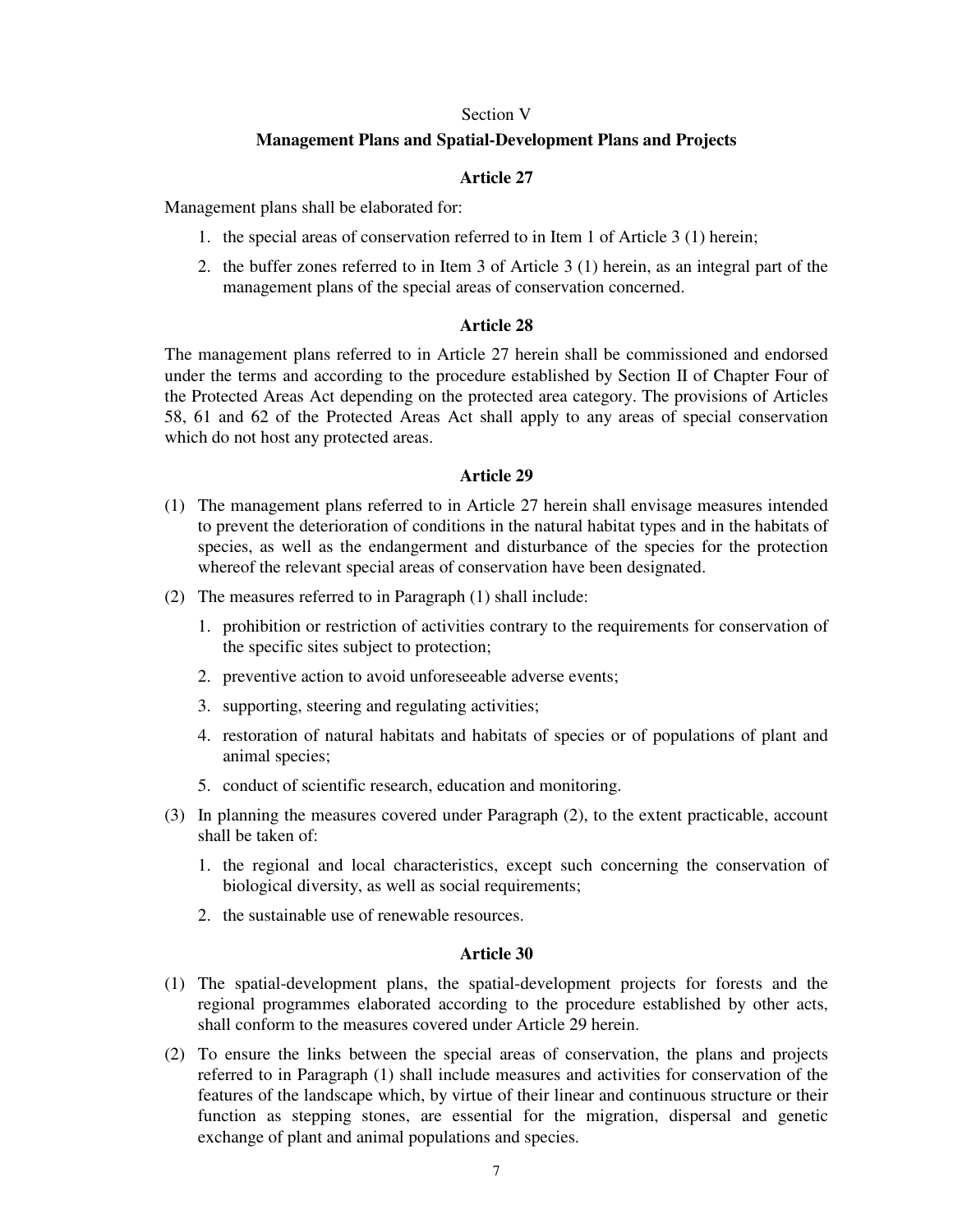- (3) The principal features of the landscape referred to in Paragraph (2) are:
	- 1. rivers and river banks and water-logged old river beds;
	- 2. natural marshes, lakes, wet meadows and other wetlands;
	- 3. caves, rock edges, faces and dunes;
	- 4. cols and other natural landforms linking separate mountains;
	- 5. field boundary markings, forest shelter belts, dry meadows and pastures;
	- 6. flood plains and riverside vegetation;
	- 7. forests located at an altitude not exceeding 500 metres above sea level.

- (1) The plans and projects referred to in Article 30 (1) herein and the building-development proposals, which are not directly connected with, or necessary to, the management of the special areas of conservation but are likely to have a significant negative impact thereon, either individually or in interaction with other plans and projects, shall be assessed as to the compatibility thereof with the purposes established in the orders referred to in Article 12 (1) herein. Any such plans and the programmes shall be subject to environmental assessment, and the building-development proposals included in Annexes 1 and 2 to the Environmental Protection Act shall be subject to environmental impact assessment, according to the procedure established by the said Act.
- (2) Any building-development proposals other than such referred to in Paragraph (1) may be subject to environmental impact assessment according to a procedure established by a regulation adopted by the Council of Ministers.

### **Article 32**

A favourable opinion on the environmental assessment of plans and programmes and a favourable decision on the environmental impact assessment of development proposals shall be issued according to the procedure established by the Environmental Protection Act solely after ascertaining that the special area of conservation will not be adversely affected to a considerable extent.

# **Article 33**

- (1) An exception to the provision of Article 32 herein shall be admissible solely by reasons of overriding public interest and in the absence of an alternative solution.
- (2) If the special area of conservation hosts a priority natural habitat type and/or a habitat of a priority species, the only considerations which may be raised for making the exception referred to in Paragraph (1) are those relating to human health or public safety, or to beneficial consequences for the environment.

- (1) In the cases under Article 33 herein, the Ministry of Environment and Water shall take compensatory measures necessary to ensure that the coherence of the National Ecological Network is protected, regardless of the phase of implementation of the plan or project.
- (2) The measures referred to in Paragraph (1) shall consist in conservation or restoration of the same natural habitat type or habitat of the same plant or animal species: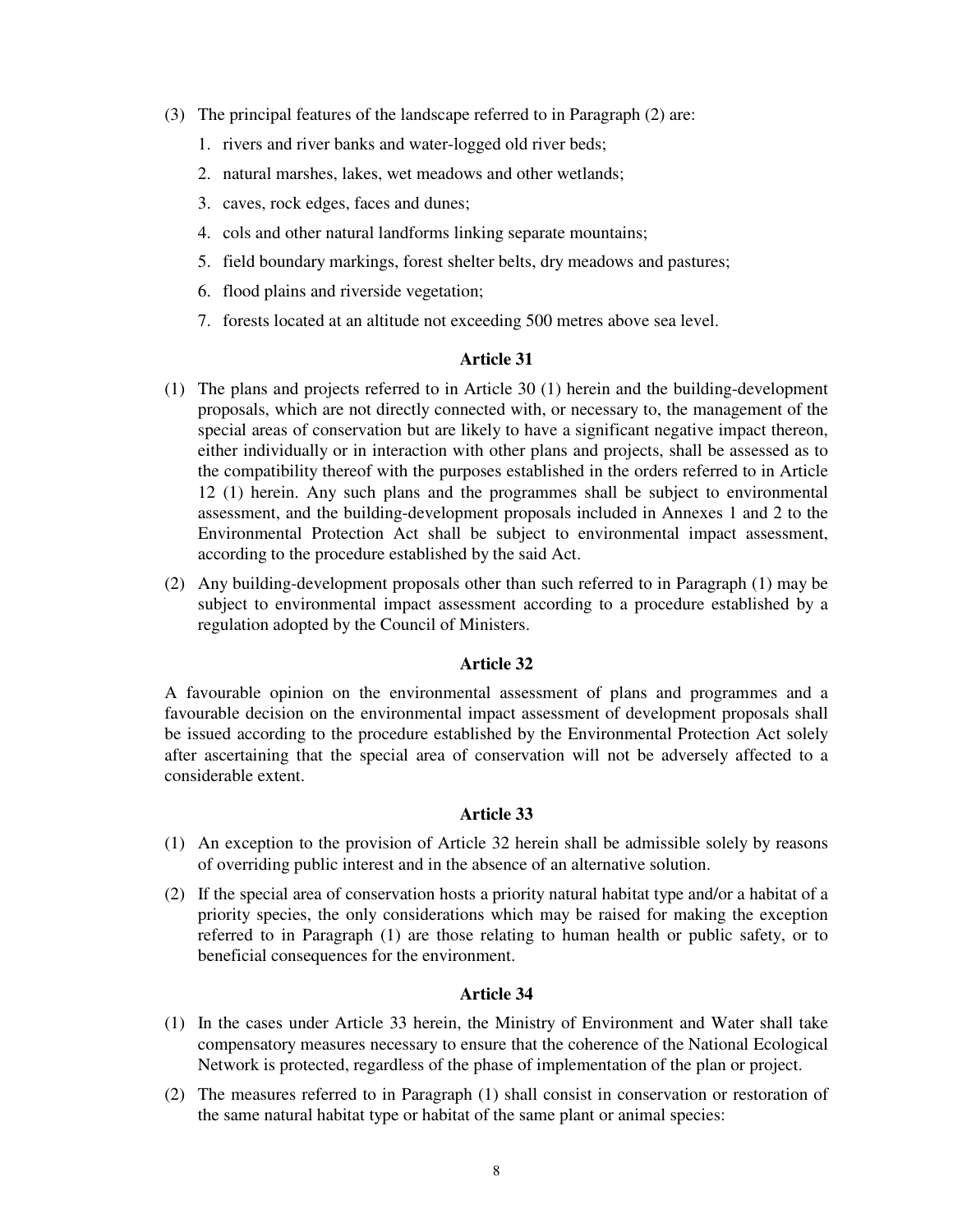- 1. in another place within the deteriorated special area of conservation;
- 2. in an extension of the same, or an extension of another special area of conservation;
- 3. in a new special area of conservation.
- (3) The expenditures on implementation of the measures referred to in Paragraph (1) shall be assumed by the client of the plan or project.

#### Chapter Three

### **CONSERVATION OF PLANT AND ANIMAL SPECIES**

# Section I

# **General Dispositions**

#### **Article 35**

The plant and animal species of wild flora and fauna of the Republic of Bulgaria shall be conserved in the natural surroundings thereof by means of:

- 1. conservation of the habitats thereof in the National Ecological Network;
- 2. placing the species under a regime of protection or of regulated use;
- 3. maintenance or restoration of the conditions in the habitats which correspond to the ecological requirements of the relevant species;
- 4. elaboration and application of action plans for species facing a varying degree of threat;
- 5. reintroduction into the wild of extinct species and repopulation of rare and endangered species;
- 6. control and regulation of non-native species which are or could be introduced, whether deliberately or accidentally, into the wild and which threaten native species.

# **Article 36**

In addition to the measures covered under Article 35 herein, measures shall furthermore be applied for conservation of the plant and animal species of wild flora and fauna outside the natural surroundings thereof by raising specimens and storing genetic material under strictly controlled conditions.

#### Section II

# **Protected Plant and Animal Species**

#### **Article 37**

The wild animal and plant species listed in Annex 3 hereto shall be designated as protected for the entire territory of Bulgaria.

- (1) The following shall be prohibited in respect of the animal species listed in Annex 3 hereto:
	- 1. all forms of deliberate capture or killing of specimens by whatever devices, means, or methods<sup>.</sup>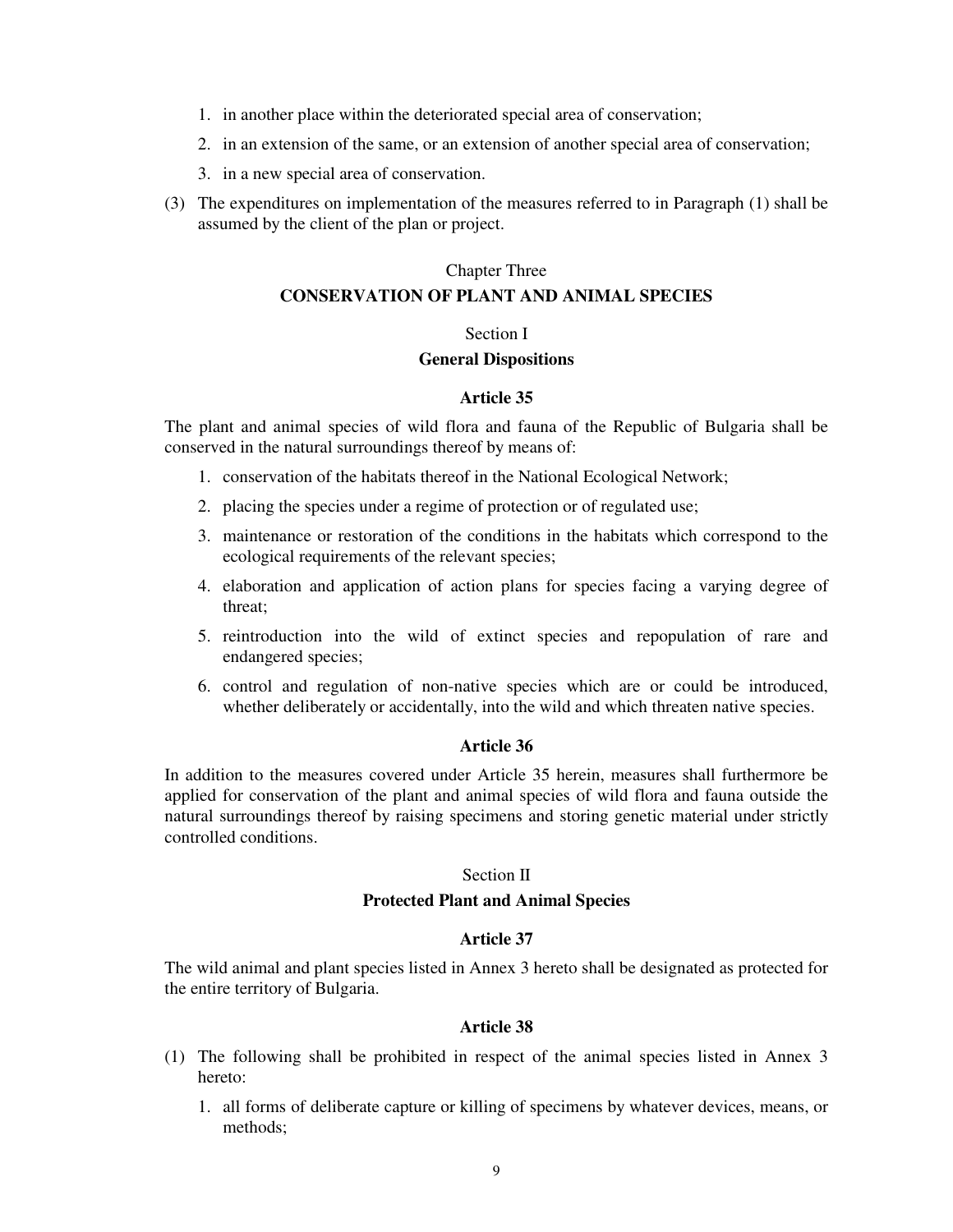- 2. hunting and disturbance, particularly during the period of breeding, rearing, wintering and migration;
- 3. destruction or taking of eggs, even where abandoned; destruction of, damage to, or removal of nests;
- 4. damage to, or destruction of, breeding, resting or staging places;
- 5. taking of found dead specimens;
- 6. possession, movement, transport, export, trade and offering for sale or exchange of specimens taken in the wild;
- 7. stuffing, possession, exhibition to the public, movement, transport, export, trade and offering for sale or exchange of stuffed specimens.
- (2) The prohibitions referred to in Items 1, 2, 6 and 7 of Paragraph (1) shall apply to all stages of life of the animals.

- (1) Any person, who has found an injured or dead specimen, or who has unintentionally injured or killed a specimen of any animal species listed in Annex 3 hereto, shall be obligated, while complying with the provision of Item 5 of Article 38 (1) herein, to notify the nearest regional inspectorate of environment and water or state forestry unit.
- (2) At the discretion of the regional inspectorate of environment and water or the state forestry unit and depending on the condition thereof, any such specimen:
	- 1. shall be returned to the wild in an appropriate region;
	- 2. shall be transmitted for treatment or care to a rescue centre or a zoo;
	- 3. shall be provided to a research or educational establishment or to a natural science museum for study or augmentation of teaching collections;
	- 4. shall be left where the said specimen was found or killed.
- (3) A memorandum shall be drawn up on the disposal of the specimen under Paragraph (2), and the said memorandum shall be transmitted to the Ministry of Environment and Water.

# **Article 40**

- (1) The following shall be prohibited in respect of any plant species listed in Annex 3 hereto:
	- 1. picking, collecting, cutting, uprooting or any other manner of destruction of specimens in their natural range in the wild;
	- 2. possession, movement, transport, export, trade and offering for sale or exchange of specimens taken in the wild.
- (2) The prohibitions covered under Paragraph (1) shall apply to all stages of life of the plants.

# Section III

# **Regulated Use of Plant and Animal Species**

### **Article 41**

(1) The wild animal and plant species listed in Annex 4 hereto shall be placed under a regime of protection and regulated use in the wild.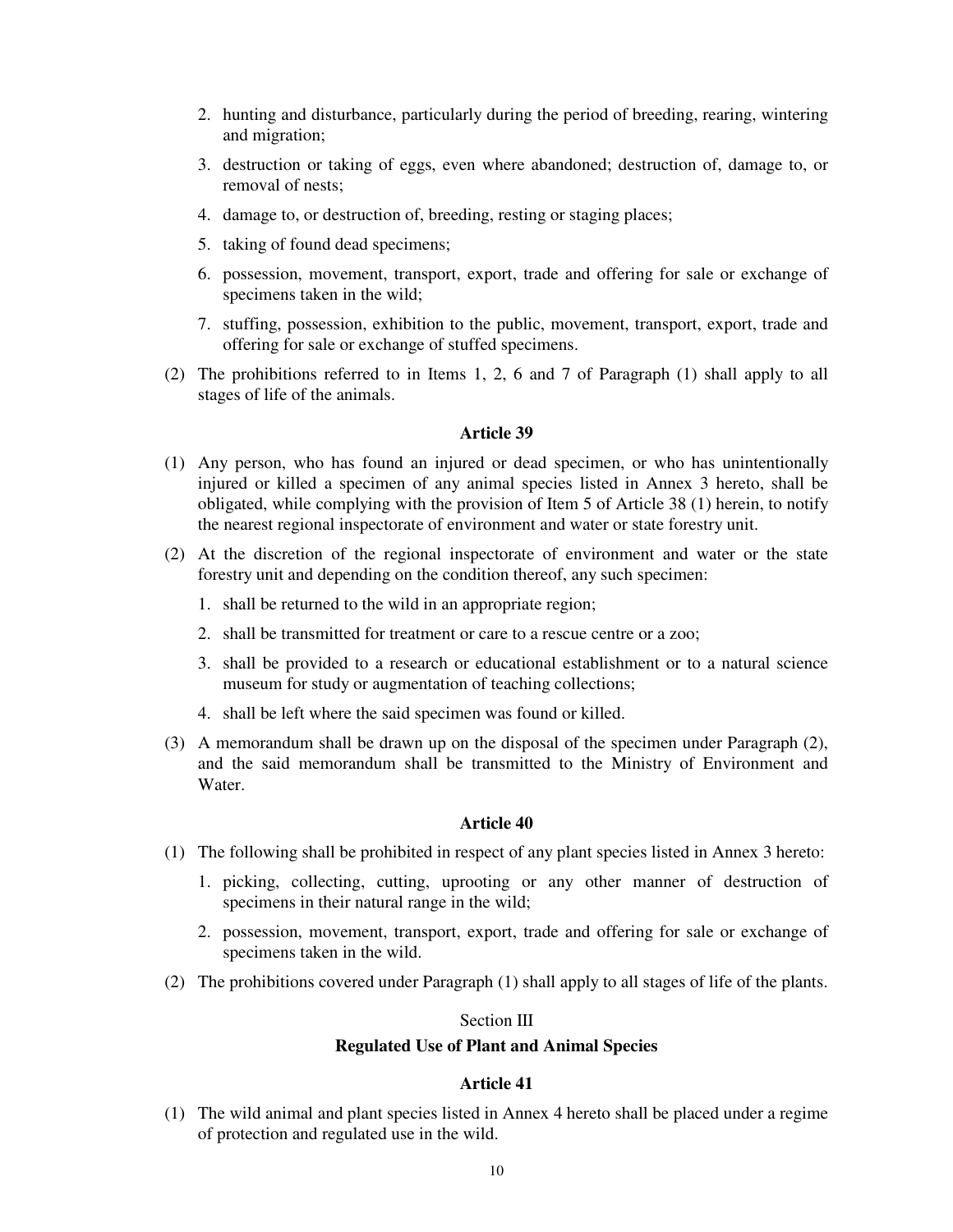- (2) Depending on the status of the populations and the biological requirements of the individual species listed in Annex 4 hereto, the regimes and conditions of use shall comprehend:
	- 1. regulations regarding access to certain regions;
	- 2. temporary or local prohibition of use of the species or exploitation of certain populations;
	- 3. time periods, rules and methods of use;
	- 4. establishment of a system of licences or of quotas for use of specimens;
	- 5. terms of purchase, sale, possession, offering for sale or transportation for the purpose of sale or export of specimens or parts thereof;
	- 6. terms for raising in captivity and breeding of animal and plant species under strictly controlled conditions.
- (3) The following shall be prohibited in respect of the bird species listed in Annex 4 hereto:
	- 1. hunting and disturbance during the breeding and rearing season, as well as during the return of migratory birds to the rearing places;
	- 2. destruction or, damage to, or removal of nests;
	- 3. destruction, as well as the taking and keeping of eggs, even where abandoned.

- (1) The regimes and conditions under Article 41 (2) herein, applicable to fish and game species listed in Annex 4 hereto, shall be established by orders of the ministers of agriculture and forestry and of environment and water, and the said orders shall be promulgated in the *State Gazette*.
- (2) In respect of the rest of the animal and plant species listed in Annex 4 hereto, the regimes and conditions for conservation and use under Article 41 (2) herein shall be established by orders of the Minister of Environment and Water, and the said orders shall be promulgated in the *State Gazette*.

### **Article 43**

The orders referred to in Article 42 herein shall be issued after discussion with the centralgovernment departments, public organizations and branch organizations of users concerned and, in the cases of a regional or local prohibition of use, also with the competent regional governors and municipality mayors.

### Section IV

# **Prohibited Methods, Devices and Means of Capture and Killing**

- (1) Upon capture or killing of specimens of any species listed in Annex 4 hereto, the use of any indiscriminate devices, means and methods listed in Annex 5 hereto shall be prohibited.
- (2) The prohibition under Paragraph (1) shall furthermore apply to any animal species listed in Annex 3 hereto and to any bird species referred to in Article 45 herein in the cases of exemption authorized according to the procedure established by Article 49 herein.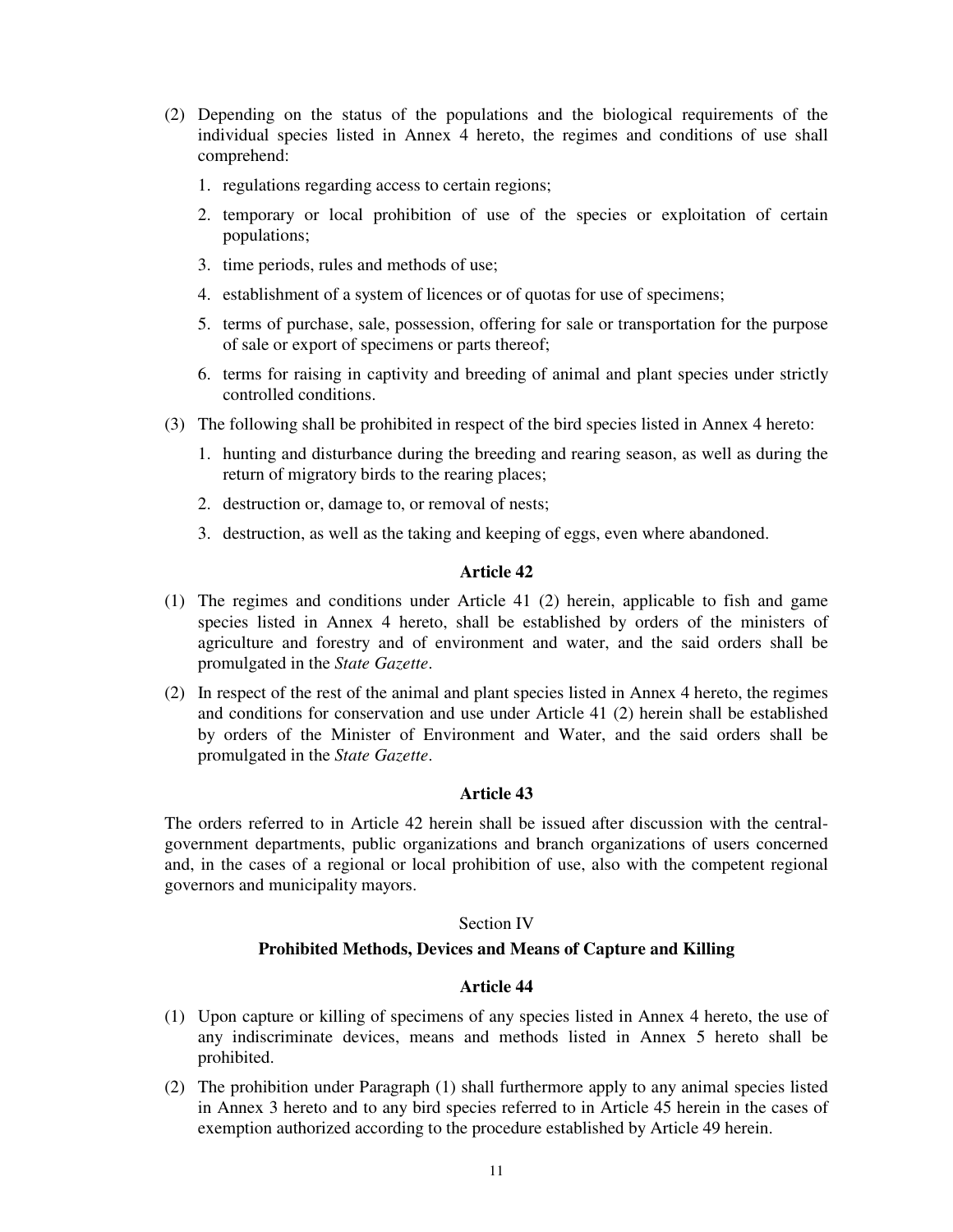### Section V

#### **Conservation of Wild Birds**

# **Article 45**

All bird species other than such listed in Annexes 3 and 4 hereto, naturally occurring in the wild state within the territory of the Republic of Bulgaria, shall be subject to conservation and control with a view to the maintenance of the populations thereof at a favourable conservation status.

### **Article 46**

The following shall be prohibited in respect of the birds referred to in Article 45 herein:

- 1. capture or killing of specimens by whatever devices, means, or methods;
- 2. keeping of specimens;
- 3. destruction of, damage to, or removal of nests;
- 4. destruction, as well as the taking and keeping of eggs, even where abandoned;
- 5. disturbance, particularly during the period of breeding and rearing.

# **Article 47**

- (1) Keeping for commercial purposes, transporting for commercial purposes, offering for sale and sale of live or dead birds or any readily recognizable part or derivative of such birds shall be prohibited in respect of all wild bird species other than such listed in Annex 3 herein.
- (2) Paragraph (1) shall not apply to the bird species specified in Annex 6 hereto, and the activities covered under Paragraph (1) may be carried out solely upon proof that the birds were lawfully killed, captured or acquired in another lawful manner.

#### Section VI

### **Exemptions**

- (1) Exemptions from the prohibitions imposed under Articles 38, 40, Article 41 (3), Articles 44, 46 and Article 47 (1) herein shall be admissible solely in the absence of an alternative solution and subject to the condition that the exemption is not detrimental to the populations of the affected species in the natural range thereof and the said populations are in a favourable conservation status.
- (2) Any exemption referred to in Paragraph (1) shall be granted in the following cases:
	- 1. to protect species of wild flora and fauna and for conservation of natural habitats;
	- 2. to prevent serious damage to crops, livestock, forests, fisheries, water, fisheries and other forms of property;
	- 3. in the interests of public health and safety, including air safety or by other reasons of overriding public interest;
	- 4. for the purposes of research and education upon introduction or reintroduction of species and for the breeding necessary to this end, including artificial propagation of plants.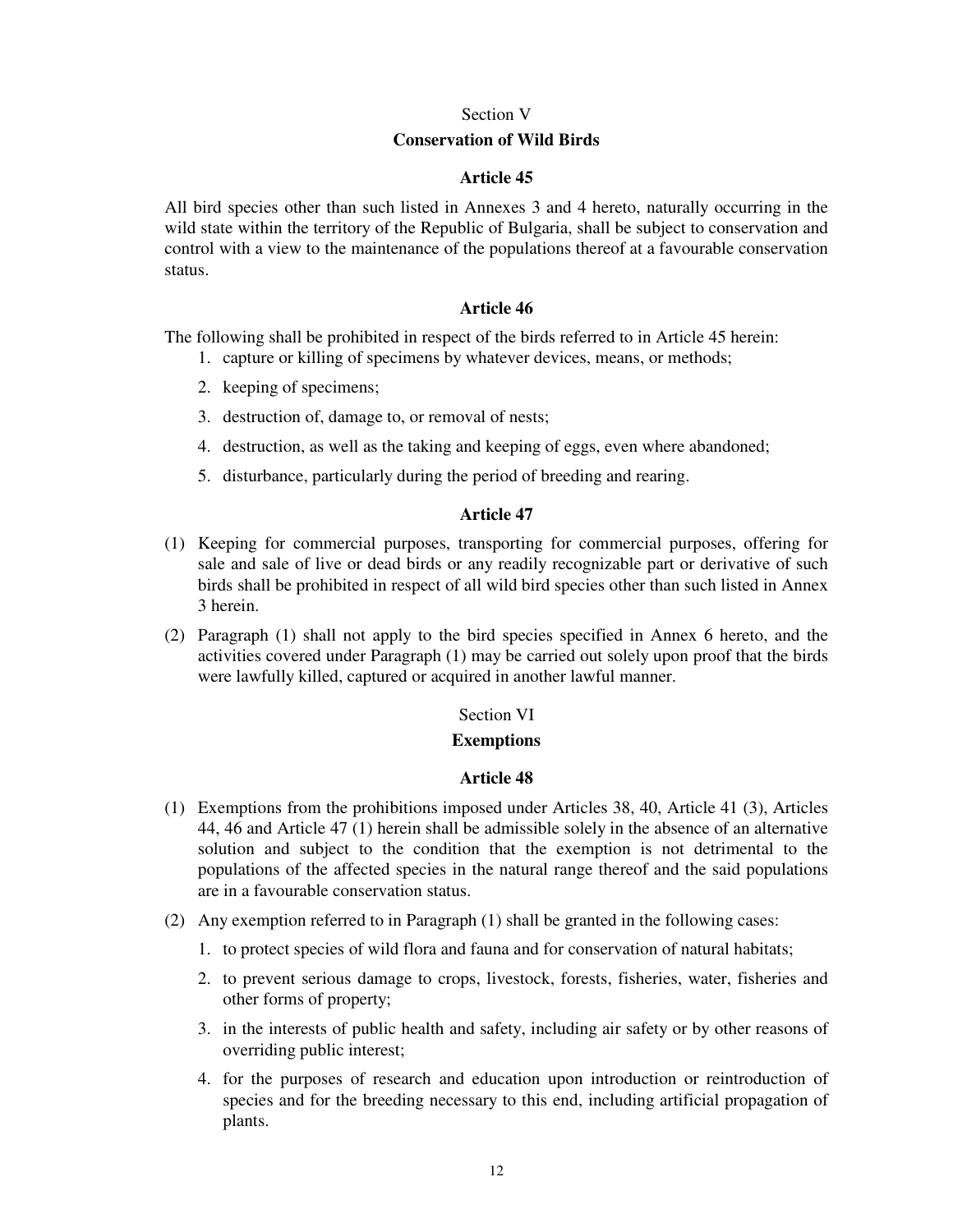(3) In the cases covered under Paragraph (2), where any species listed in Annex 3 hereto are affected, exemptions shall be admissible solely in respect of a limited number of specimens.

# **Article 49**

- (1) Any exemption referred to in Article 48 herein shall require written authorization from:
	- 1. the Minister of Environment and Water in respect of any species listed in Annex 3 hereto;
	- 2. the Minister of Agriculture and Forestry and the Head of the National Forestry Board - in respect of any fish and game species listed in Annex 4 hereto, after consultation with the Minister of Environment and Water:
	- 3. the Minister of Environment and Water in respect of the rest of the species listed in Annex 4 hereto and in respect of any birds referred to in Article 45 herein.
- (2) Any authorization referred to in Paragraph (1) shall specify the species, the number of specimens, the time and the place, the devices, means and methods, the manner of disposal of the specimen and other conditions whereunder the exemption is granted, as well as the authority or the person entrusted with the exercise of control over compliance with the said conditions.

# **Article 50**

- (1) No authorization under Article 49 (1) herein shall be required for the export of specimens of any species covered under Article 70 herein.
- (2) In the cases under Paragraph (1), solely an export permit shall be issued according to the procedure established by Chapter Four herein.

### **Article 51**

The terms and a procedure for the issuance of authorizations under Article 49 (1) herein shall be established by a regulation endorsed by the Ministers of Environment and Water and of Agriculture and Forestry.

### Section VII

### **Action Plans for Plant and Animal Species**

# **Article 52**

Action plans for plant and animal species shall mandatorily be elaborated where it is ascertained that:

- 1. the species is endangered on an international scale and the conservation thereof requires measures within the entire natural range thereof;
- 2. the conservation status of the population of the species in the Republic of Bulgaria or in individual regions is not favourable;
- 3. a non-native species, which has been introduced into the wild, has an adverse impact on the conditions of the natural habitats or on the conservation status of native species of wild flora and fauna.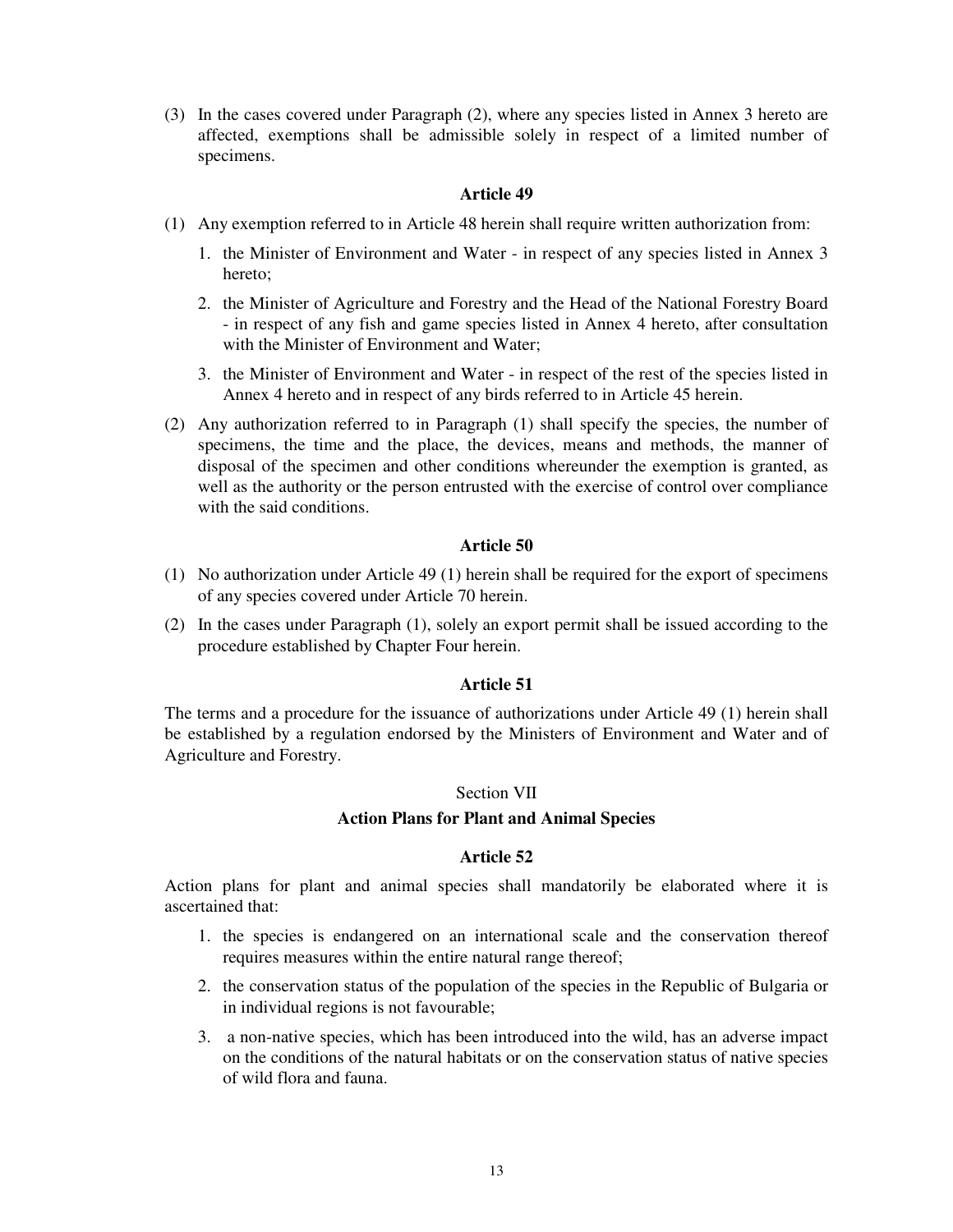Under the terms established by Article 52 herein, action plans shall be elaborated on a priority basis in respect of:

- 1. any priority species listed in Annex 2 hereto;
- 2. any protected plant and animal species listed in Annex 3 hereto;
- 3. any species subject to regulated use listed in Annex 4 hereto;
- 4. any species subject to reintroduction into the wild.

#### **Article 54**

The action plans shall comprehend:

- 1. a description of the biological characteristics and ecological requirements of the species;
- 2. an evaluation of the distribution and conservation status of the populations of the species, as well as of the conditions of the natural habitats thereof;
- 3. data on the threats and limiting factors;
- 4. measures for recovery, maintenance and other conservation measures in respect of the species, including *ex-situ* measures, as far as appropriate;
- 5. measures for recovery and maintenance of the habitats of the species covered by the plan;
- 6. measures to monitor and control compliance and the effect of public activities;
- 7. budget and time schedule for implementation of the activities.

### **Article 55**

- (1) Preparation of action plans may be commissioned by:
	- 1. the Minister of Environment and Water;
	- 2. the Minister of Agriculture and Forestry or the heads of other state bodies concerned;
	- 3. non-governmental organizations.
- (2) The authorities and organizations covered under Items 2 and 3 of Paragraph (1) shall consult the Ministry of Environment on the terms of reference and the drafts of the action plans.

#### **Article 56**

- (1) The action plans shall be laid before the National Council of Biological Diversity for consideration.
- (2) The action plans shall be endorsed by the relevant competent authority referred to in Article 49 (1) following a favourable decision of the National Council of Biological Diversity.

### **Article 57**

The terms and a procedure for elaboration of action plans for species shall be established by a regulation issued by the Ministers of Environment and Water and of Agriculture and Forestry.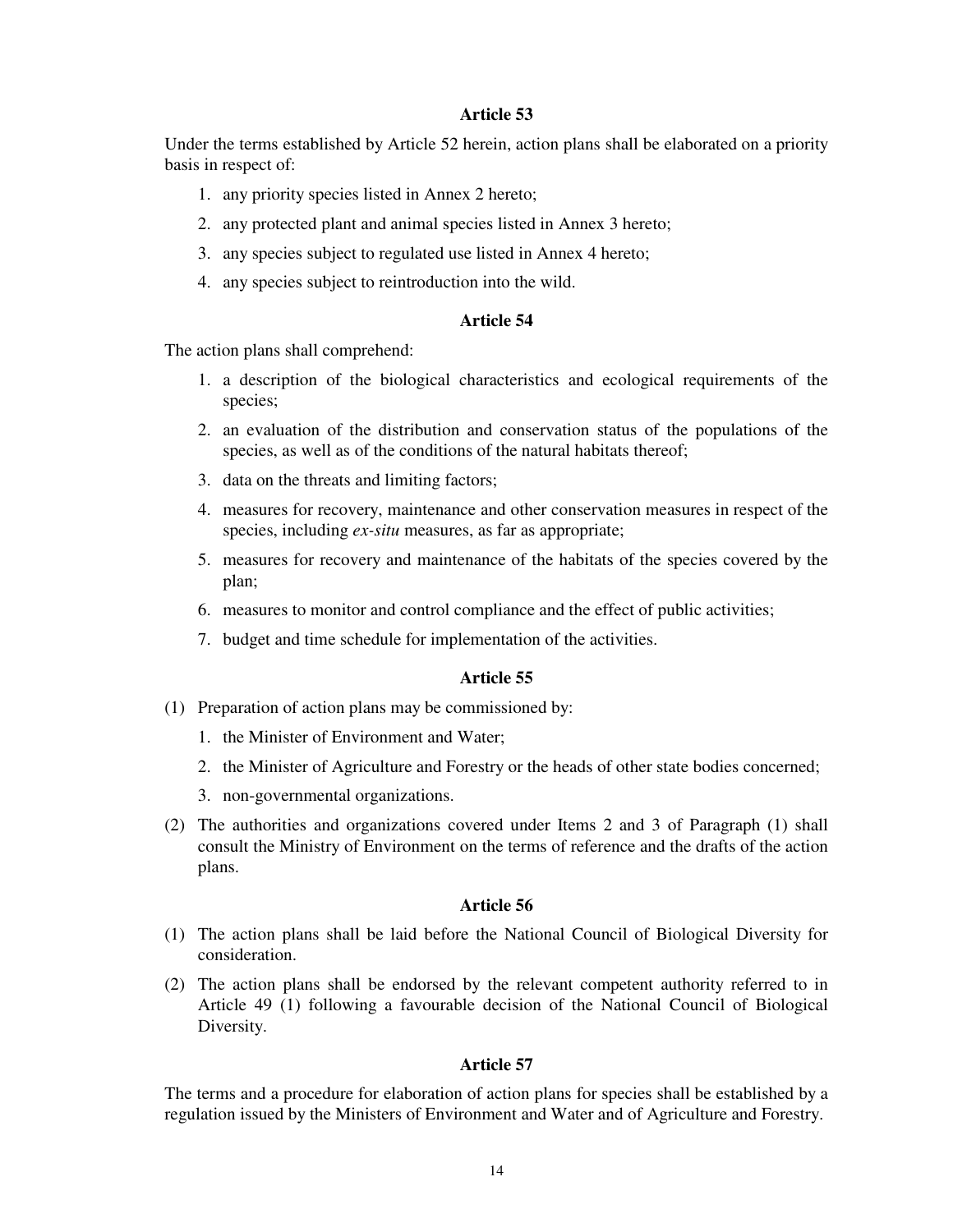#### Section VIII

### *Ex-situ* **Conservation of Plant and Animal Species**

# **Article 58**

- (1) *Ex-situ* conservation of species shall include:
	- 1. raising and breeding of animals and plants under controlled conditions in vivariums, zoos or botanical gardens, arboretums, live specimen collections;
	- 2. creation of banks for seeds, pollen, gametes, embryos, tissue and cell cultures and other collections for conservation of plant and animal genetic resources under special conditions.
- (2) The actions covered under Paragraph (1) shall not include application of techniques and methods leading to genetic modification.

### **Article 59**

Conservation covered under Article 58 (1) herein shall be applied on a priority basis to species and other taxa which are:

- 1. in immediate danger of extinction in the natural habitats thereof at local, national or international level;
- 2. of special economic interest;
- 3. wild ancestors of plant cultivars or primitive animal breeds;
- 4. suitable for use in reintroduction into the wild;
- 5. of specific interest to science endemic, relict, etc.;
- 6. suitable to attract public interest to the problems of conservation of biological diversity.

- (1) Conservation covered under Article 58 (1) herein may be implemented by research organizations, juristic and natural persons.
- (2) The organizations and persons referred to in Paragraph (1) shall be obligated:
	- 1. to document the samples/species, as well as the origin thereof;
	- 2. to label and mark the samples/species, where possible;
	- 3. to gather and maintain information on specific characteristics of the status of the collections, as well as of the methods and techniques of the raising and maintenance thereof;
	- 4. to organize or participate in scientific and other research relevant to the conservation and raising of the species, including such associated with the reintroduction of wild species into the wild;
	- 5. to provide propagules of endangered species for restoration or reintroduction into the wild;
	- 6. to provide, on a negotiated basis, propagules of endangered species for the purpose of creation of plantations for cultivated breeding of plants and farms for the breeding of animals;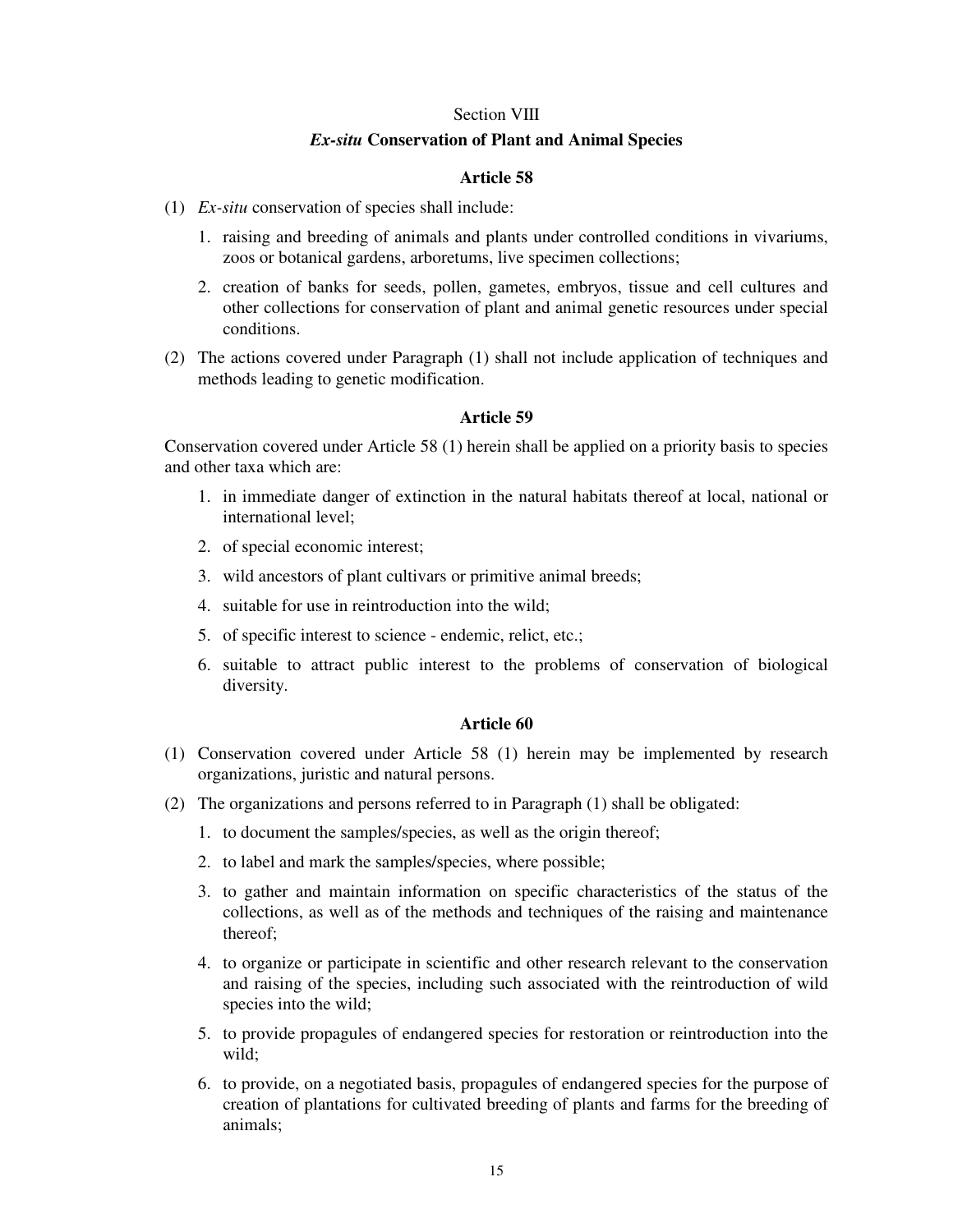- 7. to exchange information with other institutions of similar mission and purposes;
- 8. to provide public access to the collections and provide information to the public relating to the species collected, the natural habitats thereof and conservation of biological diversity;
- 9. to promote public education and awareness;
- 10. to provide the information as shall be necessary for updating and keeping of the registers referred to in Article 63 herein.
- (3) In addition to the obligations covered under Paragraph (2), zoos shall be obligated to:
	- 1. accommodate the animals under conditions which satisfy the biological, conservation and propagation requirements thereof;
	- 2. provide species-specific enrichment of the enclosures;
	- 3. maintain a high standard of animal husbandry with preventive and curative veterinary care and nutrition;
	- 4. take the necessary measures to prevent the escape of animals in order to avoid possible ecological threats to indigenous species.

- (1) The minimum requirements and conditions whereunder animals are raised in zoos shall be established by a regulation issued by the Minister of Environment and Water.
- (2) In case of application of the coercive measure referred to in Item 3 of Article 122 (1) herein, the Ministry of Environment and Water shall order the placement of the animals in other zoos or in sites ensuring the conditions established by the regulation referred to in Paragraph (1) and covered under Article 60 (20) and (3) herein.

- (1) Zoos shall operate on the basis of a licence granted by the Ministry of Environment and Water, under terms and according to a procedure established by a regulation issued by the Minister of Environment and Water.
- (2) Any licence referred to in Paragraph (1) shall be granted solely upon compliance with the requirements of Article 60 (2) and (3) herein and the requirements of the regulation referred to in Article 61 (1) herein.
- (3) Should it be ascertained that any zoo operates without a licence or in violation of the requirements and conditions whereunder the licence was granted, the Minister of Environment and Water shall:
	- 1. prescribe measures and determine a time period not exceeding two years wherewithin the requirements must be complied with, and/or
	- 2. impose the coercive measure referred to in Item 3 of Article 122 (1) herein.
- (4) Upon non-compliance with the prescriptions within the time period determined under Item 3 of Paragraph (1), the Minister of Environment and Water shall impose the coercive measure referred to in Item 3 and/or Item 4 of Article 122 (1) herein.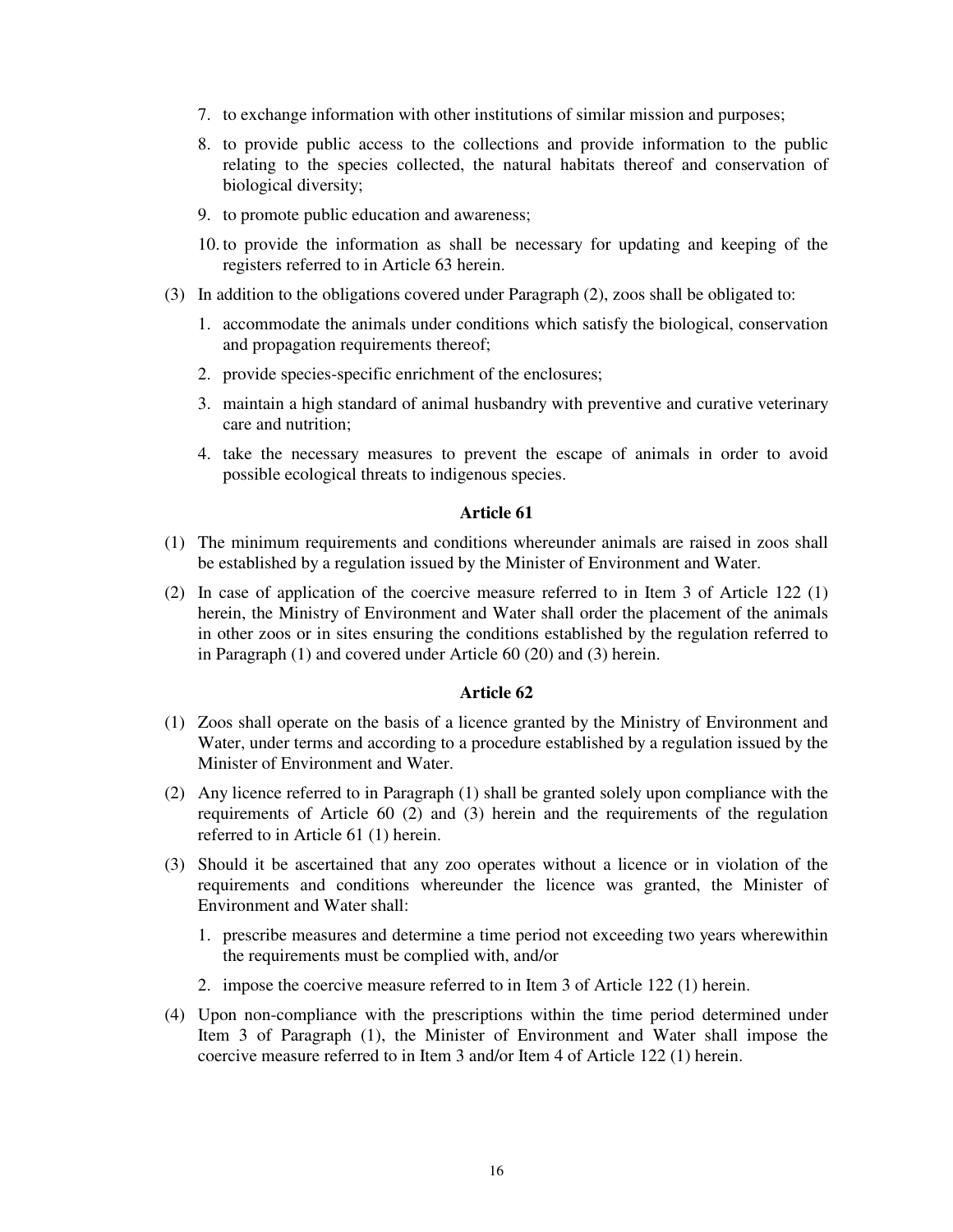- (1) The Ministry of Environment and Water shall keep a register of the organizations and persons owning and maintaining collections of wild species of Bulgarian or alien flora and fauna.
- (2) The Ministry of Agriculture and Forestry shall keep an official register of the organizations and persons owning and maintaining collections of wild tree and bush species or game species of Bulgarian or alien flora and fauna.

# **Article 64**

The specialized organizations, which create and maintain "national collections," shall be designated by an act of the Council of Ministers where:

- 1. they implement and/or coordinate activities comprehended under national or international programmes associated with genetic resources;
- 2. the collections are intended for conservation and maintenance of significant taxonomic diversity of world flora and fauna, including wild relatives of cultivated plants or primitive breeds and/or constitute strategic resources because of the significant diversity of species, varieties, breeds, forms, lines, including such of local origin and/or indicator species in respect of international obligations assumed by the Republic of Bulgaria.

# **Article 65**

The terms and a procedure for augmentation, maintenance and servicing of collections, with the exception of such appertaining to natural persons, shall be established by acts issued by the heads of the organizations and the juristic persons referred to in Article 60 (1) herein.

- (1) The State shall own the genetic resources of the natural flora and fauna of the Republic of Bulgaria.
- (2) Access to the resources shall be provided in compliance with the provisions of this Act and, where subject to patents and other intellectual property rights, such access shall be provided in compliance with the provisions of legislation specific to this sphere.
- (3) Genetic resources may be provided for use to other States on the basis of advance agreement in writing on the terms and manner of sharing the benefits arising from such transfer under mutually advantageous terms including:
	- 1. citation of the natural origin of the material;
	- 2. provision by the State user of results of research and technologies obtained from, related to, or derived from the said resources;
	- 3. recovery of part of the resources obtained in use of the material, as well as of derivatives or studies for commercial purposes;
	- 4. participation in joint scientific studies.
- (4) Gratuitous provision of genetic resources may be agreed where the said resources are intended for non-commercial purposes: scientific research, education, conservation of biological diversity, or public health.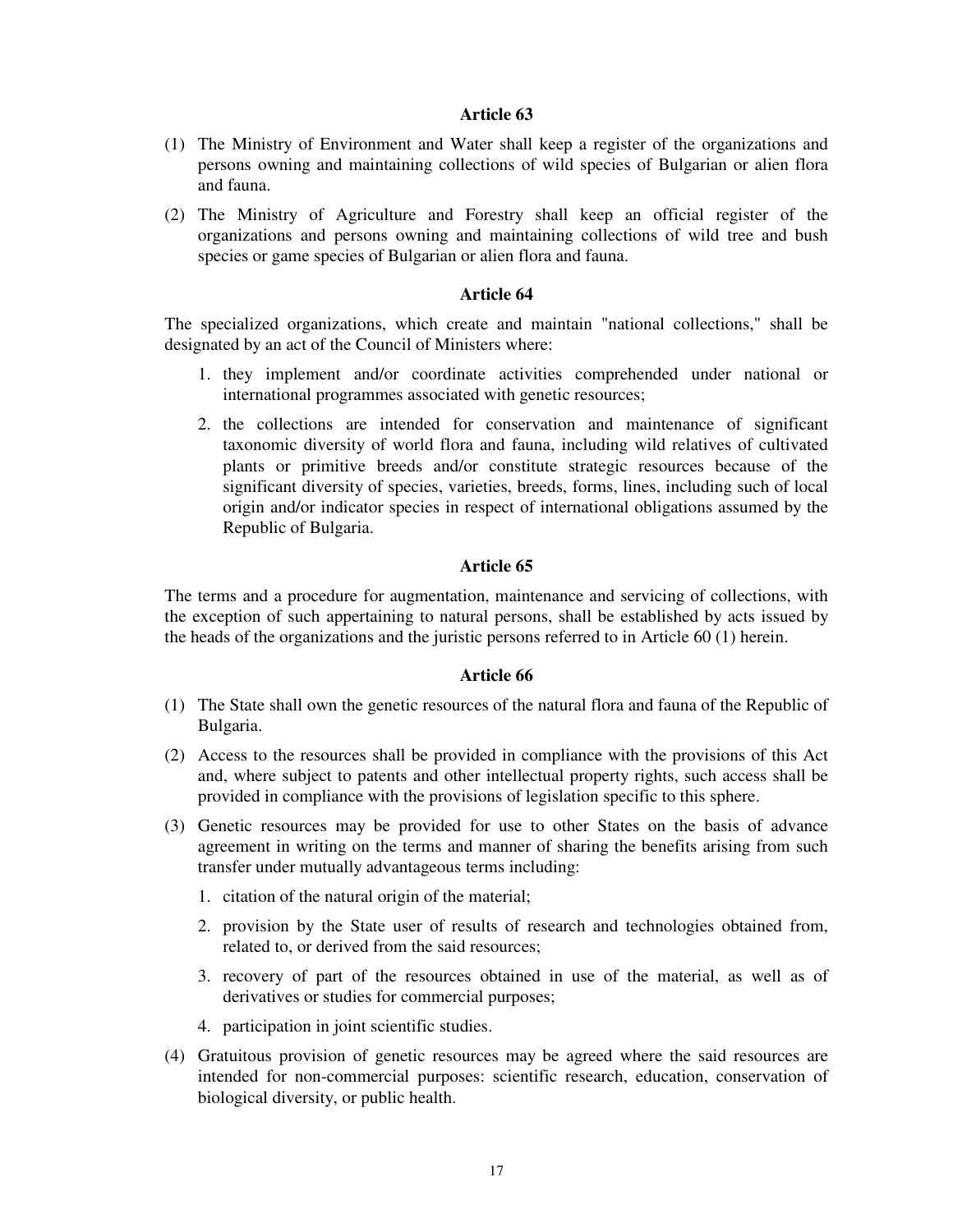- (5) Provision of materials for use to third parties shall require the written consent of the owner in compliance with the provisions of Paragraphs (2), (3) and (4).
- (6) The terms and a procedure for provision of access to genetic resources shall be established by a regulation adopted by the Council of Ministers.

# Section IX

# **Introduction of Non-Native and Reintroduction of Native Animal and Plant Species into the Wild**

# **Article 67**

- (1) Introduction into the wild, as well as import for the purpose of breeding and raising of non-native animal and plant species, shall be admitted provided that this is not detrimental to any natural habitats in the natural range thereof or to any native species of wild flora and fauna or to any populations thereof.
- (2) The activities referred to in Paragraph (1) shall be authorized on the basis of an elaborated programme solely after a favourable conclusion of a scientific expert examination commissioned by the relevant competent authority covered under Paragraph (3) and after a favourable decision of the National Council of Biological Diversity.
- (3) The activities referred to in Paragraph (1) shall require written authorization granted by:
	- 1. the Head of the National Forestry Board in respect of any tree, bush and game species;
	- 2. the Minister of Environment and Water in respect of all other species.
- (4) The authorities covered under Paragraph (3) may issue an order, promulgated in the *State Gazette*, prohibiting the introduction into the wild of any non-native species which would threaten the natural habitats or native species of wild flora and fauna.

# **Article 68**

- (1) Native animal and plant species shall be reintroduced into the wild in a manner that would contribute to a sustained restoration of the said species to a favourable conservation status.
- (2) The activities referred to in Paragraph (1) shall require written authorization granted by the relevant competent authority covered under Article 67 (3) herein in consultation with the central-government departments concerned and after having obtained the opinion of the general public in the region regarding a reintroduction of the species.

#### **Article 69**

The terms and a procedure for granting of authorizations under Article 67 (3) and Article 68 (2) herein and for obtaining the opinion of the general public shall be established by regulations issued, respectively, by the Minister of Environment and Water and by the Minister of Agriculture and Forestry.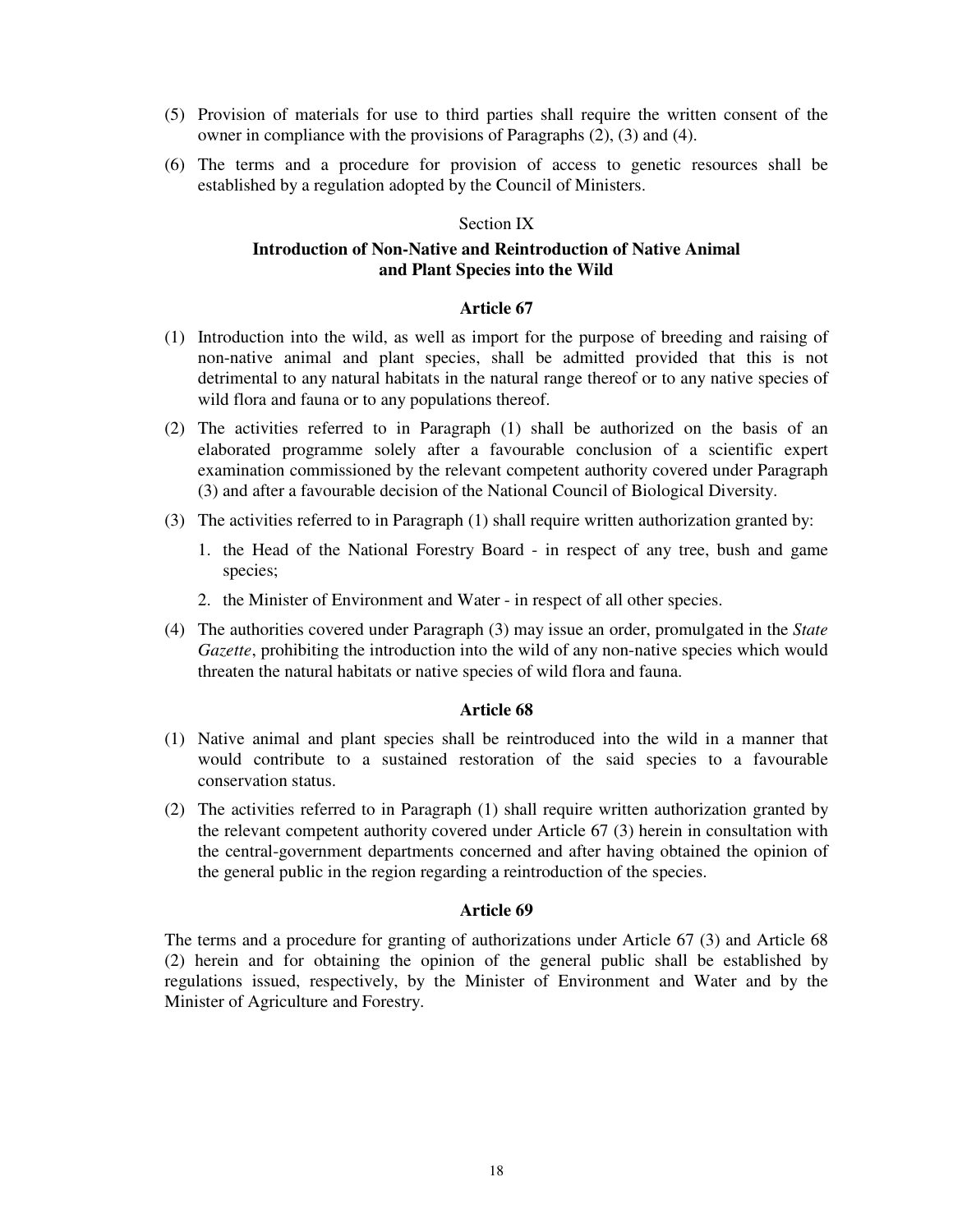### Chapter Four

# **TRADE IN ENDANGERED SPECIES OF WILD FLORA AND FAUNA**

#### Section I

### **General Dispositions**

# **Article 70**

The provisions of this Chapter shall apply to specimens of any species included in the Appendices to the Convention on International Trade in Endangered Species of Wild Fauna and Flora (CITES) (*State Gazette* No. 6 of 1992), hereinafter referred to as "the Convention," which:

- 1. are in danger of extinction or are under a regime of protection and regulated use and are or could be subject to trade, as listed:
	- a) in Appendix I to Article III of the Convention;
	- b) in Annex 3 to this Act, indicated by the symbol (I);
	- c) in Annex 4 to this Act, indicated by the symbol (I);
- 2. need regulation of trade therein in order to avoid utilization incompatible with the survival thereof, as listed in Appendix II to Article IV of the Convention;
- 3. are identified as being subject to regulated trade within the jurisdiction of any Party to the Convention, as listed in Appendix III to Article V of the Convention.

# **Article 71**

- (1) The Ministry of Environment and Water shall be the Management Authority in charge of application of the requirements of the Convention.
- (2) The Minister of Environment and Water shall issue a designation order for the places performing the functions of rescue centres under Item 1 of Article 104 (1) herein.
- (3) The operation of the rescue centres referred to in Paragraph (2) shall be regulated by rules endorsed by the Minister of Environment and Water.

- (1) The Bulgarian Academy of Sciences, with the specialized institutes, full-time research personnel and associate experts thereof, shall be the Scientific Authority for the purposes of application of the Convention.
- (2) Acting on a proposal by the Bulgarian Academy of Sciences, the Minister of Environment and Water shall issue an order listing the experts performing functions under Article 84 and Item 2 of Article 87 herein.
- (3) The list referred to in Paragraph (2) shall indicate the names, addresses and contact information, the competence and the area of practice of the experts.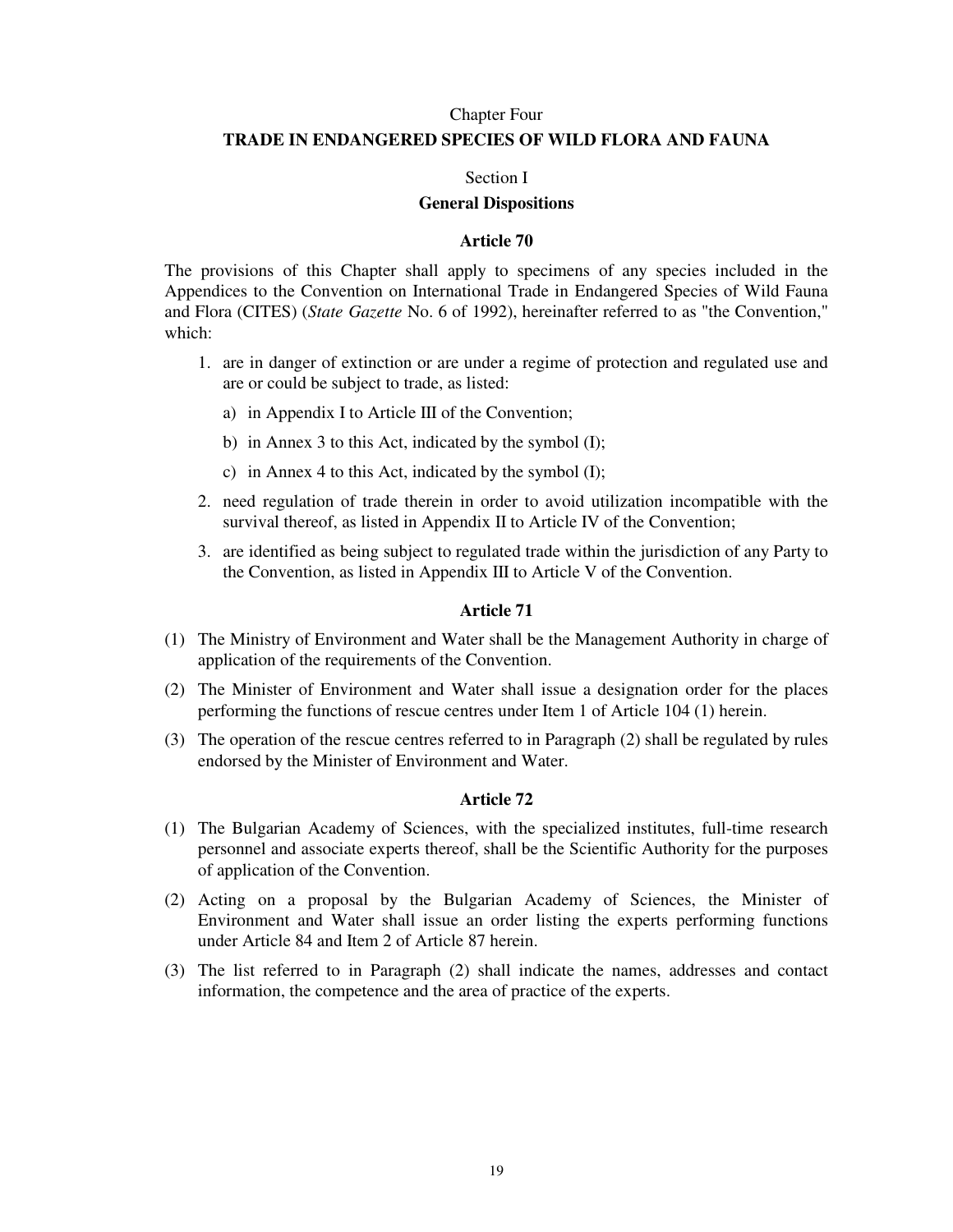#### Section II

### **Transboundary Movement from and to the Republic of Bulgaria**

# **Article 73**

- (1) Specimens of any species covered under Article 70 herein shall be imported and exported according to the requirements of the Convention, this Act, the Customs Act and the other special laws.
- (2) Live animals of any species covered under Article 70 herein shall be transported according to the guidelines for transportation of live animals, published by the Convention Secretariat, and in the case of air transport, also according to the Regulations established by Resolution 620, Appendix A of the International Air Transport Association (IATA).

# **Article 74**

- (1) Upon issuance of permits under Item 1 of Article 70 herein, the specimens of any species referred to in Item 1 of Article 70 herein shall be treated as specimens of species referred to in Item 2 of Article 70 herein where the said specimens:
	- 1. have been bred in breeding facilities registered at the Convention Secretariat;
	- 2. are individually marked in a manner precluding misidentification.
- (2) The condition under Item 2 of Paragraph (1) shall not apply to any plants and in case the marking would damage the health of the specific specimen.

### **Article 75**

- (1) Specimens of any species referred to in Item 1 of Article 70 herein shall be imported and any specimens of species covered under Article 70 herein shall be exported solely by a permit issued by the Minister of Environment and Water or persons authorized thereby, completed in a CITES model form as set forth in Annex 7 hereto.
- (2) No permit under Paragraph (1) shall be required for:
	- 1. transit or specimens;
	- 2. importation of specimens in the cases under Article 74 (1) herein.
- (3) Each consignment of specimens referred to in Item 1 of Paragraph (2) shall mandatorily be accompanied by an original of an export permit in a CITES model form, issued by the Management Authority in charge of application of the requirements of the Convention of the State of export.

- (1) A separate permit under Article 75 (1) herein shall be issued for each consignment of specimens, and the said permit shall accompany the said consignment during the time of importation or exportation.
- (2) Any permit shall be valid for a period of six months reckoned from the date of issue thereof.
- (3) Any permit shall be treated as invalid:
	- 1. upon expiry of the period referred to in Paragraph (2);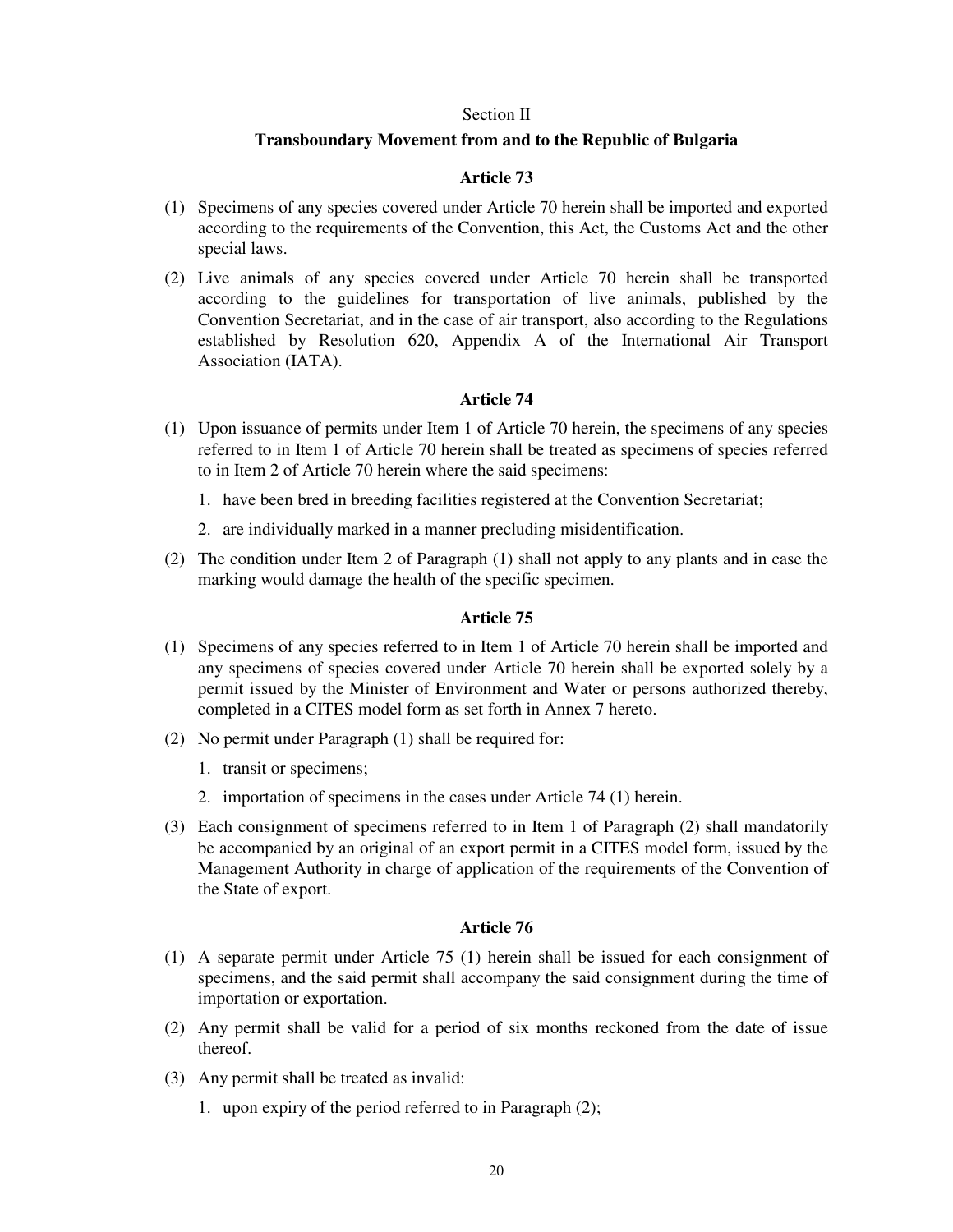- 2. after crossing of the border, unless validated by the customs authority according to Item 3 of Article 87 herein;
- 3. upon ascertainment that the permit has been issued on the basis of misrepresentation of the conditions for importation and exportation by the applicant;
- 4. when damaged;
- 5. when destroyed;
- 6. when lost or stolen.
- (4) The holder of any permit shall be obligated:
	- 1. in the cases under Items 1, 2 and 4 of Paragraph (3), to return the original and all copies to the Ministry of Environment and Water within fifteen days;
	- 2. in the cases under Items 5 and 6 of Paragraph (3), to notify immediately the Ministry of Environment and Water.
- (5) In the cases under Items 3 and 6 of Paragraph (3), the Ministry of Environment and Water shall immediately notify the customs authorities, the Management Authority of the State of import and the Convention Secretariat, specifying the number, date and other identification features of the permit.

- (1) The importer or exporter shall be obligated to present the permit referred to in Article 75 (1) herein to the customs authority upon crossing of the border.
- (2) Where the importer or exporter does not move the consignment in person, the permit must be attached to the shipping documents.

# **Article 78**

- (1) In the cases of importation and exportation of any herbarium specimens or museum specimens intended for non-commercial donation or exchange between persons referred to in Article 96 (1) herein, the permit referred to in Article 75 (1) herein may be replaced by a label approved by the Convention Secretariat.
- (2) The terms and a procedure for the issuance of labels shall be established by order of the Minister of Environment and Water.

# **Article 79**

The Minister of Environment and Water or the persons authorized thereby shall refuse the issuance of a permit referred to in Article 75 (1) herein where:

- 1. a fine or a pecuniary penalty has been imposed on the applicant, or a specimen has been confiscated therefrom according to the procedure established by this Act, for a period of two years reckoned from the effective date of the penalty decree;
- 2. the Scientific Authority has advised in writing that such transboundary movement will be detrimental to the survival of the species concerned in the wild;
- 3. the Scientific Authority has advised in writing that the applicant is not suitably equipped to house and care for the live specimen concerned;
- 4. the conditions under Article 73 (2) herein are breached;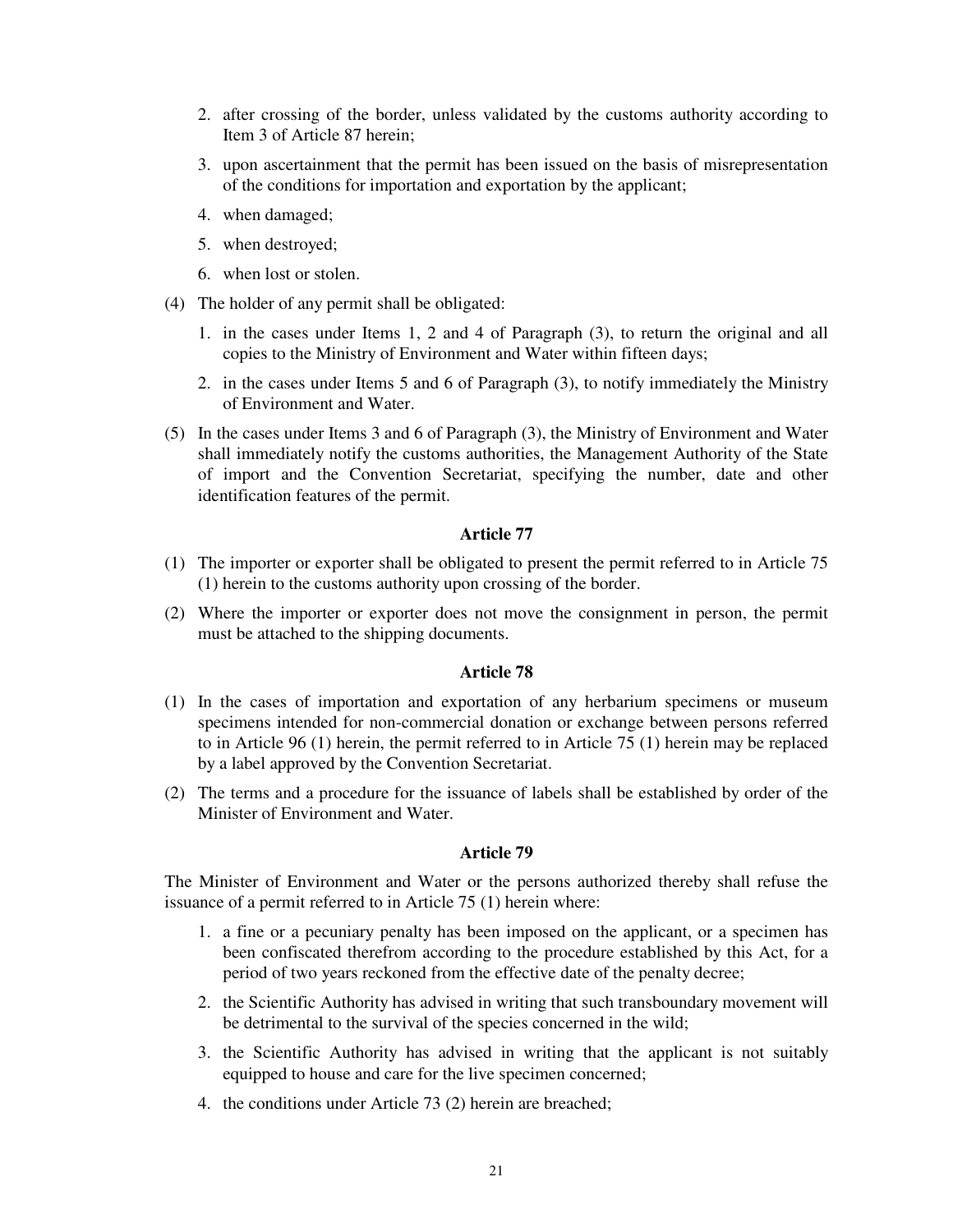- 5. specimens of any species referred to in Item 1 of Article 70 herein are imported and exported for the purpose of trade, for provision of services or other primarily commercial purposes, with the exception of:
	- a) any specimens referred to in Item 1 of Article 74 (1) herein;
	- b) any specimens imported or acquired in the Republic of Bulgaria prior to the entry into force of the Convention, as well as the offspring produced thereby, including the first-generation offspring raised in a controlled environment, subject to the condition that the said specimens have been imported or acquired according to the then effective regulatory framework;
	- c) the sale of live specimens for programmes associated with the restoration of species, for breeding or propagation purposes or for purposes of research or education, irrespective of whether the said specimens were taken from the wild or are first-generation specimens born and bred in captivity.

Any applicant for a permit referred to in Article 75 (1) herein shall submit an application in writing to the Ministry of Environment and Water.

### **Article 81**

- (1) Any application under Article 80 herein for an import permit for specimens of any species referred to in Item 1 of Article 70 herein shall state:
	- 1. the addresses of the recipient and the sender;
	- 2. the species, the conservation status, and the quantity of specimens;
	- 3. the expected date and time of border crossing and the border-crossing point;
	- 4. the conditions of transportation, applicable to import of live specimens.
- (2) The following shall be attached to any application referred to in Paragraph (1):
	- 1. a copy of an export permit, issued in advance by the Management Authority of the State of export;
	- 2. a court registration of a company;
	- 3. the address and description of the conditions whereunder the live specimens as imported will be housed and cared for.

- (1) Any application referred to in Article 80 herein for an export permit for specimens of any species covered under Article 70 herein shall state:
	- 1. the addresses of the recipient and the sender;
	- 2. the species, the conservation status and the quantity of specimens;
	- 3. the expected date and time of border crossing and the border-crossing point;
	- 4. the conditions of transportation.
- (2) The following shall be attached to any application referred to in Paragraph (1):
	- 1. a document certifying the origin of the specimen;
	- 2. a document of registration according to Article 91 herein;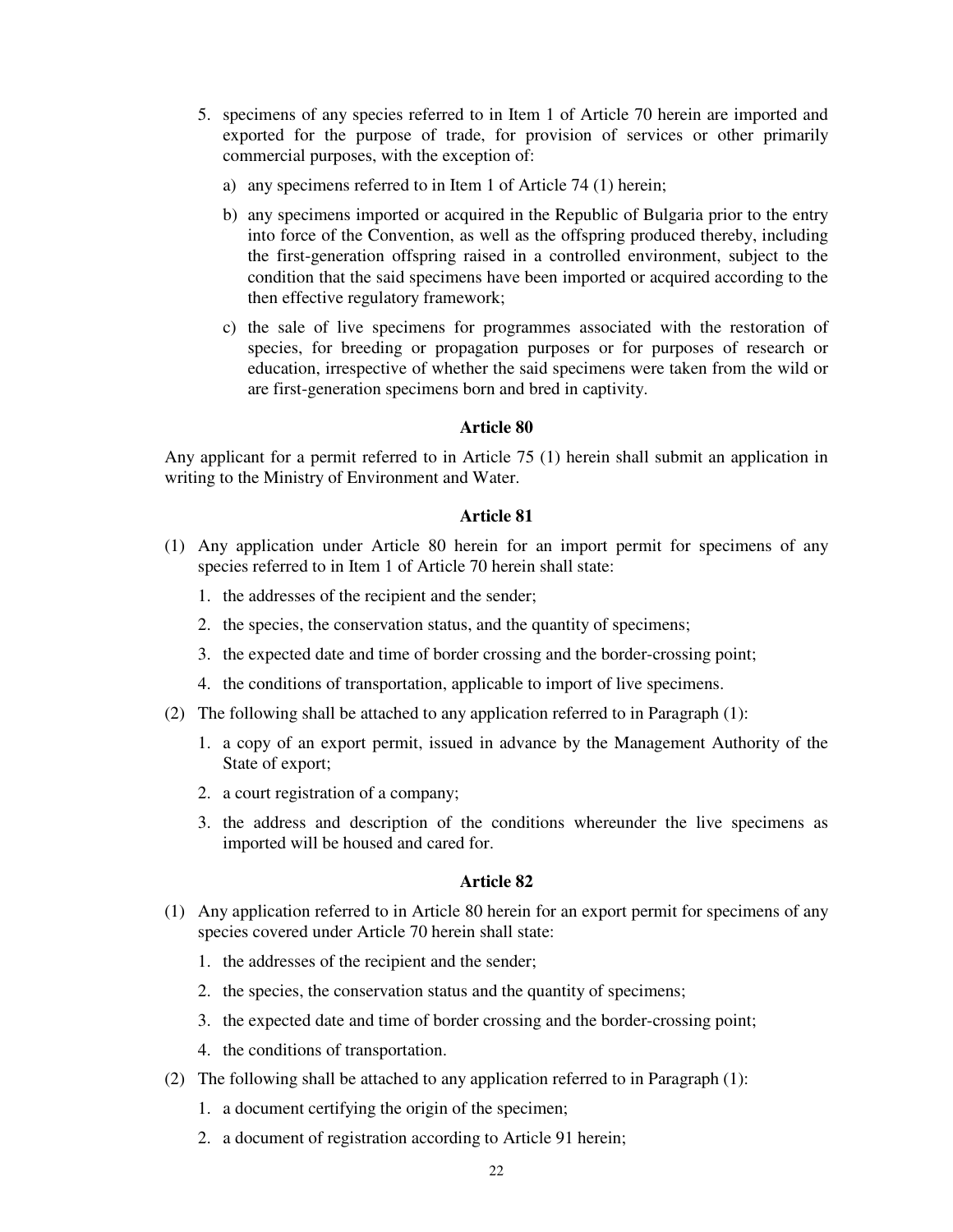- 3. a copy of an identity document held by the applicant;
- 4. a certificate of current status of the record on the company;
- 5. in the cases of export of any specimens bred in captivity a brief description of the species or crop, showing the origin of the individual specimens forming the foundation of the said species or crop, and the number of the genetic generation produced.
- (3) The requirements under Items 2 and 4 of Paragraph (2) shall not apply in the cases under Article 96 (1) herein.

- (1) Within three days after receipt of an application for the issuance of an import or export permit for specimens of species referred to in Item 1 of Article 70 herein, the Minister of Environment and Water shall request advice from the Scientific Authority referred to in Article 72 herein.
- (2) In the case of an application for export of specimens of any species referred to in Items 2 and 3 of Article 70 herein, the advice referred to in Paragraph (1) may be requested at the discretion of the Minister of Environment and Water.

### **Article 84**

- (1) The Scientific Authority shall present advice to the Ministry of Environment and Water within fifteen days after receipt of the request referred to in Article 83 (1) herein.
- (2) Should an on site examination be necessary, the said examination shall be conducted by an expert of the list referred to in Article 72 (2) herein.

### **Article 85**

In compliance with all terms established by the Convention and this Act, a permit referred to in Article 75 (1) herein shall be issued within five working days after receipt of an application referred to in Article 80 herein or after presentation of the advice referred to in Article 84 herein.

### Section III

### **Customs Supervision and Control**

### **Article 86**

The customs authorities shall exercise customs supervision and control upon importation and exportation of specimens of species covered under Article 70 herein to and from the customs territory of the Republic of Bulgaria.

# **Article 87**

The customs authorities, acting in conformity with customs legislation:

- 1. shall check whether the consignment is accompanied by a permit referred to in Article 75 (1) and (3) herein;
- 2. shall require from the border veterinary and phytosanitary service to establish, within one hour, whether the specimens correspond to the particulars stated in the permit; in case such an identification is not performed, the customs authorities shall approach a competent expert on the list referred to in Article 72 (2) herein for identification and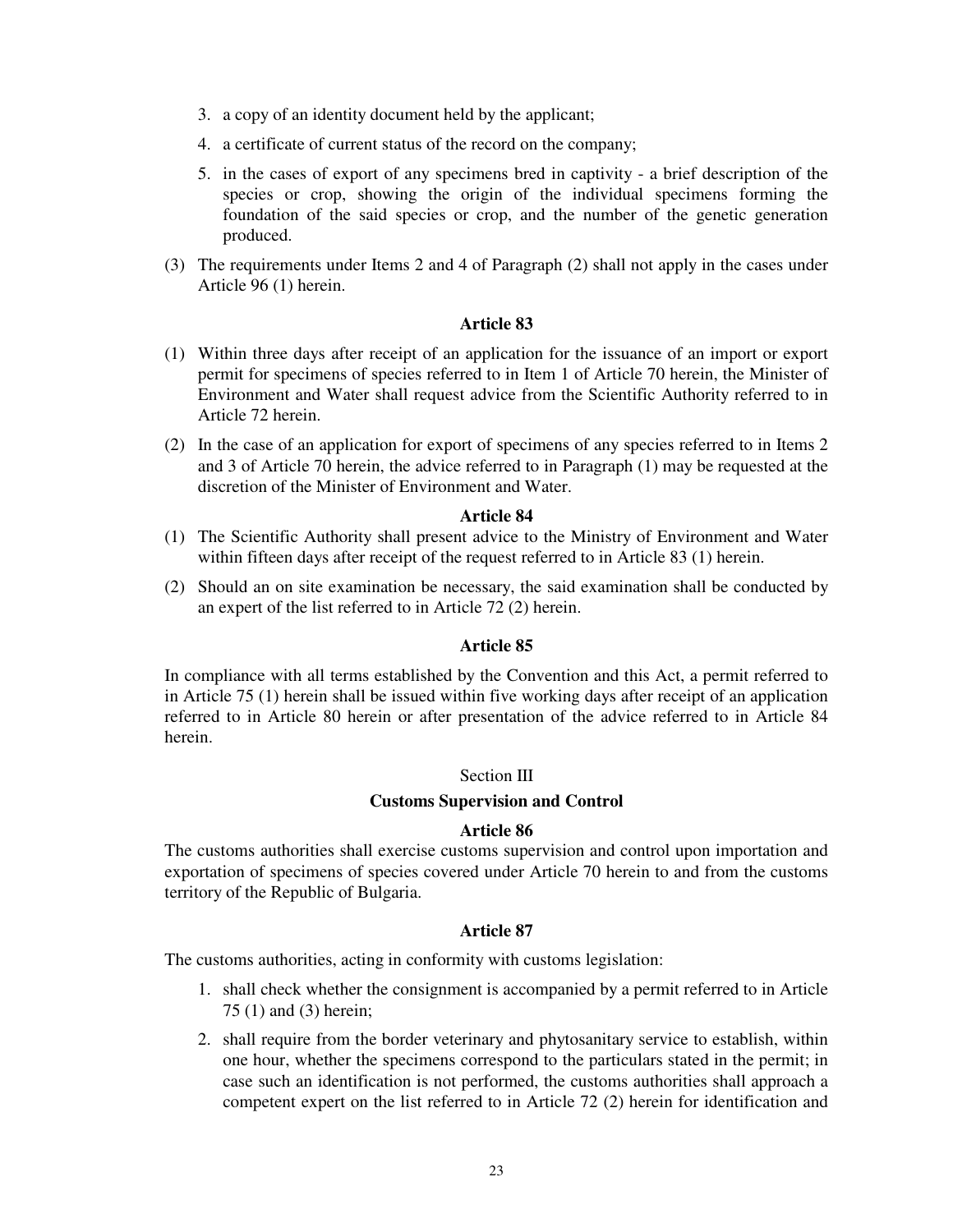valuation of the specimen, and the said expert shall be obligated to report to the border-crossing point within six hours after call-out;

- 3. validate the original and the two attached copies of the import or export permit referred to in Article 75 (1) herein, entering the actual quantity of specimens as imported or exported, and retain and preserve copy No. 3, intended for the customs authorities;
- 4. upon importation, retain the original of the permit referred to in Article 75 (1) herein and the original permit issued by the Management Authority in charge of application of the Convention of the State of export;
- 5. within five days transmit to the Ministry of Environment and Water the permits referred to in Item 4, in the case of importation, and in the case of exportation, the said permits and a copy of the validated export permit referred to in Article 75 (1) herein.

# **Article 88**

Upon ascertainment of any violation of the requirements of this Act or in case where any such violation is suspected, the customs authorities shall impound the specimens and the corporeal movables which have served for commission of the violation, and shall immediately notify the Ministry of Environment and Water or the competent regional inspectorate of environment and water, which shall ensure the placement of the specimen in suitable conditions at rescue centres.

### **Article 89**

The competent regional inspectorates of environment and water and rescue centres shall offer the customs authorities full cooperation for clarification of the cases under Article 88 herein and for making a decision thereon.

### Section IV

#### **Registration**

#### **Article 90**

- (1) All specimens of any species referred to in Items 1 and 2 of Article 70 herein, with the exception of food products derived therefrom and of the species constituting a subject matter of the Hunting and Gamekeeping Act, shall be subject to registration.
- (2) Specimens of any species referred to in Items 1 and 2 of Article 70 herein, in respect of which import permits have been issued after the entry of this Act into force, shall be registered by the regional inspectorates of environment and water on their own initiative, without the owner having to make any representations according to the procedure established by Article 92 herein.
- (3) Within five days after issuance of an import permit, the Ministry of Environment and Water shall transmit the documentation necessary for registration under Paragraph (2) to the competent regional inspectorate of environment and water.

#### **Article 91**

Registration shall be effected by means of a document issued by the regional inspectorate of environment and water exercising competence over the permanent address of the owner of the specimen, where the said owner shall be a natural person, or over the registered office or the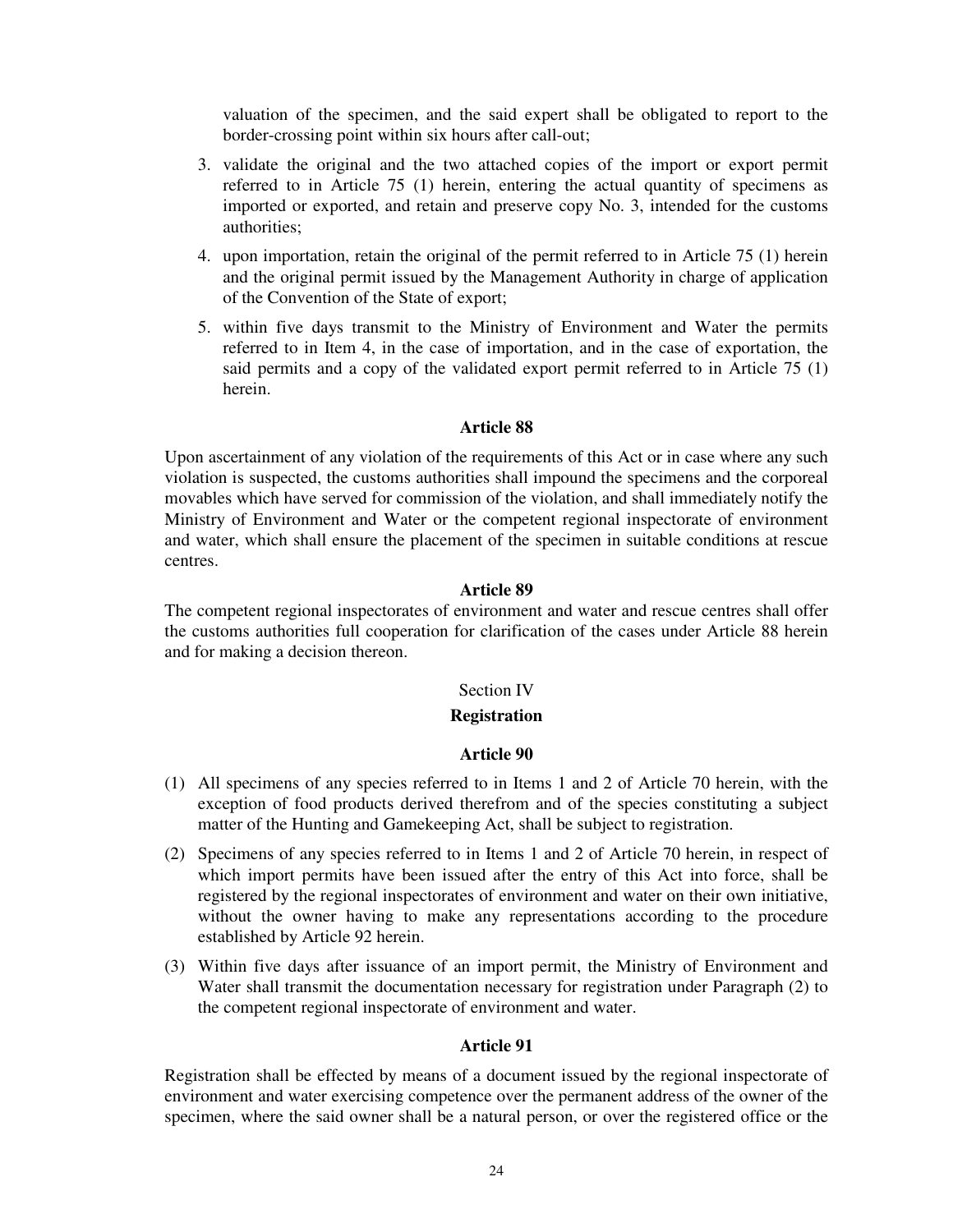address of the place of management, as the case may be, where the said owner shall be a juristic person.

### **Article 92**

- (1) For the purpose of registration under Article 91 herein, within fifteen days after acquisition of the specimen, the owner shall submit an application to the regional inspectorate of environment and water, stating therein:
	- 1. name and Standard Public Registry Personal Number, applicable to natural persons, and designation, registered office and BULSTAT Code, applicable to juristic persons;
	- 2. particulars of the species: type and status (living, dead, part of a specimen or derivative);
	- 3. address of the place where the specimen shall be housed and cared for: applicable to acquisition of a live specimen;
	- 4. manner of acquisition: imported, purchased, exchanged, donated, born in captivity, found.
- (2) The following shall be attached to any application referred to in Paragraph (1):
	- 1. an original document of registration, issued by the regional inspectorate of environment and water: applicable to purchase of a specimen previously registered under Article 91 herein;
	- 2. a document of origin;
	- 3. manner of marking of the specimen;
	- 4. an original permit or another document certifying the capture or killing of the specimen in the wild, as prescribed by a regulatory act and proving the lawfulness of acquisition of the specimen.

### **Article 93**

The regional inspectorates of environment and water shall issue the document of registration referred to in Article 91 herein within five days after receipt of the documentation referred to in Article 90 (3) herein or of the application referred to in Article 92 herein.

- (1) The owner of any registered specimen shall be obligated to notify the regional inspectorate of environment and water in writing within fifteen days in the event of:
	- 1. change of ownership relating to the specimen: sale, change of address of the place where a live specimen is housed and cared for, or death, theft or loss;
	- 2. destruction, damage, loss or theft of the document of registration of the specimen.
- (2) The regional inspectorates of environment and water:
	- 1. shall record any changes covered under Paragraph (1) in the register referred to in Article 95 herein;
	- 2. shall issue a new document of registration in the cases under Item 2 of Paragraph (1);
	- 3. shall notify the Ministry of Environment and Water of the cases of theft or loss of a specimen or of a document of registration.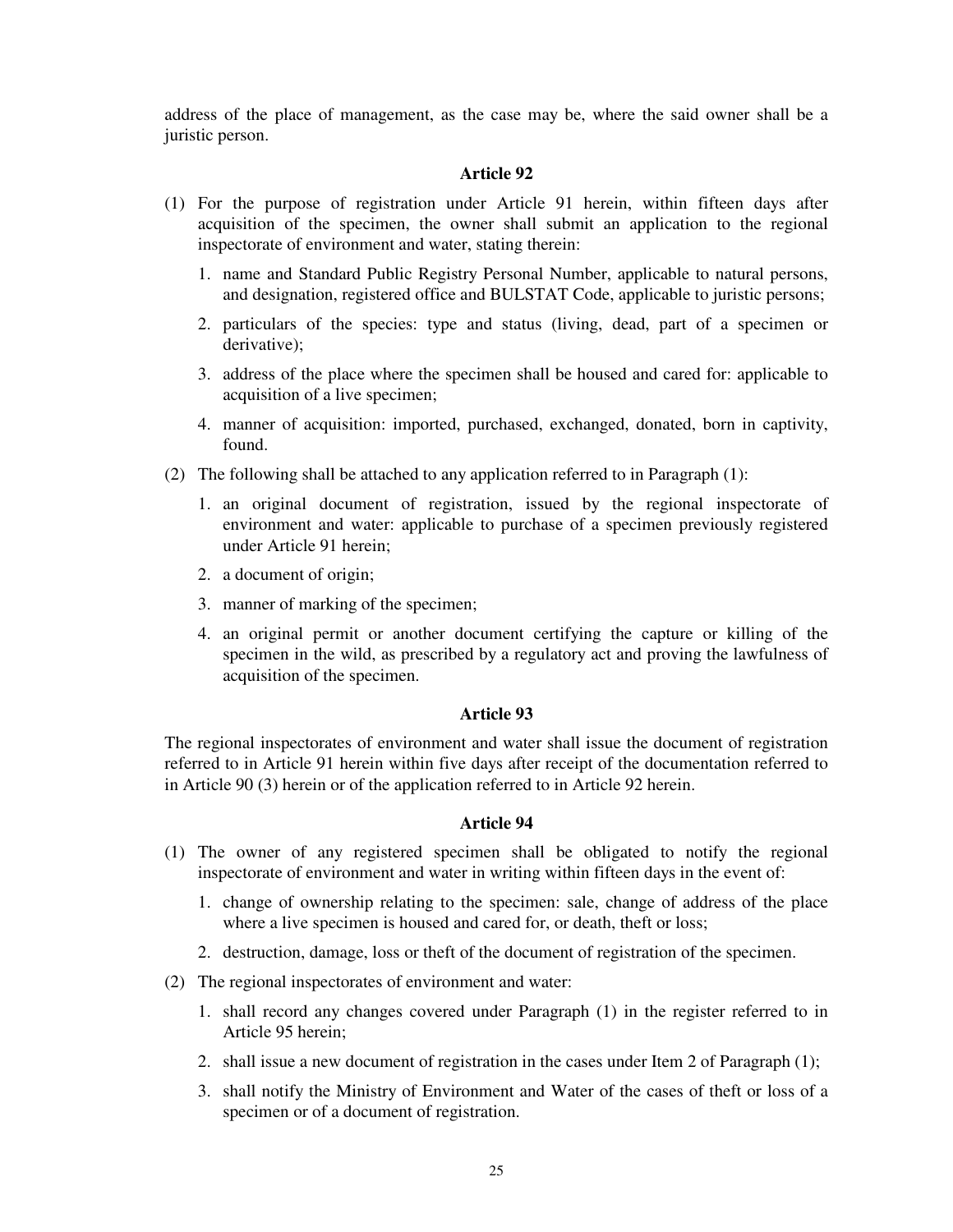The regional inspectorates of environment and water shall keep a register of the specimens referred to in Article 90 herein.

# **Article 96**

- (1) The registration of any specimens referred to Article 90 herein shall not apply to collections at zoos and botanical gardens, museums, universities, institutes affiliated to the Bulgarian Academy of Sciences and other research and academic institutes.
- (2) The entities covered under Paragraph (1) shall present a list of the specimens in stock by species at the Ministry of Environment and Water, and at the beginning of each current year shall supply information on any changes which have occurred during the last preceding year.

# **Article 97**

- (1) Any natural and juristic persons with court registration in the Republic of Bulgaria shall have the right to register propagation and breeding operations for species referred to in Item 1 of Article 70 herein with the Convention Secretariat care of the Ministry of Environment and Water.
- (2) For the purpose of registration under Paragraph (1), the persons shall submit an application to the Ministry of Environment and Water, stating therein:
	- 1. the address whereat the operation shall be carried out;
	- 2. the scientific name of the species and the conditions of the propagation and breeding thereof;
	- 3. proof of lawful acquisition of the propagules.

### **Article 98**

- (1) Within fifteen days after receipt of the application, the Ministry of Environment and Water shall conduct a check of the particulars covered under Article 97 (2) herein and shall request advice from the Scientific Authority according to the procedure established by Article 83 herein.
- (2) Depending on the check and acting on the advice referred to in Paragraph (1), the Ministry of Environment and Water:
	- 1. shall transmit documentation for registration of the operation with the Secretariat according to the requirements of the Convention;
	- 2. in case of refusal, shall notify the applicant in writing within thirty days.

### **Article 99**

Within fifteen days after discontinuance of a registered operation, the persons referred to in Article 97 (1) herein shall be obligated to notify the Ministry of Environment and Water, which shall transmit information to the Convention Secretariat for striking of the registration.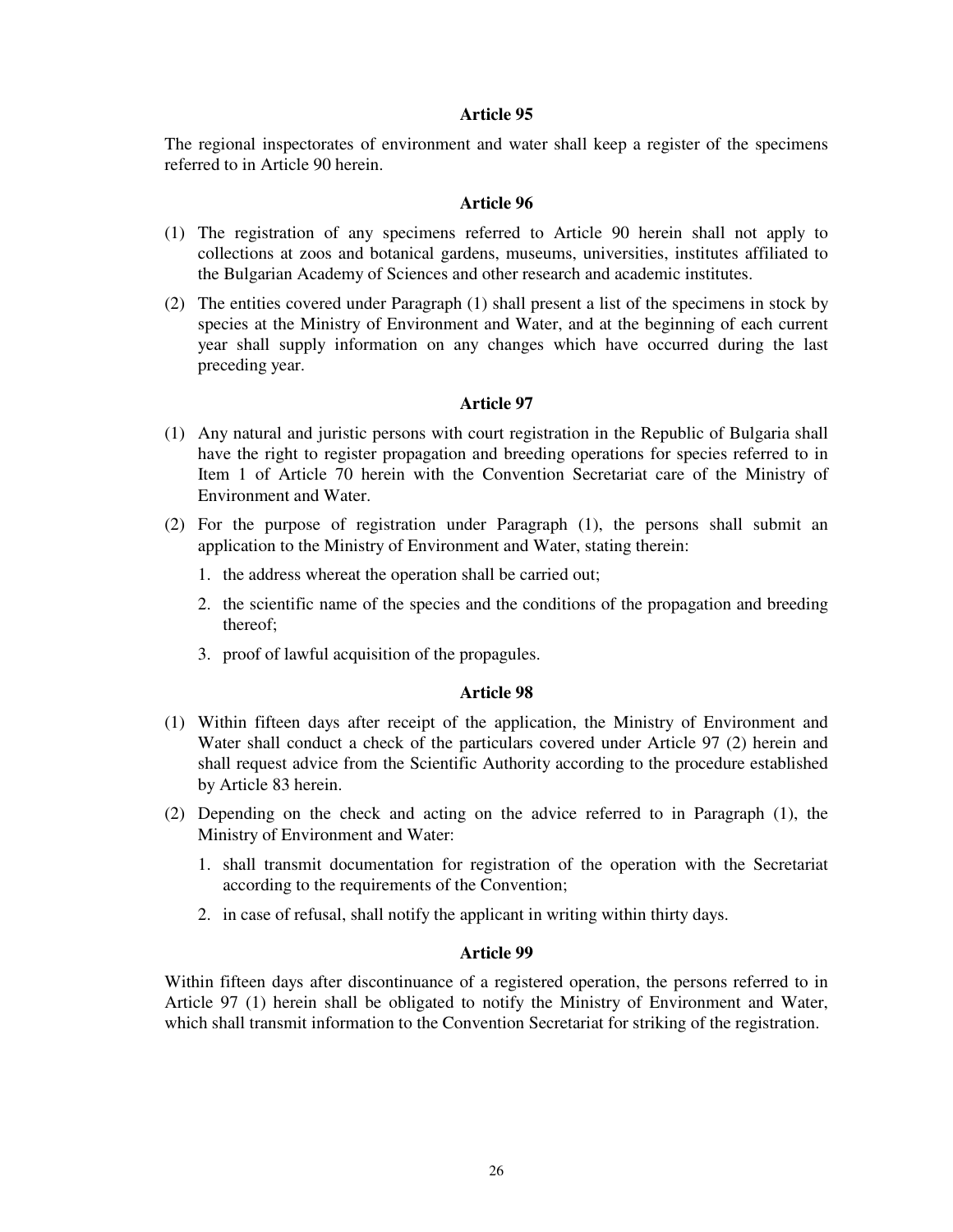### Section V

### **Domestic Trade**

# **Article 100**

The offering for sale, acquisition for commercial purposes, display to the public for commercial purposes, use for commercial gain and sale, keeping for sale, or offering for sale of specimens of any species referred to in Item 1 of Article 70 herein shall be prohibited.

# **Article 101**

The prohibition referred to in Article 100 herein shall not apply to any specimens which:

- 1. were acquired before the entry into force of the Convention;
- 2. are captive-bred animal specimens or artificially propagated plants, provided that these circumstances are proved;
- 3. are required for the advancement of science, where the species in question prove to be the only ones suitable for those purposes and where there are no specimens of the species which have been bred in captivity;
- 4. are intended for breeding or propagation programmes or for scientific research aimed at the preservation or conservation of the species.

# **Article 102**

- (1) Trade in any unregistered specimens in the cases under Article 101 herein, as well as trade in unregistered specimens of any species referred to in Item 2 of Article 70 herein, shall be prohibited.
- (2) Upon sale of any specimens registered under Article 91 herein, the seller shall provide to the buyer the original document of registration of the specimen.

# Section VI

# **Disposal of Confiscated Specimens**

# **Article 103**

Disposal of specimens of any species covered under Article 70 herein, which have been confiscated under Article 129 (1) herein, shall be effected by the Minister of Environment and Water.

- (1) Until entry into force of the penalty decree on confiscation of the specimens, the Minister of Environment and Water shall order:
	- 1. placement of the live specimens in expressly designated rescue centres;
	- 2. storage in appropriate places of dead specimens, food products or medicinal products.
- (2) Any alien specimens, which have not passed through customs formalities, shall be placed under a customs warehousing procedure.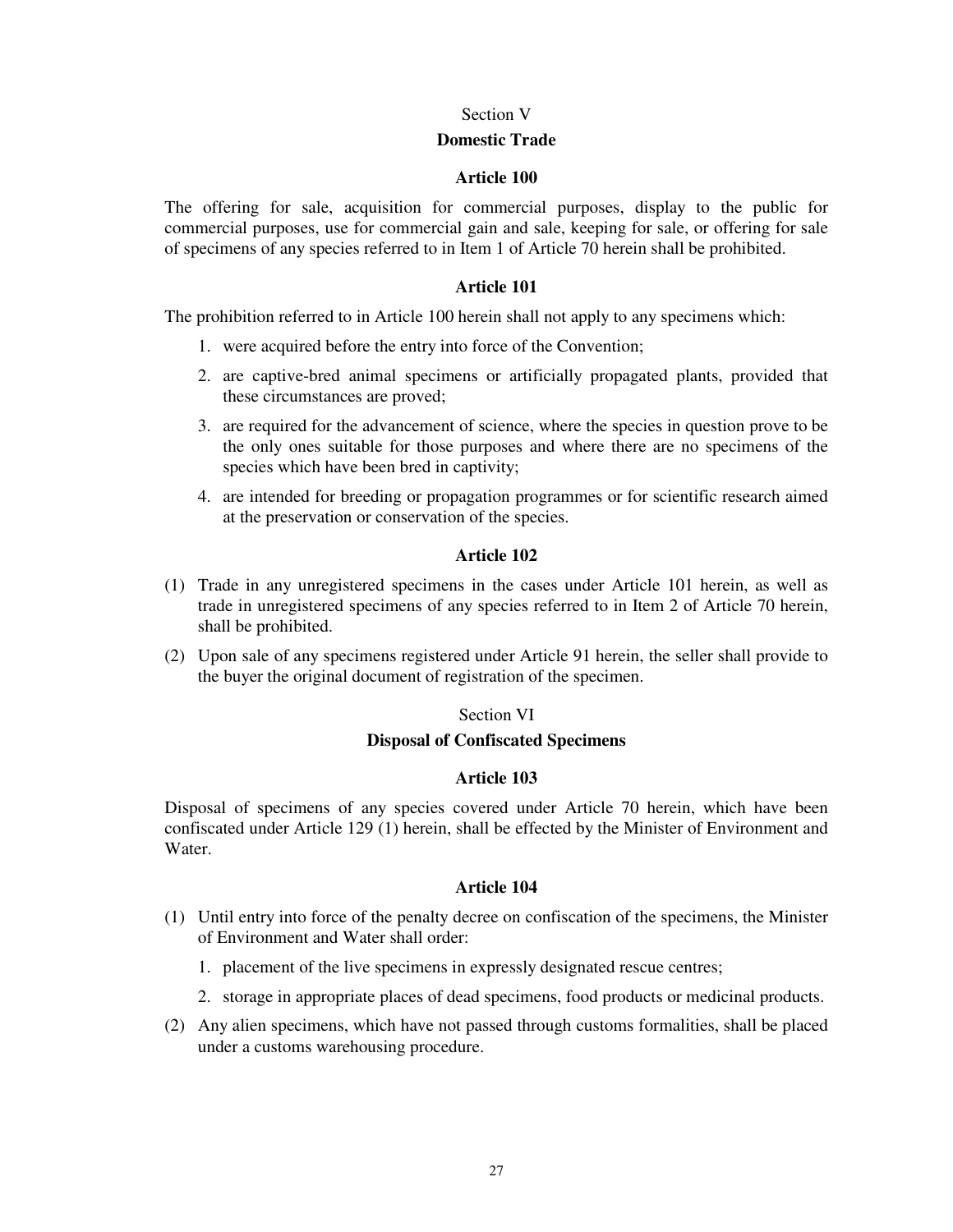- (1) The specimens shall be returned to the owner upon revocation of the penalty decree through a judicial procedure within seven days after the effective date of the judgment of court.
- (2) Within fifteen days after the effective date of the judgment of court dismissing an appeal against a penalty decree on confiscation of the specimens after assignment to a customsapproved treatment or use, the Minister of Environment and Water shall dispose of the said specimens according to Article 106 herein.

# **Article 106**

- (1) Upon confiscation of any live specimens, the Minister of Environment and Water shall order:
	- 1. the return of the said specimens to the State of export, where the said State is a country of origin of the said specimens;
	- 2. the return of the said specimens to the State of export in the cases under Article 74 (1) herein;
	- 3. the placement of the said specimens in a zoo or a botanical garden or in rescue centres;
	- 4. the release of the said specimens into the wild, where the said specimens have been taken from natural habitats within the boundaries of Bulgaria, in case there are no obvious obstacles to the survival thereof;
	- 5. the sale of the said specimens.
- (2) Upon confiscation of any dead specimens, the Minister of Environment and Water shall order:
	- 1. the gratuitous provision of the said specimens to higher schools or to centres training personnel in application of the Convention, for augmentation of teaching collections;
	- 2. the gratuitous provision of the said specimens to natural science museums or, where of aesthetic value, to art museums;
	- 3. the sale of the said specimens.
- (3) Upon confiscation of any food products or medicinal products, the Minister of Environment and Water shall order:
	- 1. the return of the said products to the State of export;
	- 2. the provision of the said products to higher schools or to centres training personnel in application of the Convention, for augmentation of teaching collections;
	- 3. the destruction of the said products.

# **Article 107**

(1) The expenditures as shall be incurred in connection with the advice and checks referred to in Article 84 and Item 2 of Article 87 herein and with the orders under Article 104 herein in case of application of Article 105 (1) herein shall be for the account of the executive budget.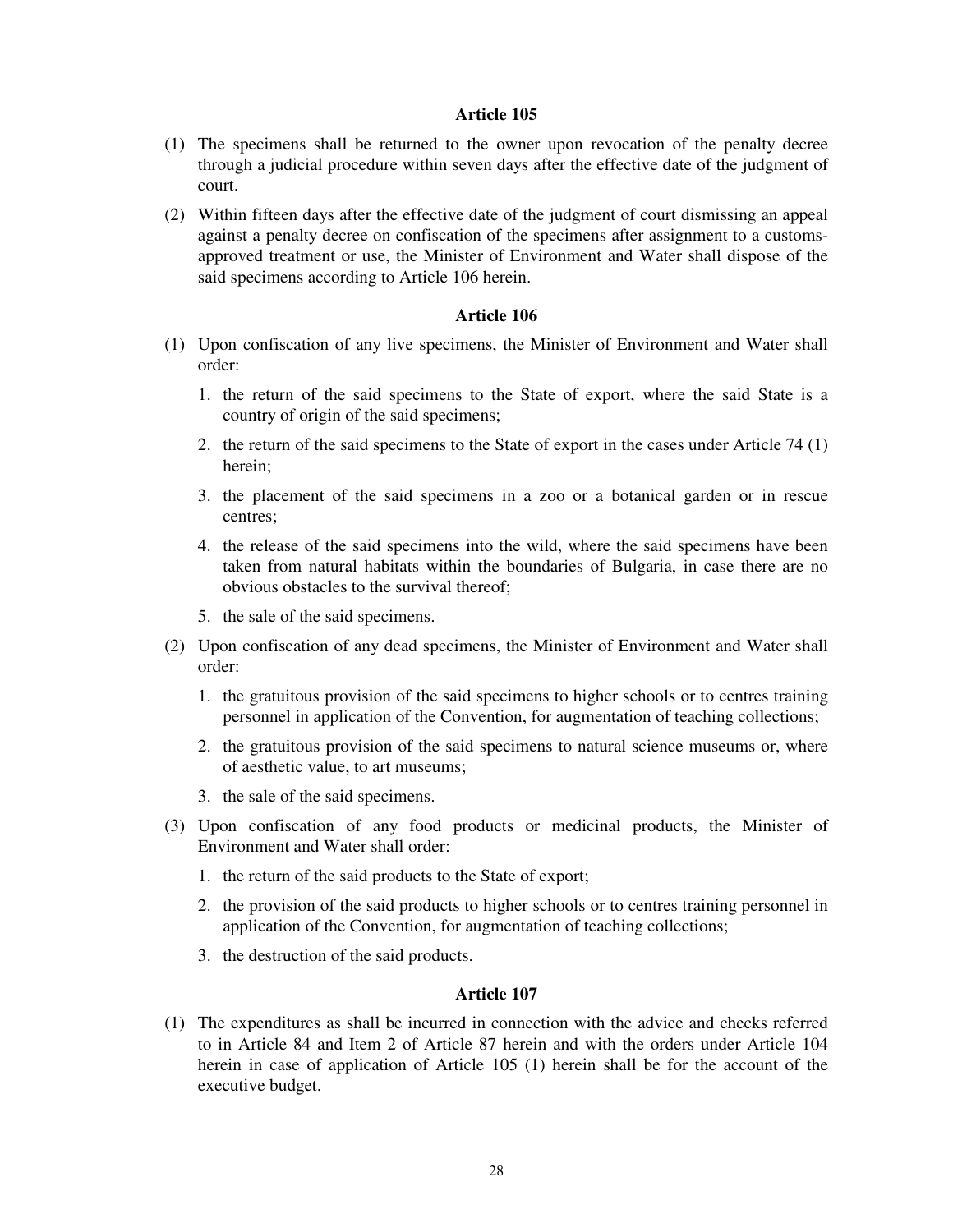- (2) The expenditures covered under Paragraph (1) shall be recovered in the budget of the Ministry of Environment and Water from the proceeds from sale in the cases under Article 106 herein.
- (3) The expenditures incurred in connection with the orders under Articles 104 and 106 herein shall be for the account of the offender. To secure payment of the said expenditures, the authorities ascertaining the violation may impound goods or sums of money.

Upon sale under Article 106 herein, the specimens shall be treated as lawfully acquired upon presentation of the document whereby the said specimens have been purchased.

#### Chapter Five

# **CONSERVATION OF CENTURIES-OLD OR REMARKABLE TREES**

### **Article 109**

- (1) Individual centuries-old or remarkable trees inside or outside nucleated settlements shall be designated as protected in consultation with the natural or juristic person who or which own the corporeal immovable wherein the tree is located.
- (2) The director of the competent regional inspectorate of environment and water and the person referred to in Paragraph (1) shall sign a memorandum, stating therein the location and characteristics of the tree: species, age, height and other features, conservation status and necessary maintenance measures, as well as the obligations assumed by the owner for conservation of the site.
- (3) The memorandum referred to in Paragraph (2) and a plat of the location of the tree shall be transmitted to the Ministry of Environment and Water.

# **Article 110**

The Minister of Environment and Water shall issue an order designating the tree as protected, and the said order shall be promulgated in the *State Gazette*.

# **Article 111**

The owners of any trees which have been designated as protected shall be obligated:

- 1. to safeguard the said trees against destruction or damage;
- 2. to notify the competent regional inspectorate of environment and water of any changes as have occurred in the conservation status of the site;
- 3. to consult the competent regional inspectorate of environment and water on the activities necessary for maintenance or restoration of the conservation status of the site;
- 4. to provide representatives of the regional inspectorate of environment and water with access to the corporeal immovable for conduct of checks of the conservation status of the protected trees.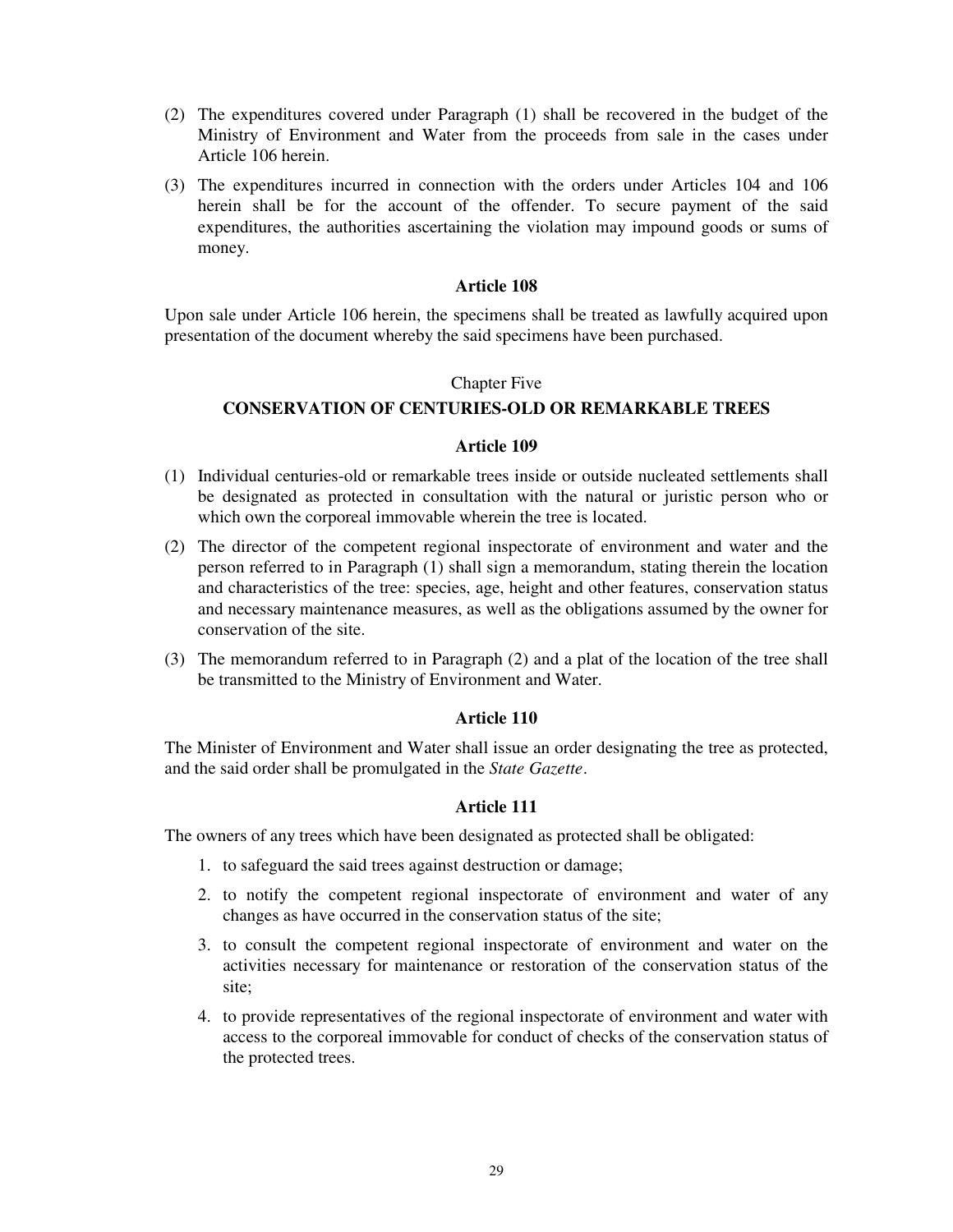- (1) The Ministry of Environment and Water may finance maintenance or restoration activities as shall be necessary for conservation of protected trees.
- (2) Care of the competent regional inspectorate of environment and water, the owners shall submit to the Ministry of Environment and Water proposals for financing of activities referred to in Paragraph (1).

# **Article 113**

- (1) The protected trees as designated shall be recorded in registers at the Ministry of Environment and Water and the competent regional inspectorate of environment and water.
- (2) Any destroyed, desiccated or irrecoverably damaged protected trees shall be stricken according to the procedure established by Article 109 (2) and Article 110 herein.

#### Chapter Six

# **MANAGEMENT AND CONTROL AUTHORITIES**

#### **Article 114**

The Ministry of Environment and Water and other state bodies and the divisions thereof, within the competences thereof, shall manage and control the conservation of biological diversity in the Republic of Bulgaria.

#### **Article 115**

The Minister of Environment and Water shall perform the following functions:

- 1. implement the national policy of conservation and maintenance of biological diversity;
- 2. draft, with the participation of the line central-government departments and nongovernmental organizations, a National Strategy for Conservation of Biological Diversity and lay the said Strategy before the Council of Ministers;
- 3. draft, with the participation of the line central-government departments and nongovernmental organizations, a National Plan for Conservation of Biological Diversity, lay the said National Plan before the Council of Ministers, and organize and report the fulfilment of the said Plan;
- 4. build and maintain the National Ecological Network;
- 5. commission the elaboration of the management plans for special areas of conservation and action plans for species and endorse the said plans;
- 6. coordinate the biological diversity conservation activities of other ministries, centralgovernment departments, municipalities, public organizations, research and academic institutes;
- 7. organize control over the activities of the owners or users of land tracts, forests and aquatic areas incorporated into the National Ecological Network;
- 8. finance activities for application of this Act;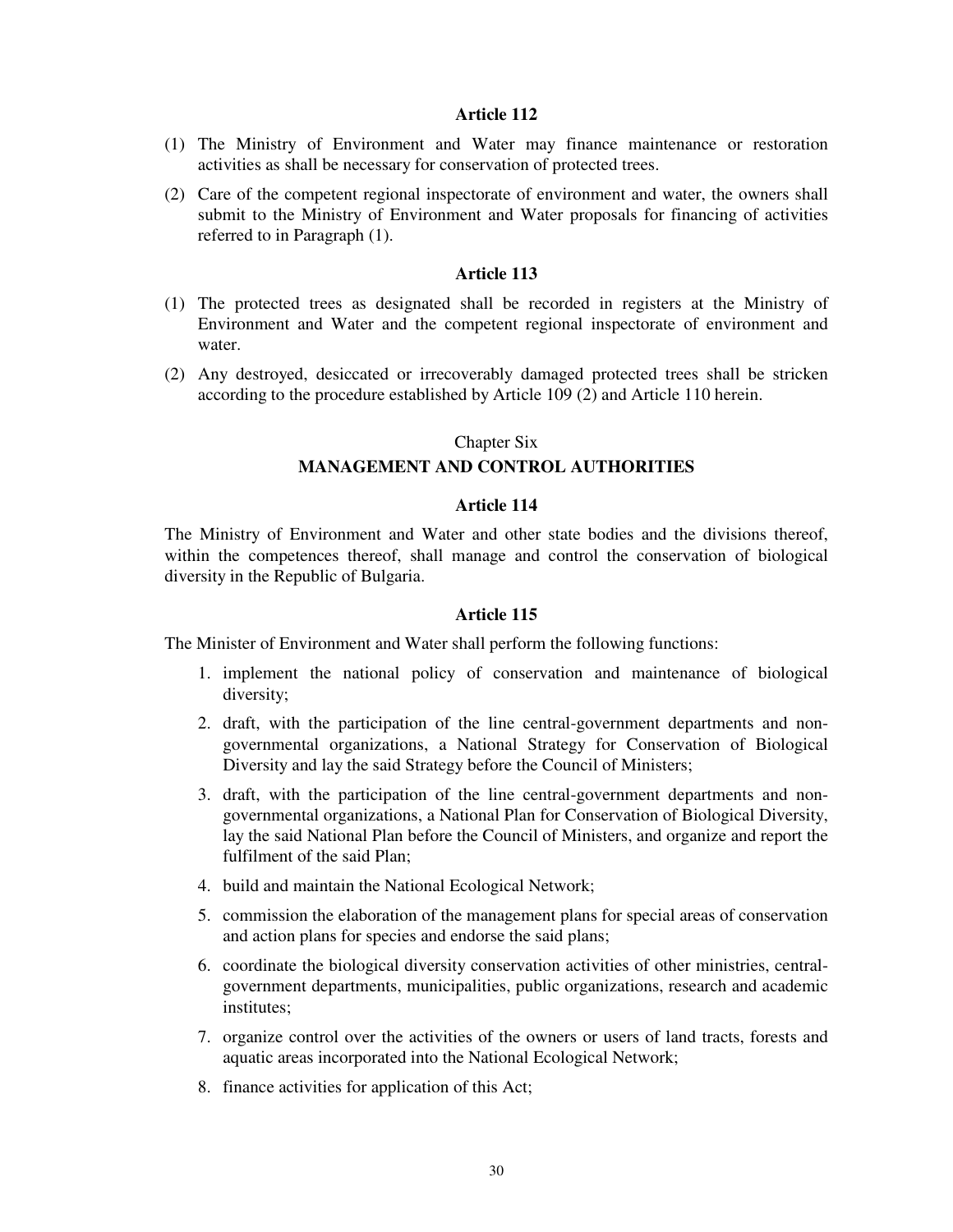- 9. elaborate and apply mechanisms to provide incentives to the activities of owners or users, non-governmental organizations, associations and other such, intended to conserve, maintain and restore biological diversity;
- 10. organize a system of monitoring of the status of biological diversity and create data bases and geographic information systems for recording of the status and ascertaining the changes in biological diversity, provide access and exchange of data on conservation of biological diversity;
- 11. prepare an annual report on the status of biological diversity and on the activities for the conservation thereof;
- 12. represent the Republic of Bulgaria on the matters relating to conservation of biological diversity;
- 13. organize and maintain state registers provided for in this Act;
- 14. issue orders, lists, permits and licences provided for in this Act;
- 15. publish lists of species covered under Article 70 herein and the amendments of the said lists.

- (1) There shall be established a National Council of Biological Diversity as an advisory body with the Minister of Environment and Water.
- (2) The complement of the National Council of Biological Diversity shall be designated by order of the Minister of Environment and Water and shall include representatives of the ministries and central-government departments, research and academic institutes, nongovernmental and conservationist organizations concerned.
- (3) The activities of the National Council of Biological Diversity shall be regulated by Rules endorsed by the Minister of Environment and Water.

# **Article 117**

The directors of regional inspectorates of environment and water and the directors of national park directorates shall perform the following functions:

- 1. control compliance with the requirements for conservation of biological diversity in the performance of the activities of owners or users of land tracts, forests and aquatic areas incorporated into the National Ecological Network;
- 2. coordinate and control the application of the management plans and the projects provided for in this Act, *inter alia* the integration of any such plans and projects into the municipal plans and programmes;
- 3. control the conservation of plant and animal species constituting a subject matter of this Act;
- 4. maintain the regional registers provided for in this Act;
- 5. penalize offenders in the cases provided for in this Act.

# **Article 118**

Acting within their respective competences, the Ministry of Agriculture and Forestry, the Ministry of Regional Development and Public Works and the other state bodies and the divisions thereof, as well as the municipalities, shall: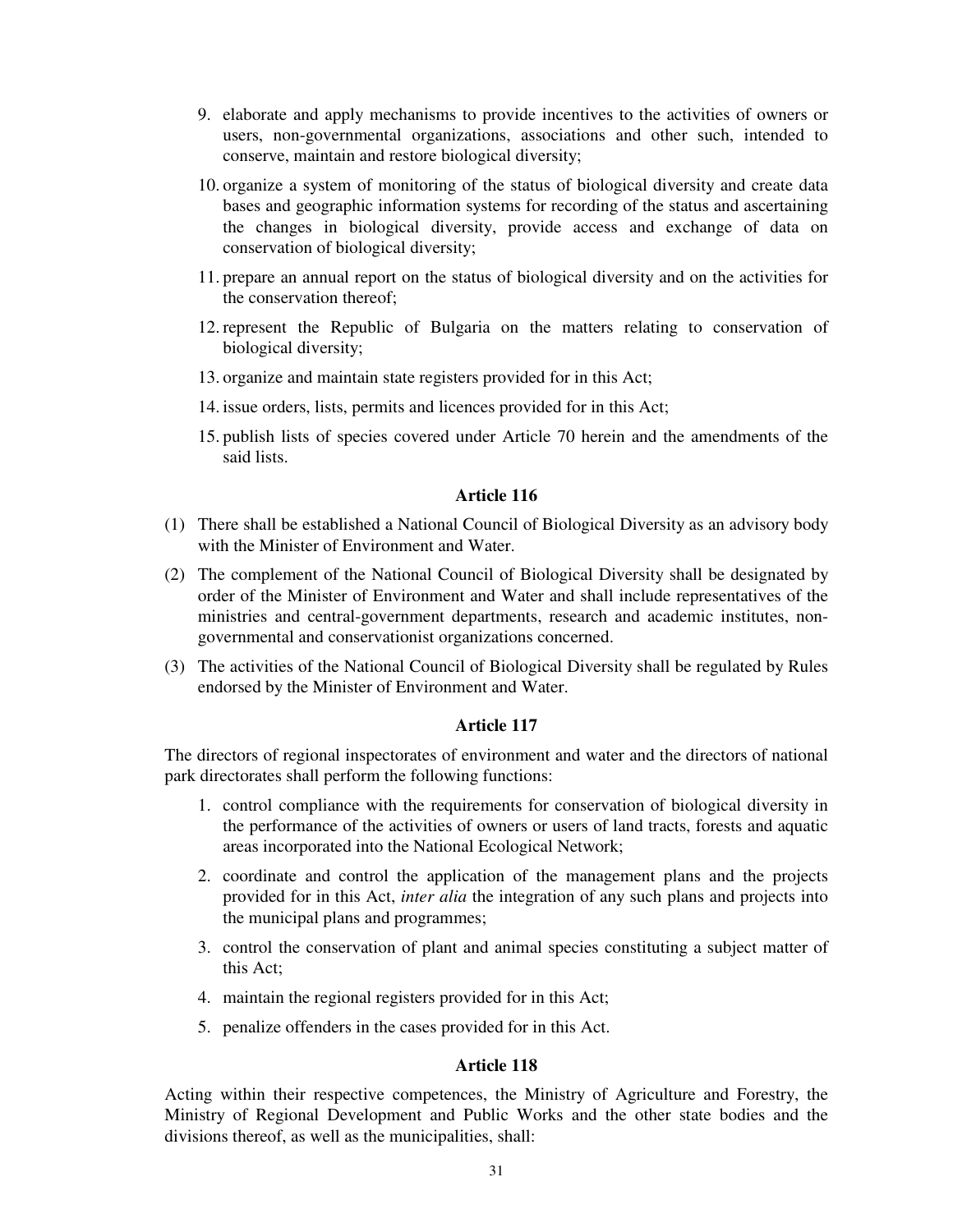- 1. perform biological diversity conservation activities;
- 2. integrate the conservation of biological diversity and sustainable management of biological resources into all plans, projects, programmes, policies and strategies in the respective sector, by including therein primarily biological diversity conservation activities, in conformity with the priorities of this Act, of the National Strategy and of the National Plan for Conservation of Biological Diversity;
- 3. elaborate and implement management plans for special areas of conservation and action plans for priority plant and animal species;
- 4. cooperate with other competent authorities, where the activities have interrelated or cumulated effects on biological diversity, or where the competence of the said authorities affects the same site or area;
- 5. organize sectoral systems of monitoring the status of biological diversity and of special areas of conservation and create data bases and geographic information systems on the characteristics thereof, providing the Ministry of Environment and Water with information coordinated by type and period of presentation;
- 6. finance, on a priority basis, scientific research and activities associated with conservation of biological variety and sustainable management of biological resources;
- 7. use the results of the study of biological diversity in the preparation of intra-sectoral or inter-sectoral plans, projects, programmes and policies;
- 8. control the activities of the owners or users of land tracts, forests and aquatic areas incorporated into the National Ecological Network;
- 9. penalize offenders in the cases provided for in this Act;
- 10. pursue international cooperation on matters of common concern related to conservation of biological diversity and special areas of conservation.

- (1) The Ministry of Environment and Water, the Ministry of Agriculture and Forestry, the municipalities, as well as the natural and juristic persons who and which own and use forests, land tracts and aquatic areas in the National Ecological Network, shall steward and guard the said properties according to the provisions of this Act and the other special laws.
- (2) The owners and users of any forests, land tracts and aquatic ares shall be obligated to provide unimpeded access to their properties for performance of activities and control under this Act in compliance with the requirements of the other special laws.

# **Article 120**

The National Customs Agency shall exercise customs control over the importation and exportation of specimens of any species covered under Article 70 herein according to the requirements of this Act, the Customs Act and the other regulatory acts related to customs control.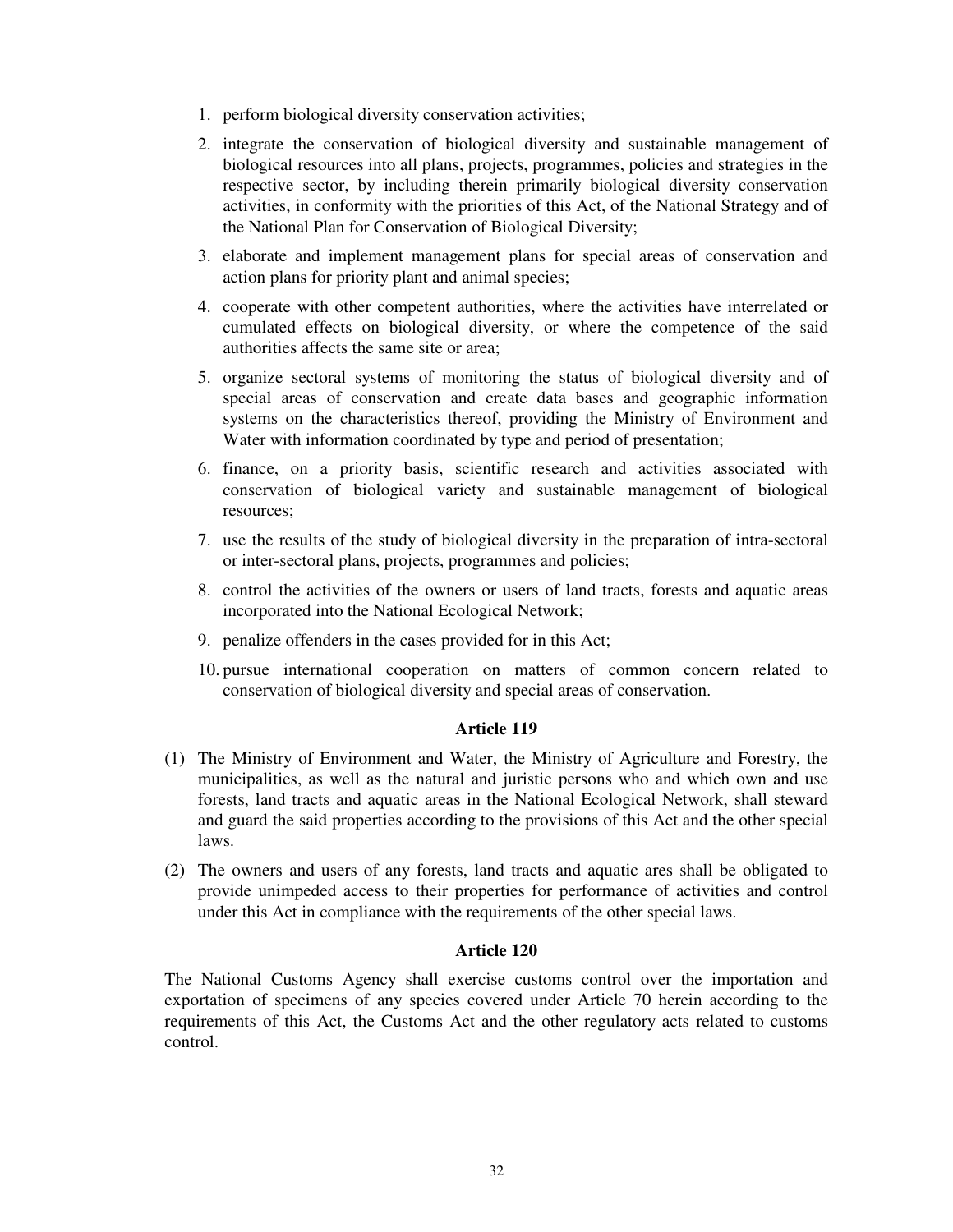# Chapter Seven **ADMINISTRATIVE PENALTY PROVISIONS**

### Section I

# **Coercive Administrative Measures**

# **Article 121**

For the purpose of prevention and cessation of any administrative violations under this Act and of the detrimental consequences thereof, the competent authorities or persons authorized thereby shall apply coercive administrative measures according to the procedure established by Article 122 herein.

# **Article 122**

- (1) The Minister of Environment and Water:
	- 1. shall suspend any orders of executive authorities which are issued in violation of this Act;
	- 2. shall suspend the implementation of any plans and projects which have commenced or have been endorsed in violation of this Act;
	- 3. shall close down any zoos or parts thereof which do not function in conformity with the requirements of this Act;
	- 4. shall withdraw the licences of zoos in the cases under Article 62 (4) herein.
- (2) The directors of the regional authorities of the Ministry of Environment and Water:
	- 1. shall suspend any activities comprehending the use of forests, land tracts and aquatic areas and of other resources, as well as any construction in special areas of conservation and buffer zones, which violate the designation orders for the said areas and zones or the management plans, spatial-development and schematic plans and designs endorsed according to the established procedure;
	- 2. shall suspend any activities or projects which damage or pollute the environment above the limit values in special areas of conservation and buffer zones;
	- 3. shall suspend any orders of the regional forestry boards, the state forestry units and the municipal authorities violating this Act;
	- 4. shall prescribe measures to prevent and/or cure violations.
- (3) The chiefs of regional forestry boards, the directors of state forestry units, as well as the municipality mayors, shall suspend any activities and construction in any forests, land tracts and aquatic areas constituting state, municipal and private property, which have been allocated for use, if the said activities are performed in violation of the endorsed management plans and spatial-development and schematic plans and designs.

### **Article 123**

The coercive administrative measures shall be appealable according to the procedure established by the Supreme Administrative Court Act and the Administrative Procedure Act.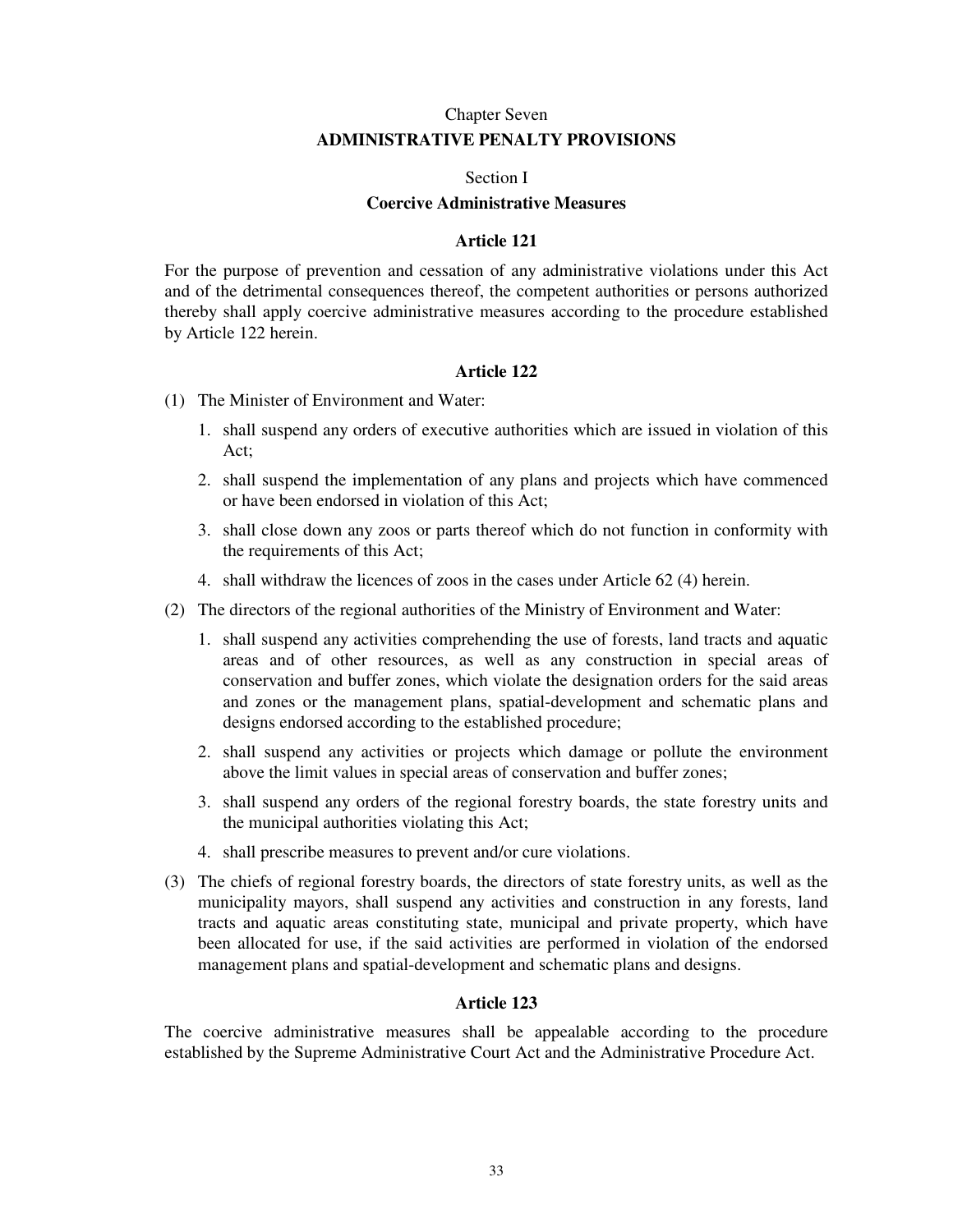#### Section II

#### **Administrative Violations and Sanctions**

# **Article 124**

Any breach of a regime established according to the procedure established by Article 19, Article 23 (2), Articles 29, 30 and 42 herein shall be punishable by a fine of BGN 50 or exceeding this amount but not exceeding BGN 1,000, in the case of natural persons, or by a pecuniary penalty of BGN 200 or exceeding this amount but not exceeding BGN 5,000, in the case of juristic persons and sole traders.

### **Article 125**

Any violation of Article 38, Article 39 (1), Article 40, Article 41 (3), Article 44, Article 46, Article 47 (1), Article 60 (2) and (3)), Article 100, Article 102 (1) and Item 1 of Article 111 herein shall be punishable by a fine of BGN 100 or exceeding this amount but not exceeding BGN 5,000, in the case of natural persons, or by a pecuniary penalty of BGN 500 or exceeding this amount but not exceeding BGN 10,000, in the case of juristic persons and sole traders.

#### **Article 126**

Any unlicensed operation under Article 62 (1) herein or any unauthorized activities under Article 67 (3) and Article 68 (2) herein shall be punishable by a fine of BGN 1,000 or exceeding this amount but not exceeding BGN 10,000, in the case of natural persons, or by a pecuniary penalty of BGN 2,000 or exceeding this amount but not exceeding BGN 25,000, in the case of juristic persons and sole traders.

#### **Article 127**

Performing any activity under Article 75 (1) herein without a permit shall be punishable by a fine of BGN 500 or exceeding this amount but not exceeding BGN 10,000, in the case of natural persons, or by a pecuniary penalty of BGN 1,000 or exceeding this amount but not exceeding BGN 30,000, in the case of juristic persons and sole traders.

#### **Article 128**

Any violation of Article 76 (4), Article 92 (1) and Article 94 (1) herein shall be punishable by a fine of BGN 500 or exceeding this amount but not exceeding BGN 2,000, in the case of natural persons, or by a pecuniary penalty of BGN 1,000 or exceeding this amount but not exceeding BGN 5,000, in the case of juristic persons and sole traders.

#### **Article 129**

- (1) Any corporeal movables subject to a violation and any corporeal movables which have served for commission of any such violation shall be confiscated.
- (2) The sale of any corporeal movables referred to in Paragraph (1) shall follow the procedure established by the Tax Procedure Code.

#### **Article 130**

(1) Any violations covered under Articles 124 and 125 herein shall be ascertained by a written statement drawn up by an officer designated by the Minister of Environment and Water or by the Minister of Agriculture and Forestry, by the Regional Governor or by the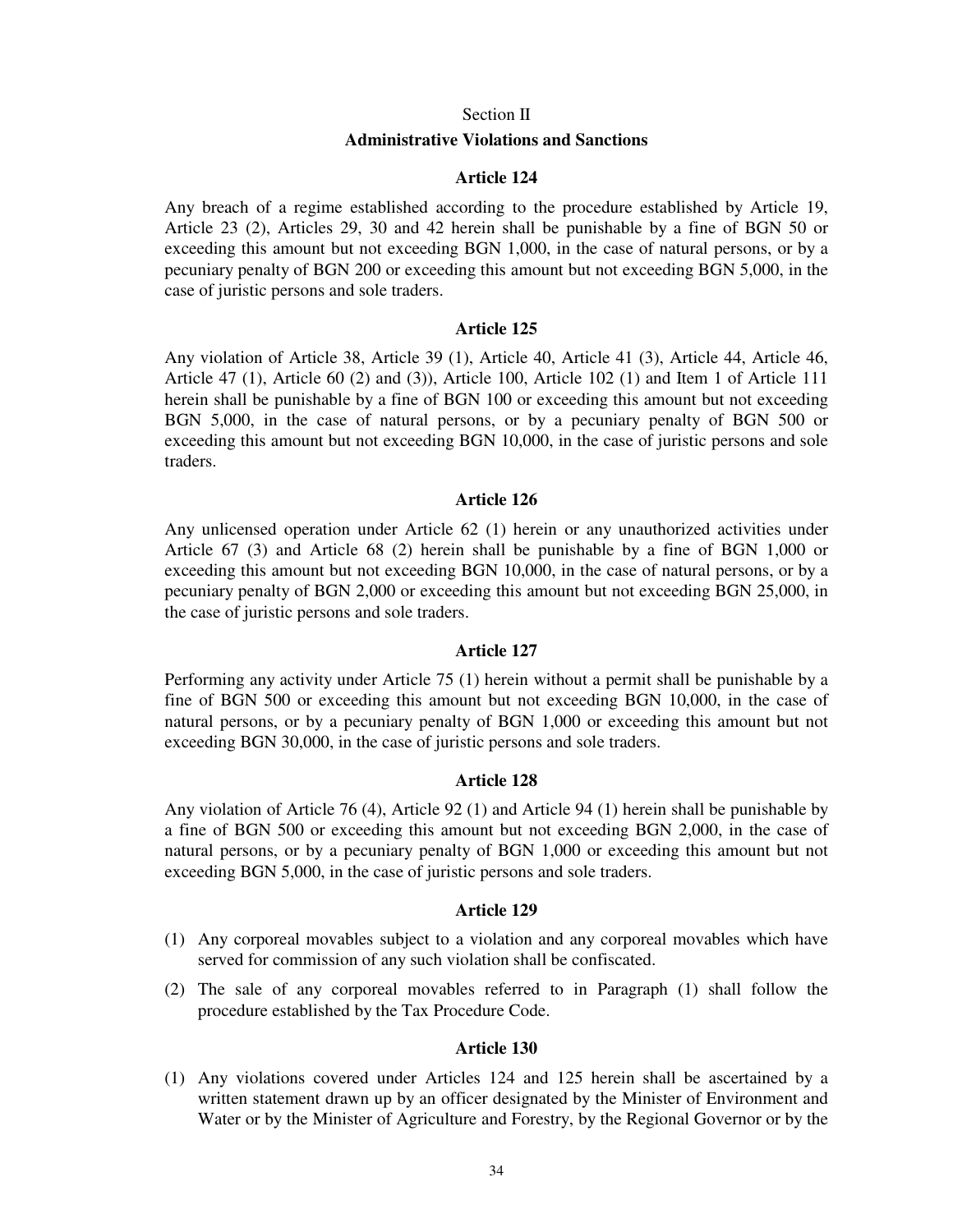Municipality Mayor. The penalty decrees shall be issued, respectively, by the Minister of Environment and Water, by the Minister of Agriculture and Forestry, by the Regional Governor or by the Municipality Mayor, or by persons authorized thereby.

- (2) Any violations covered under Article 126 herein shall be ascertained by a written statement drawn up by an officer designated by the Minister of Environment and Water or by the Minister of Agriculture and Forestry, and the penalty decrees shall be issued, respectively, by the Minister of Environment and Water and by the Minister of Agriculture and Forestry or by persons authorized thereby.
- (3) Any violations covered under Articles 127 and 128 herein shall be ascertained by a written statement drawn up by an officer designated by the Minister of Environment and Water, and the penalty decrees shall be issued by the Minister of Environment and Water or by persons authorized thereby.
- (4) The ascertainment of violations, the issuance, appeal against and execution of penalty decrees shall follow the procedure established by the Administrative Violations and Sanctions Act.

### **SUPPLEMENTARY PROVISION**

- **§1.** Within the meaning of this Act:
	- 1. The conservation status of species shall be "favourable" when:
		- a) population dynamics data on the species concerned indicate that the said species is maintaining itself on a long-term basis as a viable component of the natural habitat;
		- b) the natural range of the said species is neither being reduced nor is likely to be reduced for the foreseeable future;
		- c) there is a sufficiently large habitat to ensure the survival of the populations of the said species.
	- 2. The conservation status of a natural habitat shall be "favourable" when:
		- a) the area covered by the natural range of the said habitat is stable or increasing;
		- b) the structure and specific functions of the said habitat ensure the long-term existence thereof;
		- c) the conservation status of the typical species of the said habitat is favourable.
	- 3. "Botanical garden" shall be any institution which maintains collections of live plants for the needs of experimental botanical studies.
	- 4. "Vivarium" shall be any place artificially designed for the raising of wild animals.
	- 5. "Species" shall be any group of morphologically similar organisms of common ancestry, which are potentially capable of interbreeding with each other under natural conditions.
	- 6. "Wetland" shall be any area of lake, marsh, fen, peatland or water, whether natural or artificial, permanent or temporary, with water that is static or flowing, fresh, brackish or salt, including areas of marine water the depth of which at low tide does not exceed six metres.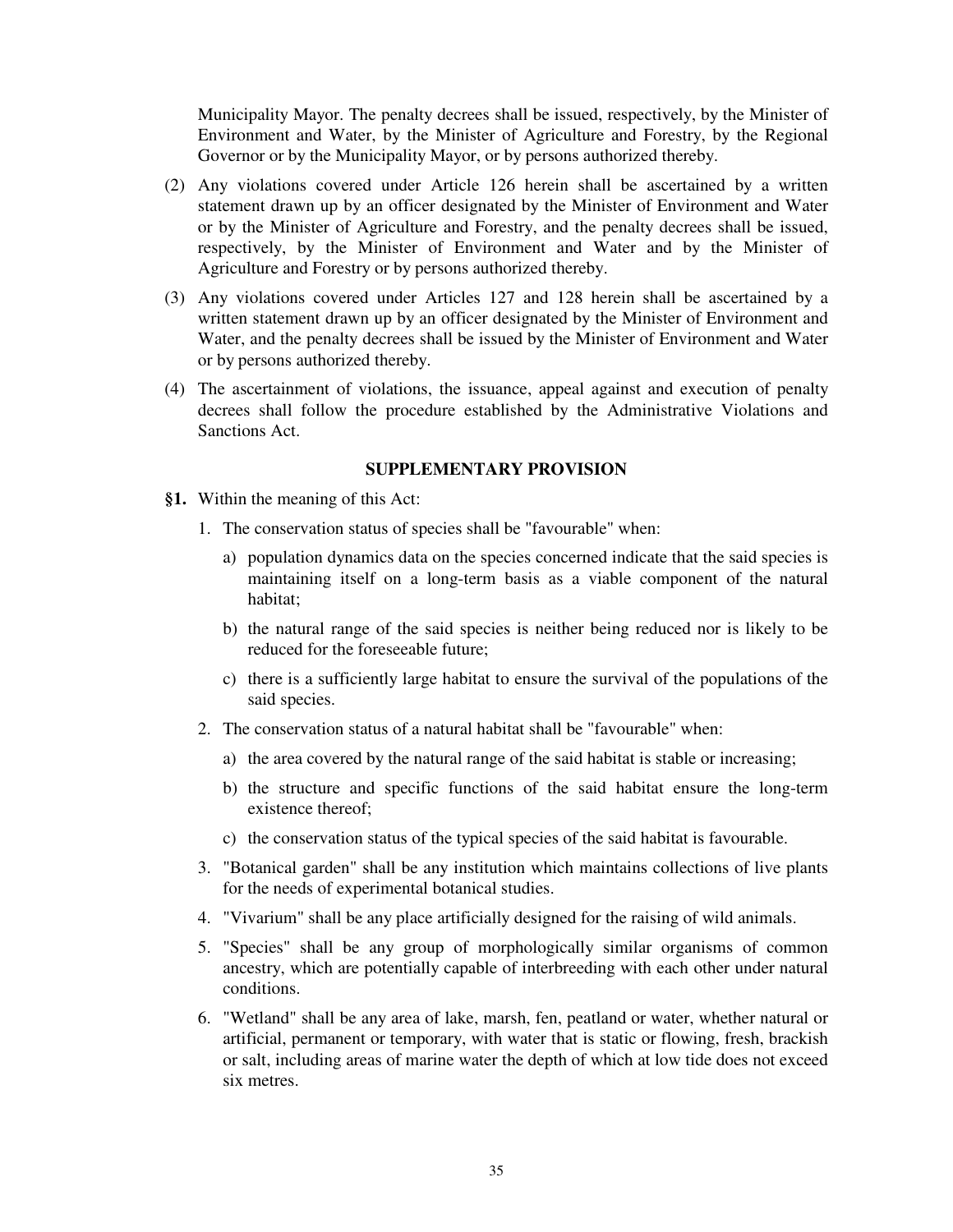- 7. "Importation" shall be the introduction into the customs territory of the Republic of Bulgaria of any specimen, including any specimen which has been taken from the marine environment not under the jurisdiction of any State.
- 8. "Aquatic areas" shall comprehend the inundated areas of the forest stock, the land stock and the continental shelf and the exclusive economic zone.
- 9. "Restoration" shall be the recreation of communities of organisms, ecosystems and complexes thereof in their natural surroundings on the model of the naturally occurring ones or creation of conditions for repopulation or increase of the population size.
- 10. "Genetic material" shall be any material of plant or animal origin containing functional units of heredity.
- 11. "Genetic resources" shall be genetic material of actual or potential value.
- 12. "Forests" shall be any forests and land tracts of the forest stock within the meaning of the Forests Act.
- 13. "Date of acquisition" shall be the date whereat a specimen was taken from the wild, was born in captivity or was artificially propagated, acquired commercially or through an exchange.
- 14. "Arboretum" shall be any collection of live trees and bushes within a defined area, organized according to systematic, geographic or other scientific criteria.
- 15. "Specimen" shall be any animal or plant, whether alive or dead, any readily recognizable part of the body or derivative of the animal or plant, as well as any other goods which appear, from an accompanying document, the packaging or a mark or label, or from any other circumstances, to be identifiable as part or derivative of an animal or plant.
- 16. "Specimen bred in captivity" shall be any specimen of an animal species born, hatched and raised in captivity, or any artificially propagated specimen of a plant species. Artificially propagated specimen shall be any specimen produced by propagation in an environment created or modified by man or under the control of man, which, in the case of animals, is at least second-generation offspring bred by man without addition of genetic material from the wild.
- 17. "Ecosystem" shall be any dynamic complex of plant, animal and micro-organism communities and their non-living environment interacting as a functional unit, with specific interconnected processes and a specific general aspect.
- 18. "Endemic species" shall be any species restricted to a particular geographic region.
- 19. "Endangered species" shall be any species threatened with extinction within the entire or a large portion of the geographic range thereof.
- 20. "Land tracts" shall be any tracts of agricultural land within the meaning of the Agricultural Land Tenure Act.
- 21. "Zoo" shall be any permanent establishment where animals of wild species are kept for exhibition to the public for seven or more days a year, with the exception of circuses, pet shops and other establishments which do not exhibit a significant number of animals or species to the public.
- 22. "Exportation" shall be the removal of any specimen from the customs territory of the Republic of Bulgaria.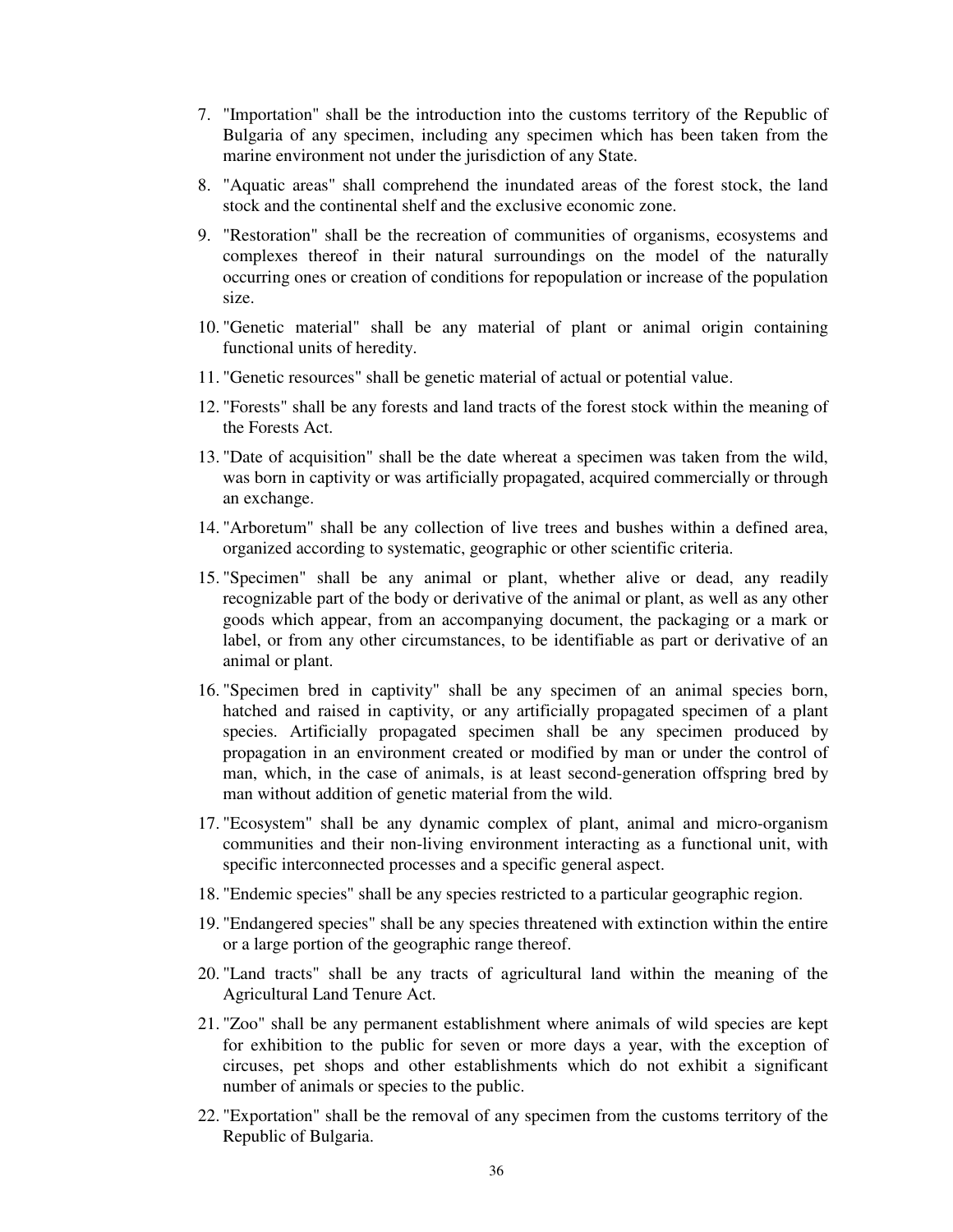- 23. "Collection" shall be any group of specimens of animal and plant species (including seeds or other propagules), bred or stored under strictly controlled conditions and intended for the purpose of research and education or for the purpose of maintenance and restoration of the said species.
- 24. "CORINE Biotopes site" shall be any area described using the standard international method of the CORINE Biotopes project of the Council of Europe.
- 25. "Landscape" shall be any area whereof the specific aspect and elements have emerged as a result of actions and interactions between natural and/or anthropogenic factors.
- 26. "Habitat of a species" shall be any region defined by specific abiotic and biotic factors, wherein the said species is present permanently or temporarily at any stage of the life cycle thereof.
- 27. "Organism" shall be any independently existing living body constituted of organs which act in concert. The organism is an individual in a population of any particular species.
- 28. "Important Bird Area" shall be any area of international importance for bird conservation, described according to the standard international method of Birdlife International.
- 29. "Population" shall be any group of individuals of the same species, occupying a defined area, which can freely interchange genetic material.
- 30. "Vulnerable species" shall be any species believed likely to move into the endangered category in the near future if the causal factors continue operating.
- 31. "Natural habitat" shall be any natural or semi-natural terrestrial or aquatic areas distinguished by typical geographic, abiotic and biotic features, lending the said areas a specific aspect.
- 32. "Overriding public interest" shall be the interest of public health, national security, exceedingly beneficial consequences for the environment, as well as specific obligations of primary social importance in respect of transport, energy and communication systems.
- 33. "Ramsar Convention site" shall be any wetland which satisfies the criteria of the Convention on Wetlands of International Importance, especially as Waterfowl Habitat (Ramsar Convention) (*State Gazette* No. 56 of 1992).
- 34. "Rare species" shall be any species whereof the populations are small in size, thinly scattered or dependent on specific factors and, if not immediately then indirectly endangered or vulnerable within the meaning of Items 19 and 30.
- 35. "Rescue centre" shall be any juristic or natural person, designated by the Minister of Environment and Water, which or who looks after the welfare of confiscated live specimens.
- 36. "Conservation" shall be all measures required to maintain or restore the natural habitats and the populations of wild plant and animal species at a favourable status.
- 37. "Taxon" shall be the common designation of the classification unit whereto subspecies, species and biota above the species level are assigned.
- 38. "Sustainable management" shall be the management of the use, development and protection of natural resources in a way and at a rate that make it possible to ensure social, economic and cultural benefits to present and future generations without: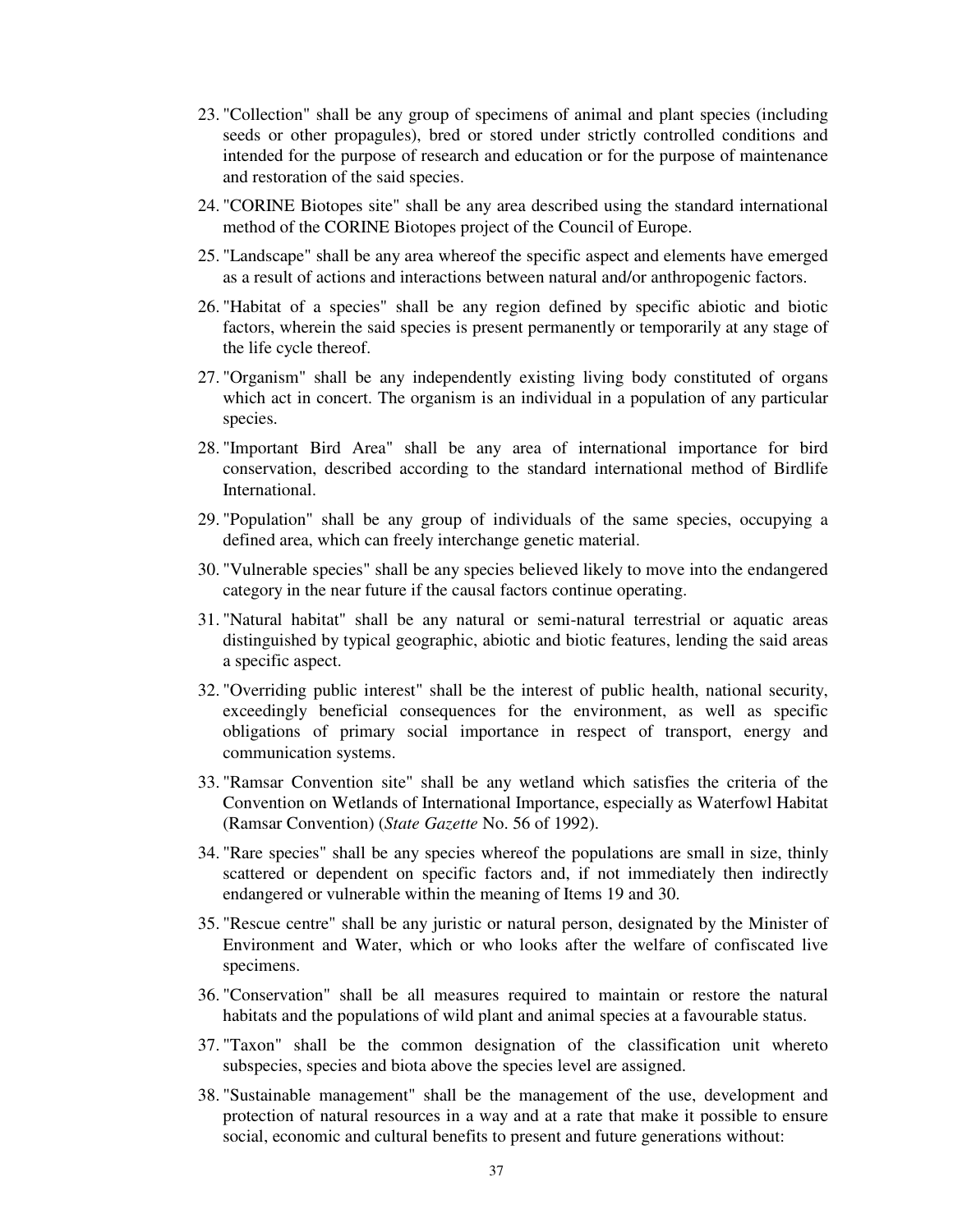- a) compromising the ability of future generations and communities to meet their own social, economic and cultural needs;
- b) impairing the capacity of ecosystems to perform their soil-protecting and climateregulating functions;
- c) causing significant reduction of biological diversity.
- 39. "Fauna" shall be all animal species in a specific region.
- 40. "Flora" shall be all plant species in a specific region.

# **TRANSITIONAL AND FINAL PROVISIONS**

- **§2.** Within four years after the entry of this Act into force, the Minister of Environment and Water shall lay the list referred to in Article 10 (3) herein before the Council of Ministers.
- **§3.** Within six months after the entry of this Act into force, the Minister of Environment and Water shall lay a draft of the regulation referred to in Article 66 (6) herein before the Council of Ministers.
- **§4.** Within one year after the entry of this Act into force, all natural and juristic persons, who or which own any specimens of any species referred to in Items 1 of Article 70 herein, shall register the said specimens according to the procedure established by Section IV of Chapter Four herein.
- **§5.** Within one year after the entry of this Act into force, all natural and juristic persons referred to in Article 60 (1) herein shall provide the information as shall be necessary for entry in the registers referred to in Article 63 herein.
- **§6.** Within one year after the entry of this Act into force, the persons referred to in Article 96 (1) herein shall present the lists referred to in Article 96 (2) herein.
- **§7.** Within four years after promulgation in the *State Gazette* of the regulation referred to in Article 61 (1) herein, the owners of any zoos shall be obligated to bring the said zoos in conformity with the requirements of the said regulation and to submit an application for the issuance of a licence.
- **§8.** (1) The boundaries and regimes of the buffer zones around any strict nature reserves and managed nature reserves, with the exception of such falling within national parks, designated according to the procedure of the Nature Conservation Park as superseded, shall subsist unless modified according to the procedure established by Section IV of Article Two of this Act.
	- (2) The buffer zones around any strict nature reserves falling within national parks shall be declassified by this Act.
	- (3) The regimes of the centuries-old trees, designated as protected according to the procedure established by the Nature Conservation Act as superseded, shall subsist unless declassified according to the procedure established by Chapter Five of this Act.
- §9. This Act shall supersede the Nature Protection Act (promulgated in the *State Gazette* No. 47 of 1967; amended in No. 3 of 1977, No. 39 of 1978, No. 28 of 1982, No. 26 of 1988, No. 86 of 1991, No. 85 of 1997. No. 11 and 133 of 1998 and No. 29 of 2000).
- **§10**. In the Hunting and Gamekeeping Act (promulgated in the *State Gazette* No. 78 of 2000; amended in No. 26 of 2001), the Annex to Item 1 of Article 5 (2) and Article 5 (5) shall be amended as follows: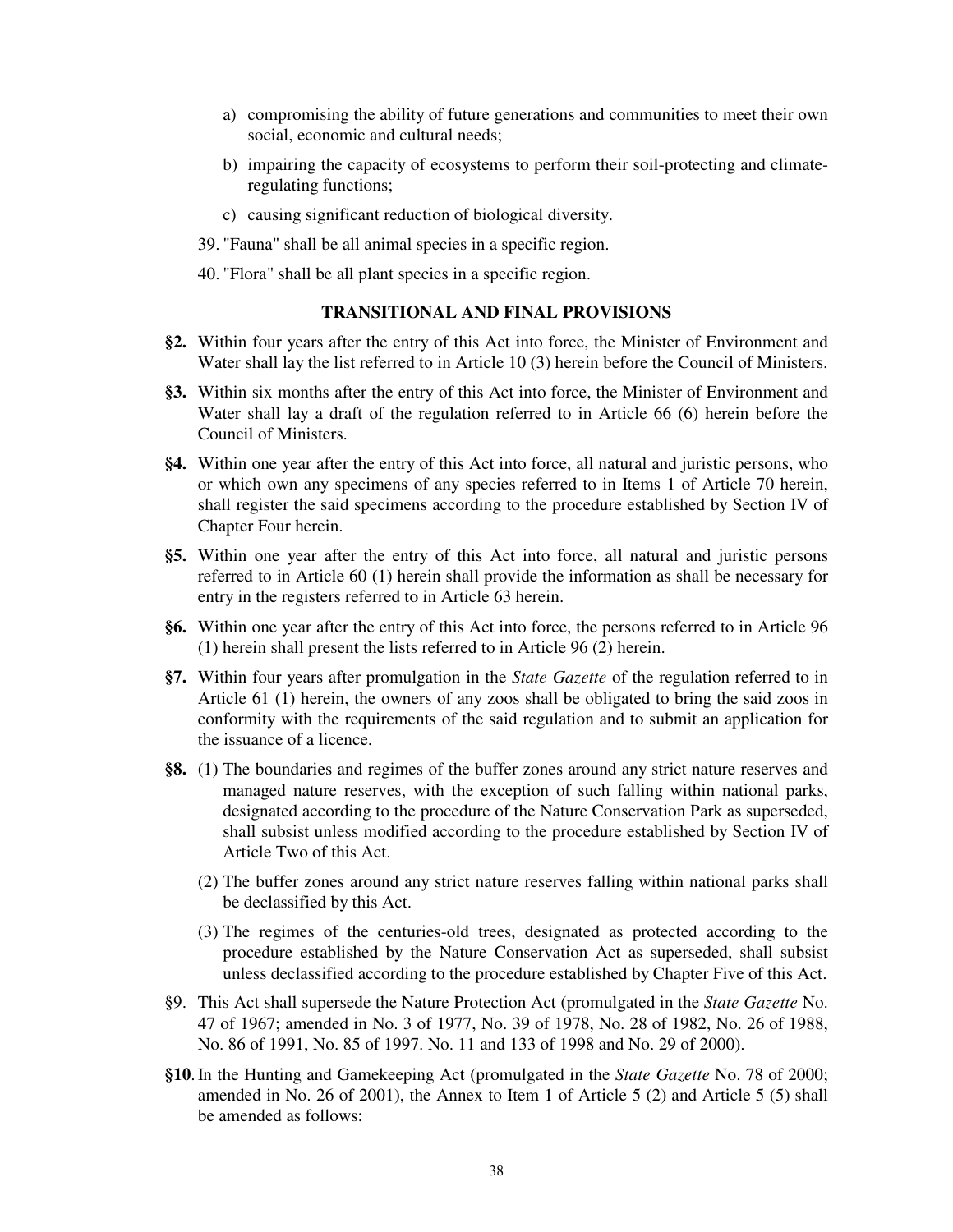- 1. Item "6. Bear (*Ursus arctos L.*)" shall be repealed.
- 2. Item "23. Great cormorant (*Phalacrocorax carbo L.*)" shall be repealed.
- **§11**. The Protected Areas Act (promulgated in the *State Gazette* No. 133 of 1998; amended in No. 98 of 1999, Nos. 28, 48 and 78 of 2000, No. 23 of 2002) shall be amended and supplemented as follows:
	- 1. Article 17 shall be amended and supplemented as follows:
		- a) in Item 5 of Paragraph (1), the words "more than 25 per cent" shall be deleted;
		- b) in Paragraph (4) at the end, there shall be added "and a favourable decision of the National Council of Biological Diversity".
	- 2. Article 38 shall be supplemented as follows:
		- a) in Paragraph (3), after the word "decision" there shall be added "by a simple majority";
		- b) the following two new Paragraphs shall be added:

"(4) Any members of the commission, who dissent from a decision to grant the proposal and who have signed the minutes with a dissenting opinion, shall provide a reasoning of the said opinion in writing within three days. The dissenting opinion shall be attached to the minutes.

(5) In the cases under Paragraph (4), the Minister of Environment and Water shall make a final decision on designation of the protected area or on rejection of the proposal."

- 3. In Paragraph (1) of Article 39, the words "acting on the recommendation of the commission referred to in Article 38 herein" shall be replaced by "provided that favourable decisions have been made under Article 38 (3) and (5) herein."
- 4. In Article 42, there shall be added the following new paragraph:

"(6) The area of any protected area may be updated by order under Paragraph (5) even without compliance with the procedures under Paragraph (1), where the adjustment arises from more accurate measurements and is not associated with modification of the established boundaries of the said protected area."

5. In Article 67, there shall be added the following new paragraph:

"(3) The physical security of particular strict nature reserves and managed nature reserves outside the boundaries of the national parks may be commissioned by the Minister of Environment and Water to other executive authorities or to municipalities."

- 6. Article 74 shall be amended as follows:
	- a) In Paragraph (1), Items 1 and 4 shall be repealed;
	- b) In Paragraph (3), the words "endorsed by the Council of Ministers" shall be replaced by "designated by the Minister of Environment and Water".
- 7. Article 75 shall be repealed.
- 8. In Paragraph (3) of Article 79, after the word "forestry units" there shall be inserted "and natural park directorates".
- 9. Article 86 shall be repealed.
- 10. In Annex 1, the fourth column of the table and the text following the table shall be deleted.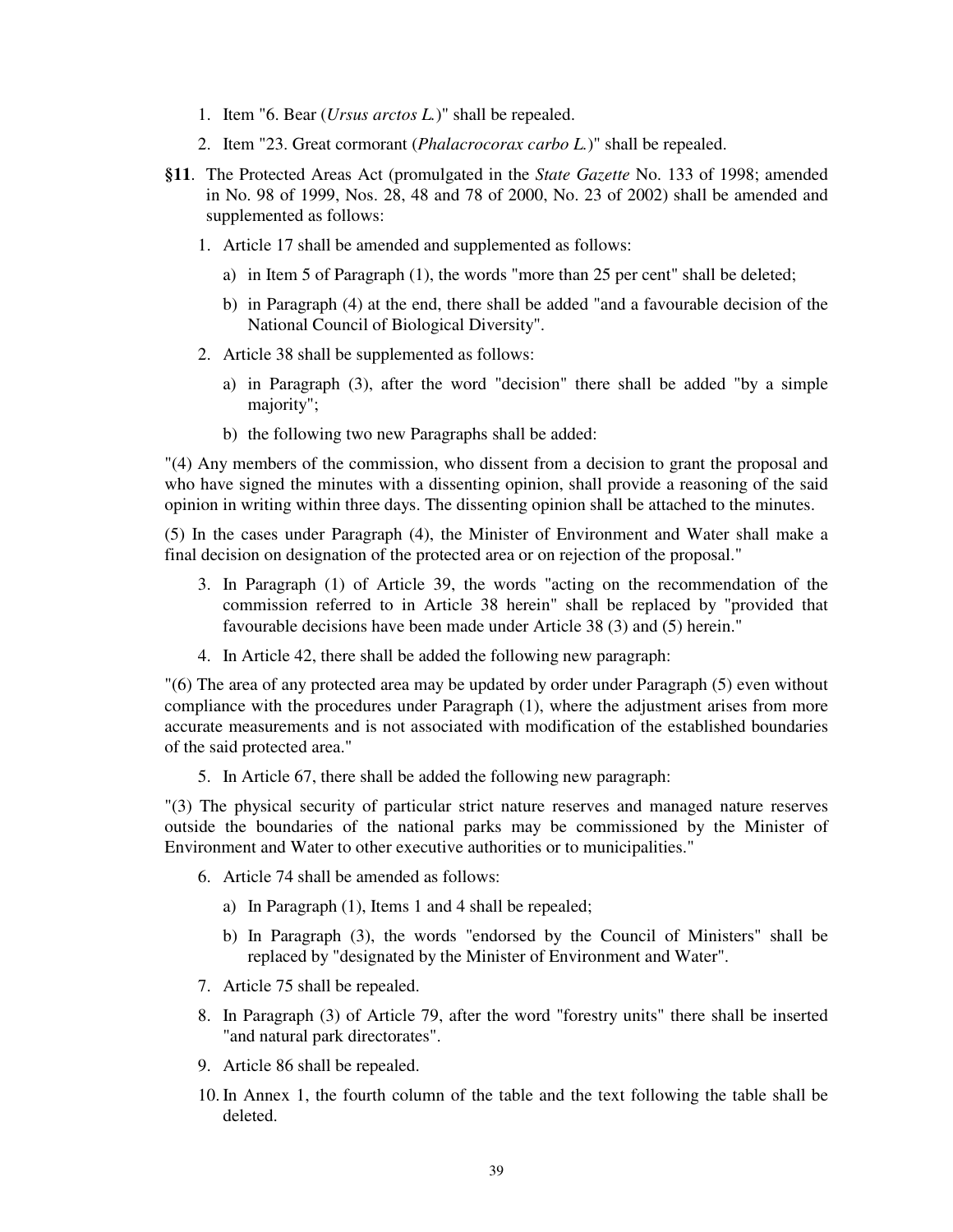11. In Annex 2, the fourth column of the table shall be deleted.

- **§12**. In the Forests Act (promulgated in the *State Gazette* No. 125 of 1997; amended in No. 79 and 133 of 1998, No. 26 of 1999, Nos. 29 and 78 of 2000), in Paragraph (2) of Article 3 at the end, there shall be added "save in the cases under Article 67 (3) of the Protected Areas Act".
- **§13.** The implementation of this Act shall be entrusted to the Minister of Environment and Water, the Minister of Agriculture and Forestry, the Minister of Regional Development and Public Works, the Minister of Finance, and the municipality mayors.

This Act is adopted by the 39th National Assembly on July 10, 2002 and on August 2, 2002, and is stamped with the official seal of the National Assembly.

Chair of the National Assembly: **Ognyan Gerdjikov**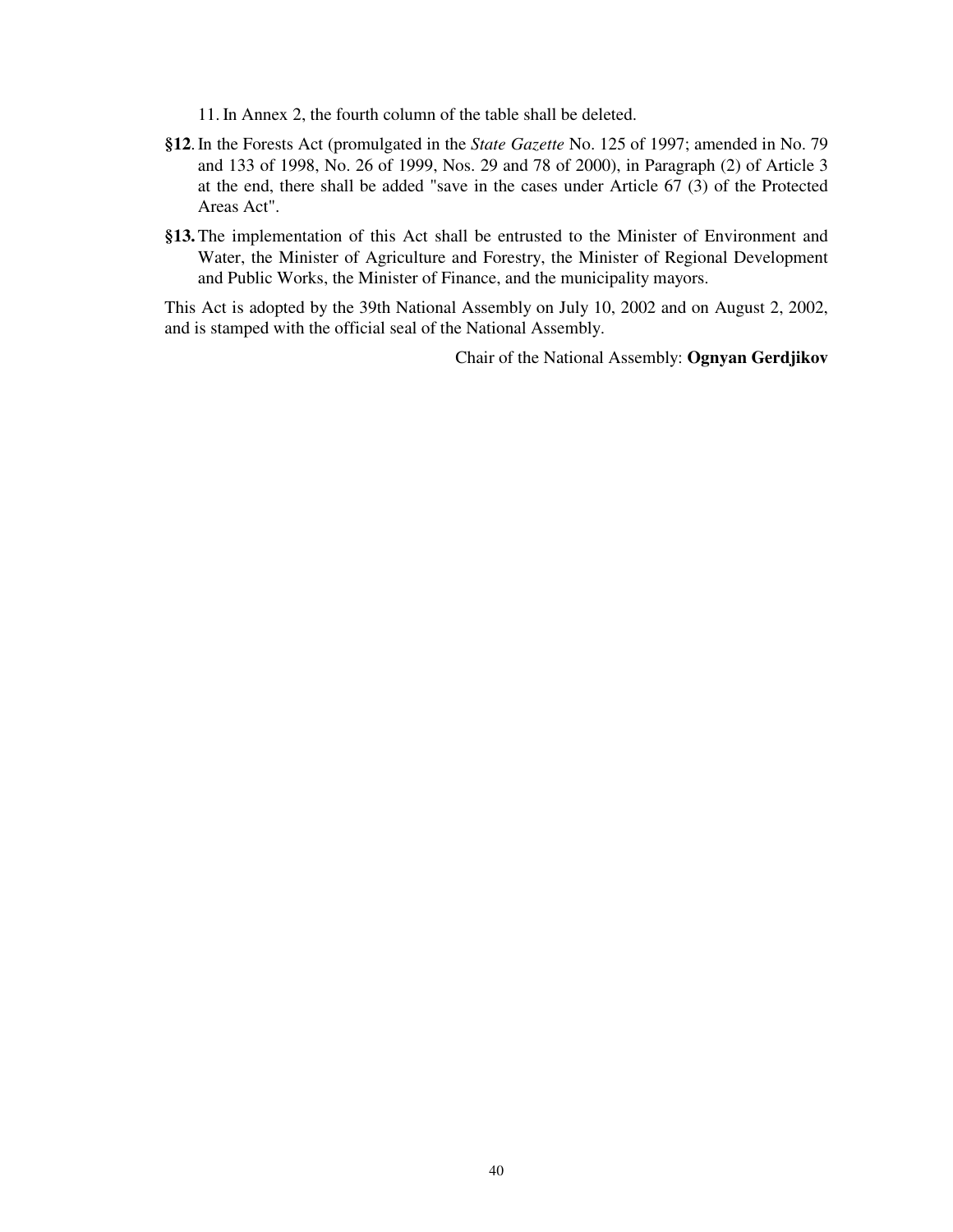# Annex 1 to Item 1 of Article 6 (1)

The symbol "!" indicates that the natural habitat type is included in Appendix 1 to Resolution No. 4 (1996) of the Standing Committee of the Bern Convention.

The symbol "\*" indicates that the natural habitat type is a conservation priority.

The code in the second column and the English designation of the habitat type correspond to the standard European classification of habitats (A Classification of Palearctic Habitats, 1996)

| Ţ            | $\ast$         | Code               | <b>English designation of habitat</b>                              | 1  | $\overline{c}$ | 3              | 4                                                                                        |
|--------------|----------------|--------------------|--------------------------------------------------------------------|----|----------------|----------------|------------------------------------------------------------------------------------------|
| $\mathbf{1}$ | $\overline{c}$ | 3                  |                                                                    |    |                |                | from 36.41 Alpine and subalpine calcareous grasslands                                    |
|              |                | $*11.3$            | Sea grass meadows                                                  |    |                | to 36.43       |                                                                                          |
|              | *              | 12.7               | Sea-caves                                                          |    | $\ast$         | 37.242         | Flood swards                                                                             |
|              | *              | 13.2               | Estuaries                                                          |    | $\ast$         | 37.25          | Transitional tall herb humid meadows                                                     |
|              | *              | 14.                | Mud flats and sand flats                                           |    |                | $* 37.26$      | Continental humid meadows                                                                |
|              | $\ast$         | 15.115             | Continental glasswort swards                                       |    | $\ast$         | 38.2521        | Moeso-Thracian mesophile floodplain                                                      |
|              |                | $* 15.14$          | Inland salt meadows                                                |    |                |                | meadows                                                                                  |
|              | *              | 15.A               | Continental salt steppes and saltmarshes                           |    |                | $*38.2522$     | Moeso-Thracian mesophile foothill meadows                                                |
|              | *              | 16.2               | Dunes                                                              |    | *              | 38.2523        | Moeso-Thracian mesophile cold water                                                      |
|              | *              | 16.3               | Humid dune-slacks                                                  |    |                |                | meadows                                                                                  |
|              |                | 17.2               | Annual vegetation of drift lines                                   |    |                | $* 41.11$      | Luzulo-Fagetum beech forests                                                             |
|              | $\ast$         | 17.3               | Perennial vegetation of stony banks                                |    |                | $* 41.13$      | Asperulo-Fagetum beech forests                                                           |
|              |                | 18.22              | Vegatated sea cliffs of the Mediteranea coasts                     |    |                | $* 41.15$      | Medio-European subalpine beech wood swith                                                |
|              |                | $! * 21.$          | Coastal lagoons                                                    |    |                |                | Acer and Rumex arifolius                                                                 |
|              |                | 22.12              | Hard oligo-meso- trophic waters with benthic                       |    |                | $* 41.16$      | Medio-European limestone beech forests of the                                            |
|              |                | and 22.44          | vegetation of Chara spp.                                           |    |                |                | Cephalanthero-Fagion                                                                     |
|              |                | 22.13              | Natural eutrophic lakes with Magnopo-tamion                        |    |                | $* 41.19$      | Moesian beech forests                                                                    |
|              |                |                    | or Hydrocharition - type vegetation                                |    |                | $* 41.1E11$    | Eastern Balkan Range oriental beech forests                                              |
|              |                | 22.14              | Natural dystrophic lakes and ponds                                 |    |                | * 41.1E121     | Stranja bearberry tree-oriental beech forests                                            |
|              |                | $* 22.3113$        | Euro-Siberian quillwort swards                                     |    |                | * 41.1E122     | Stranja rhododen- dron-oriental beech                                                    |
|              | *              | 22.351             | Ponto-Pannonic riverbank dwarf sedge                               |    |                |                | forests(Rhododendron ponticum)                                                           |
|              |                |                    | communities                                                        |    |                | $* 41.24$      | Sub-Atlantic and medio-European oak or oak-<br>hornbeam forests of the Carpi nion betuli |
|              |                | $* 22.412$         | Frogbit rafts                                                      |    |                | $* 41.26$      | Galio-Carpinetum oak-hornbeam forests                                                    |
|              |                | $* 22.413$         | Water-soldier rafts                                                |    |                | $* 41.2C$      | South-eastern European oak-horn- beam                                                    |
|              |                | $* 22.414$         | <b>Bladderwort colonies</b>                                        |    |                |                | forests betulus                                                                          |
|              |                | $*22.415$          | Salvinia covers                                                    |    |                | $* 41.4$       | Mixed ravine and slope forests                                                           |
|              |                | $* 22.416$         | Aldrovanda communities                                             |    |                | $* 41.7$       | Thermophilous and sub-Mediterranean oak                                                  |
|              |                | $* 23.113$         | Ponto-Pannonic salt lakes                                          |    |                |                | woods                                                                                    |
|              |                | $* 24.17$          | Waterfalls                                                         |    |                | $* 41.8$       | Mixed thermophilous forest                                                               |
|              |                | $*$ 24.221         | Alpine rivers and the herbaceous vegetation                        |    |                | $* 41.H1111$   | Stranja beech-horn- beam-lime forests                                                    |
|              |                | and 24.222<br>24.4 | along their banks<br>Water courses of plain to montane levels with |    |                | * 41.H1112     | Stranja beech-Quer-cus polycarpa forests                                                 |
|              |                |                    | the Ranunculion fluitantis and Callitricho-                        |    |                | $* 42.16$      | Moesian silver fir forests                                                               |
|              |                |                    | Batrachion vegetation                                              |    |                | $* 42.17$      | Balkano-Pontic fir forests                                                               |
|              |                | 31.22C             | Pontic ling heaths                                                 |    |                | $* 42.2412$    | Central Rhodopide spruce forests                                                         |
|              |                | $* 31.4251$        | Balkan Range Kotschy's alpenrose heaths                            |    | *              | 42.2413        | Moeso-Macedonian spruce forests                                                          |
|              |                | $* 31.4252$        | Rila Kotschy's alpenrose heaths                                    |    |                | $* 42.245$     | Balkan Range spruce forests                                                              |
|              |                | $* 31.461$         | Rhodopide Bruckenthalia heaths                                     |    |                | $* 42.5C$      | South-eastern European Scots pine forests                                                |
|              |                | $* 31.4631$        | Balkan range Bruckenthalia heaths                                  |    | *              | 42.66          | Pallas' pine forests                                                                     |
|              | *              | 31.47              | Alpide bearberry heaths                                            |    | *              | 42.716         | Rhodopide white- barked pine forests                                                     |
|              |                | 31.58              | Balkano-Rhodopide dwarf mountain pine                              |    | *<br>*         | 42.723         | Rila and Pirin Macedonian pine forests                                                   |
|              |                |                    | scrub                                                              |    |                | 42.725<br>42.8 | Balkan Macedonian pine woods<br>Mediterranean pine forests with endemic                  |
|              |                | 31.636             | Rhodope Potentilla fruticosa thickets                              |    |                |                | Mesogean pines                                                                           |
|              | $\ast$         | 31.7J1             | Northern Thracian tragacanth hedgehog-heath                        |    | $\ast$         | 42.A32         | Peri-Rhodopide Grecian juniper woods                                                     |
|              |                | 31.88              | Juniperus communis formations on heaths or                         |    |                | $* 42.A7$      | Western Palaearctic yew woods                                                            |
|              |                |                    | calcareous grasslands                                              |    |                | $* 44.1$       | Riparian willow formations                                                               |
|              |                | 32.1162            | Quercus coccifera low woods                                        |    | ×              | 44.216         | Balkan Range grey alder galleries                                                        |
|              |                | from<br>32.131 to  | Arborescent matorral with Juniperus spp.                           |    | $\ast$         | 44.3211        | Stitchwort ash-alder woods                                                               |
|              |                | 32.135             |                                                                    |    | *              | 44.4322        | Coastal Bulgarian longos forests                                                         |
|              |                | $* 32.21A$         | Phillyrea thickets                                                 |    |                | $* 44.4323$    | Central Balkan ash- oak-alder forests                                                    |
| Ţ            |                | 34.11              | Rupicolous calcareous or basophilic grasslands                     |    | *              | 44.66          | Ponto-Sarmatic mixed poplar riverine forests                                             |
|              |                |                    | of the Alysso Sedion albi                                          |    |                | $* 44.711$     | Helleno-Balkanic riparian plane forests                                                  |
|              | *              | 34.31              | Sub-continental steppic grasslands                                 | 1  | $\ast$         | 44.81411       | Western Pontic fresh water Tamarix                                                       |
|              | *              | 34.311             | Helleno-Balkanic savory steppes                                    |    |                |                | smyrnensis(+ Tamarix tetranda) Stands                                                    |
|              | *              | 34.34              | Central European calcaro-siliceous grasslands                      | Ţ. | *              | 44.81412       | Western Pontic coastal Tamarix smyrnensis(+                                              |
|              | ∗              | 34.532             | Helleno-Balkanic short grass and therophyte                        |    |                |                | Tamarix tetranda) Stands<br>$\overline{4}$                                               |
|              |                |                    | communities                                                        |    | 2 3            | $* 44.9$       |                                                                                          |
|              | *              | 34.911             | Pannonic loess steppes                                             |    |                | $* 51.1$       | Alder, willow, oak, aspen swamp woods<br>Active raised bogs торфища                      |
|              | $\ast$         | 34.921             | Western Pontic steppes                                             |    |                |                |                                                                                          |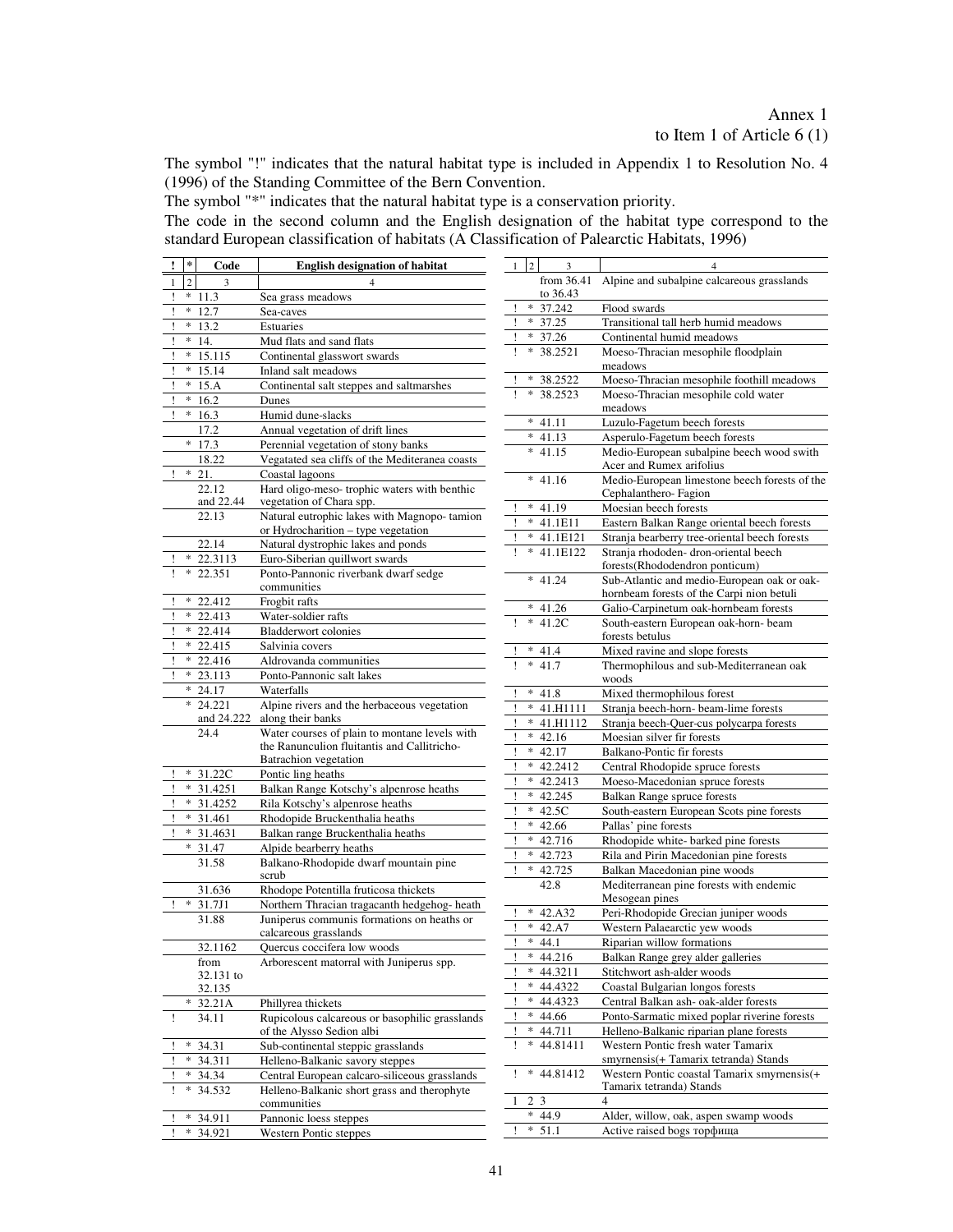| ٩          |                                                                                               |
|------------|-----------------------------------------------------------------------------------------------|
| -53<br>*   | Water-fringe vegetation                                                                       |
| 54.12<br>∗ | Hard water springs                                                                            |
| *<br>54.42 | Black-white-star sedge fens                                                                   |
| 54.58<br>* | Sphagnum and cottongrass rafts                                                                |
| 61.11<br>* | Alpine siliceous screes                                                                       |
| 61.2       | Calcareous and calcshist screes of the montane<br>to alpine levels (Thlaspietea rotundifolii) |
| 62.1       | Calcareous rocky slopes with chasmo-phytic<br>vegetation                                      |

| ٩         |                                                                                                                 |
|-----------|-----------------------------------------------------------------------------------------------------------------|
| 62.2      | Siliceous rocky slopes with chasmophytic<br>vegetation                                                          |
| 62.3      | Siliceous rock with pioneer vegetation of the<br>Sedo-Scle-ranthion or of the Sedo albi-<br>Veronicion dillenii |
| *<br>644  | Fluviatile dunes                                                                                                |
| *<br>64 A | Standing stone inland dunes                                                                                     |
| *<br>65   | Caves                                                                                                           |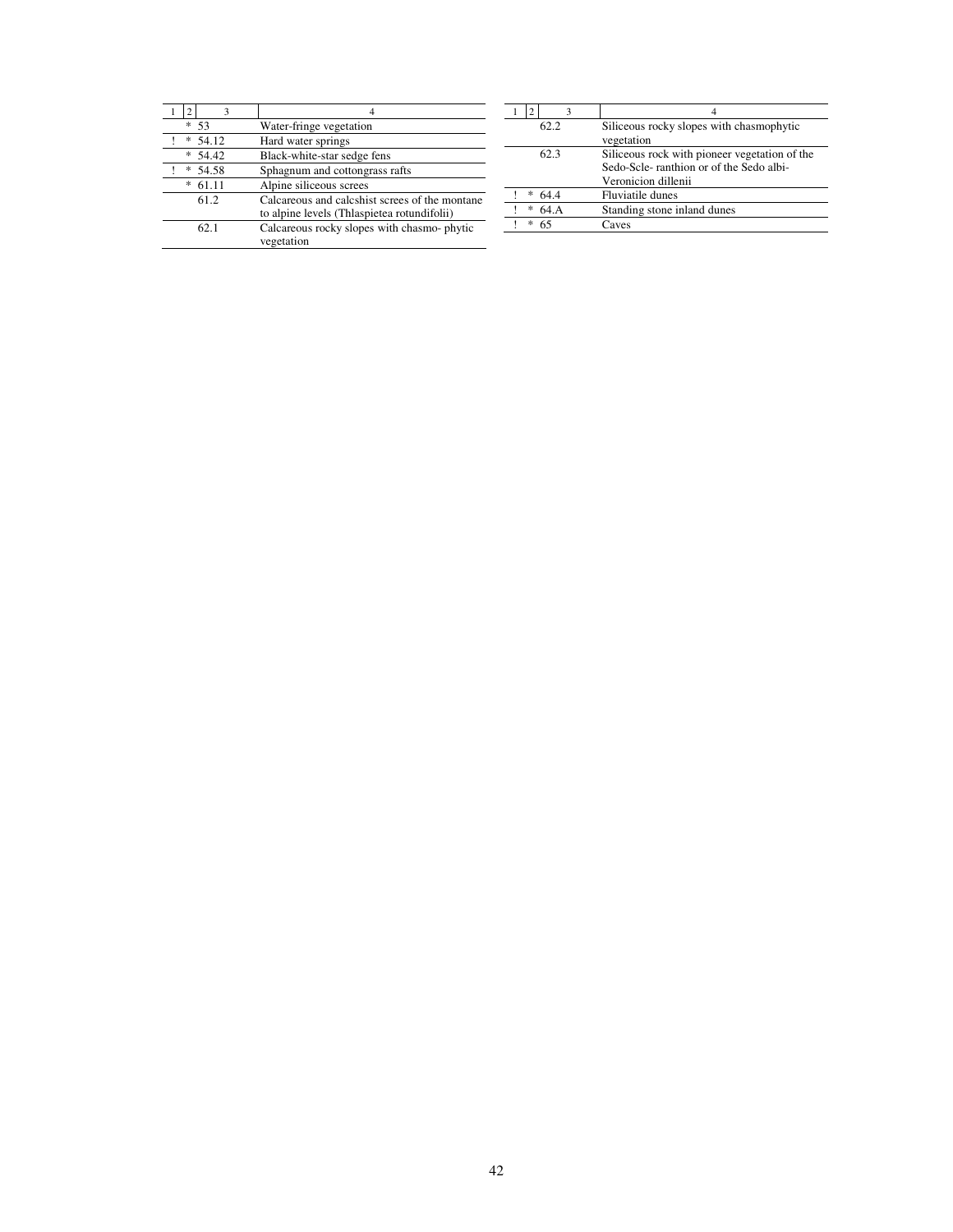The symbol "!" before the name of a species indicates that the species is included in the Appendix to Resolution No. 6 (1998) of the Standing Committee of the Bern Convention.

The symbol "\*" before the name of a species indicates that the species requires priority conservation of the habitat thereof.

|             | <b>1. VERTEBRATES</b>     | ∗<br>Tursiops truncatus                                 | Circus pygargus                                    |
|-------------|---------------------------|---------------------------------------------------------|----------------------------------------------------|
|             | <b>MAMMALIA</b>           | <b>ARTIODACTILA</b>                                     | $\ast$<br>Circaetus gallicus<br>ı                  |
|             | <b>CHIROPTERA</b>         | <b>Bovidae</b>                                          | Elanus caeruleus                                   |
|             | Rhinolophidae             | $\ast$<br>$\mathbf{I}$<br>Rupicapra rupicapra balcanica | Gypaetus barbatus<br>ı                             |
| $\ast$      | Rhinolophus blasii        | <b>AVES</b>                                             | Gyps fulvus<br>ı                                   |
| $\ast$      | Rhinolophus euryale       | <b>PODICIPEDIFORMES</b>                                 | ı<br>Haliaeetus albicilla                          |
| $\ast$<br>1 | Rhinolophus ferrumequinum |                                                         | ı<br>Hieraaetus fasciatus                          |
| $\ast$<br>Ţ |                           | Podicipedidae                                           | Hieraaetus pennatus<br>1                           |
| $\ast$      | Rhinolophus hipposideros  | Podiceps grisegena                                      | ţ<br>Milvus migrans                                |
| 1           | Rhinolophus mehelyi       | Podiceps nigricollis                                    | Milvus milvus<br>ı                                 |
|             | Molossidae                | <b>PELECANIFORMES</b>                                   | Neophron percnopterus<br>ı                         |
|             | Tadarida teniotis         | Phalacrocoracidae                                       | Ţ                                                  |
|             | <b>Vespertilionidae</b>   | Ţ<br>Phalacrocorax pygmeus                              | Pernis apivorus                                    |
| ∗<br>L      | Barbastella barbastellus  | Ţ<br>Phalacrocorax aristotelis                          | Falconidae                                         |
|             | Eptesicus nilssoni        | Pelecanidae                                             | Falco cherrug                                      |
|             | Eptesicus serotinus       | Ţ<br>Pelecanus crispus                                  | Falco columbarius<br>Ţ                             |
|             | Hypsugo savii             | Ţ.<br>Pelecanus onocrotalus                             | ı<br>Falco eleonorae                               |
|             | Miniopterus schreibersi   | <b>CICONIIFORMES</b>                                    | ı<br>Falco naumanni                                |
|             | Myotis bechsteini         | <b>Ardeidae</b>                                         | Ţ<br>Falco peregrinus                              |
|             | Myotis blythi             | Ardeola ralloides<br>Ţ                                  | Falco vespertinus                                  |
|             | Myotis brandti            | ı                                                       | <b>GALLIFORMES</b>                                 |
| $\ast$      | Myotis capaccinii         | Ardea purpurea<br>Botaurus stellaris<br>Ţ               | Phasanidae                                         |
|             | Myotis daubentoni         |                                                         | Alectoris graeca graeca                            |
|             | Myotis mystacinus         | ı<br>Egretta alba                                       | Ţ<br>Bonasa bonasia                                |
| $\ast$<br>Ţ | Myotis emarginatus        | Egretta garzetta                                        | Tetrao urogallus                                   |
| $\ast$<br>Ţ | Myotis myotis             | Ixobryhus minutus                                       | <b>GRUIFORMES</b>                                  |
|             |                           | Nycticorax nycticorax<br>1                              | Gruidae                                            |
|             | Myotis nattereri          | Ciconiidae                                              |                                                    |
|             | Nyctalus lasiopterus      | Ciconia ciconia<br>Ţ                                    | Ţ<br>Grus grus                                     |
|             | Nyctalus leisleri         | Ţ<br>Ciconia nigra                                      | Otididae                                           |
|             | Nyctalus noctula          | <b>Threskiornithidae</b>                                | $\ast$<br>Otis tarda<br>Ţ                          |
|             | Pipistrellus pipistrellus | Ţ<br>Platalea leucorodia                                | Rallidae                                           |
|             | Pipistrellus nathusii     | 1<br>Plegadis falcinellus                               | ı<br>Crex crex                                     |
|             | Pipistrelus kuhlii        | <b>ANSERIFORMES</b>                                     | Ţ<br>Porzana porzana                               |
|             | Plecotus auritus          | Anatidae                                                | ı<br>Porzana parva                                 |
|             | Plecotus austriacus       | Anser albifrons                                         | ı<br>Porzana pusilla                               |
|             | Vespertilio murinus       | Anser anser                                             | <b>CHARADRIIFORMES</b>                             |
|             | <b>RODENTIA</b>           | Ţ                                                       | <b>Burhinidae</b>                                  |
|             | <b>Cricetidae</b>         | Anser erythropus<br>Ţ<br>Aythya nyroca                  | Ţ<br>Burhinus oedicnemus                           |
| Ţ           | Mesocricetus newtoni      | Ţ                                                       | Charadriidae                                       |
|             | Cricetus cricetus         | Branta ruficollis                                       | Charadrius alexandrinus                            |
|             | Cricetulus migratorius    | Cygnus bewickii                                         | Eudromias morinellus                               |
|             | Gliridae                  | Cygnus cygnus                                           | Limicola falcinellus                               |
| *           | Dryomys nitedula          | Marmoronetta angustirostris<br>ı                        | Ţ<br>Pluvialis apricaria                           |
| $\ast$      | Myomimus roachi           | Mergus albellus<br>1                                    |                                                    |
| $\ast$      |                           | 1<br>Oxyura leucocephala                                | Scolopacidae                                       |
|             | Muscardinus avellanarius  | Ţ<br>Tadorna ferruginea                                 | Numenius tenuirostris<br>Ţ                         |
|             | Sciuridae                 | Tadorna tadorna                                         | Phalaropus fulicarius<br>Ţ                         |
| *           | Citellus citellus         | <b>FALCONIFORMES</b>                                    | Philomachus pugnax<br>ı                            |
|             | <b>CARNIVORA</b>          | Pandionidae                                             | ı<br>Tringa glareola                               |
|             | Canidae                   | Ţ<br>Pandion haliaetus                                  | Tringa totanus                                     |
| Ţ           | Canis lupus               | Accipitridae                                            | Recurvirostridae                                   |
|             | <b>Ursidae</b>            | Accipiter brevipes<br>Ţ                                 | Ţ<br>Himantopus himantopus                         |
| $\ast$<br>L | Ursus arctos              | Aegypius monachus<br>Ţ                                  | Recurvirostra avoseta<br>Ţ                         |
|             | Mustelidae                | Aquila chrysaetos<br>Ţ                                  | Phalaropodidae                                     |
| $\ast$<br>L | Lutra lutra               | Ţ<br>Aquila clanga                                      | Phalaropus lobatus<br>Ţ                            |
|             |                           |                                                         |                                                    |
|             | Vormela eversmanni        |                                                         | <b>Glareolidae</b>                                 |
|             |                           | Ţ<br>Aquila heliaca                                     | Glareola nordmanni<br>Ţ                            |
|             | Vormela peregusna         | ı<br>Aquila pomarina                                    | Ţ<br>Glareola pratincola                           |
|             | PINNIPEDIA                | Ţ<br>Buteo rufinus                                      |                                                    |
| $\ast$      | Monachus monachus         | Ţ<br>Circaetus gallicus                                 | Lariidae<br>Ţ                                      |
|             | <b>CETACEA</b>            | Ţ<br>Circus aeruginosus                                 | Chlidonias hybridus                                |
|             | Delphinus delphis         | Circus cyaneus<br>Ţ                                     | Ţ<br>Chlidonias leucopterus                        |
| $!$ *       | Phocoena phocoena         | Ţ<br>Circus macrourus                                   | Ţ<br>Chlidonias niger<br>Ţ<br>Geochelidon nilotica |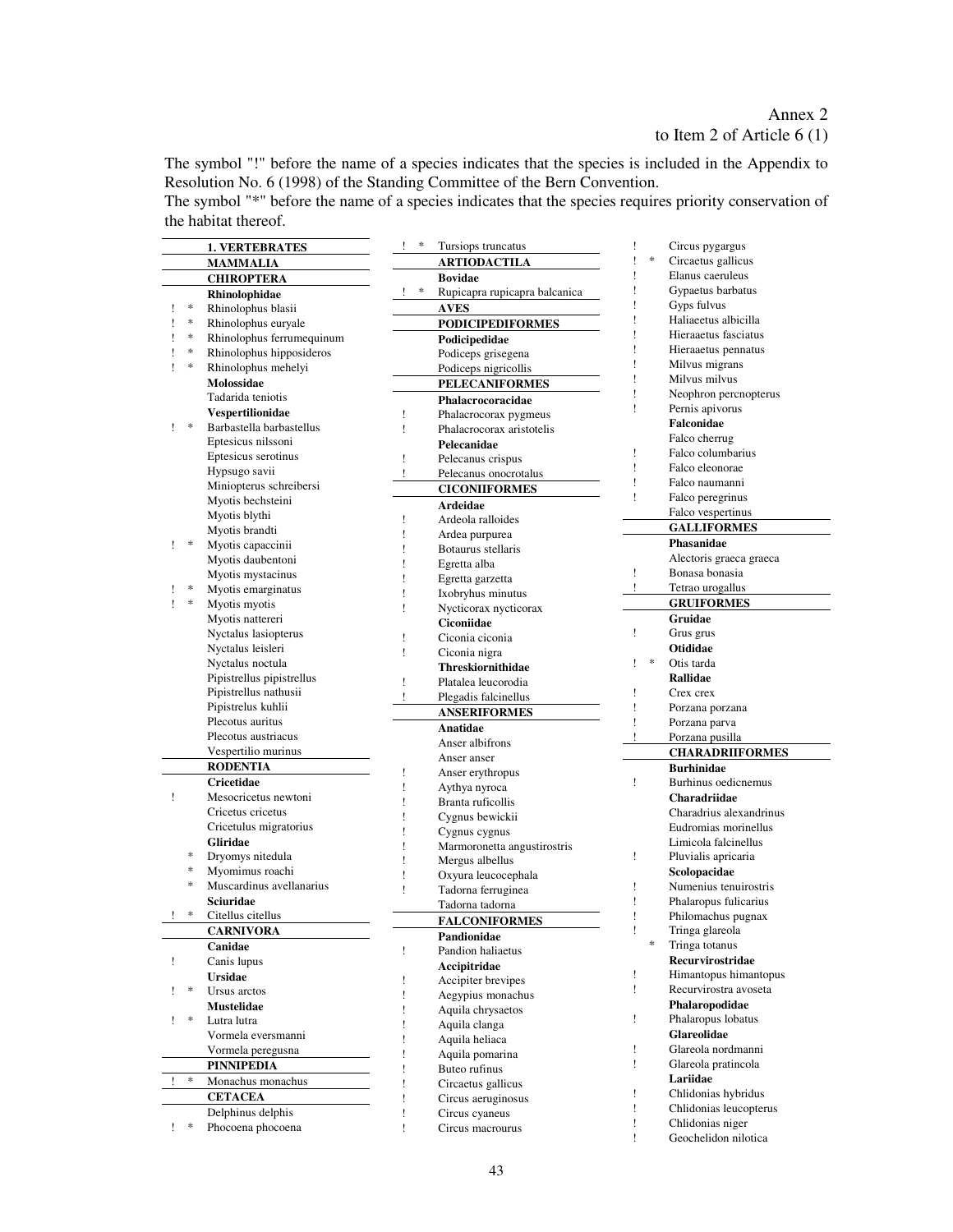| ļ | Larus genei                          |   |   | <b>REPT</b>          |
|---|--------------------------------------|---|---|----------------------|
| ļ | Larus melanocephalus                 |   |   | <b>TEST</b>          |
| Ţ | Sterna albifrons                     |   |   | <b>Testud</b>        |
| ļ | Sterna caspia                        | Ţ | * | Testuc               |
| Ţ | Sterna hirundo                       | Ţ | * | Testuc               |
| Ţ | Sterna sandvicensis                  |   |   | Emyd                 |
|   | <b>STIGIFORMES</b>                   | Ţ | * | Emys                 |
|   | Strigidae                            | Ţ | * | Maure                |
| Ţ | Aegolius funereus                    |   |   | OPHI                 |
| ļ | Asio flammeus                        |   |   | Colub                |
| Ţ | Bubo bubo                            | Ţ | * | Elaphe               |
| ļ | Glaucidium passerinum                | Ţ | * | Elaphe               |
| Ţ | Strix uralensis                      |   |   | quatuo               |
|   | <b>CAPRIMULGIFORMES</b>              | İ | * | Elaphe               |
|   | Caprimulgidae                        |   |   | sauron               |
|   | Caprimulgus europaeus                |   |   | AMPI                 |
| Ţ | <b>CORACIIFORMES</b>                 |   |   | <b>CAUI</b>          |
|   | Alcedinidae                          |   |   | Salam                |
| Ţ | Alcedo atthis                        |   |   | Trituri              |
|   | Meropidae                            | Ţ | * | Triturı              |
|   | Merops apiaster                      |   |   | <b>ANUF</b>          |
|   | Coraciidae                           |   |   | <b>Dissos</b>        |
| Ţ | Coracias garrulus                    | Ţ | * | Bombi                |
|   | <b>PICIFORMES</b>                    | Ţ | * | Bombi                |
|   | Picidae                              |   |   | <b>Hylid:</b>        |
| Ţ | Dendrocopos syriacus                 |   |   | Hyla a               |
| ļ | Dendrocopos medius                   |   |   | <b>Peloba</b>        |
| Ţ | Dendrocopos leucotos                 |   |   | Peloba               |
| Ţ | Dryocopus martius                    |   |   | Peloba               |
| ļ | Picoides tridactylus                 |   |   | Ranid                |
| Ţ | Picus canus                          |   |   | Rana o               |
|   | <b>PASSERIFORMES</b>                 |   |   | Rana t               |
|   | Alaudidae                            |   |   | <b>PISCI</b>         |
| ļ | Calandrella brachydactyla            |   |   | <b>ACIP</b>          |
| ï | Lullula arborea                      |   |   | Acipe                |
| Ţ | Melanocorypha calandra               |   |   | Aciper               |
|   | <b>Hirundinidae</b>                  |   |   | Aciper               |
|   | Riparia riparia                      |   |   | Aciper               |
|   | Motacillidae                         |   |   | Aciper               |
| ï | Anthus campestris                    | Ļ | * | Aciper               |
|   | Laniidae                             |   |   | Huso l               |
| ļ | Lanius collurio                      |   |   | <b>SALM</b>          |
| Ţ | Lanius minor                         |   |   | Salmo                |
|   | Lanius nubicus                       | Ţ | * | Hucho                |
|   | <b>Turdidae</b>                      |   |   | <b>CYPR</b>          |
|   | Cercotrichas galactotes              |   |   | Cypri                |
| * | Monticola solitarius                 | ŗ | * | Aspiu:               |
|   | Oenanthe hispanica                   | ļ | * | Gobio                |
| * | Oenanthe pleshanka                   | Ţ | * | Gobio                |
|   | Phoenicurus phoenicurus<br>Sylviidae | ۱ | * | Rhode                |
| ļ | Acrocephalus paludicola              |   |   | Cobiti               |
| Ţ | Hippolais olivetorum                 | Ţ | * | Misgu                |
|   | Sylvia cantillans                    |   |   | Noema                |
|   | Sylvia hortensis                     | Ţ | * | Saban                |
| Ţ | Sylvia nisoria                       |   |   | PERC                 |
|   | Muscicapidae                         |   |   | Percio               |
| ï | Ficedula parva                       | Ţ |   | Gymn                 |
| İ | Ficedula albicollis                  | Ţ | * | Zingel               |
| Ţ | Ficedula semitorquata                |   |   | <b>CLUP</b>          |
|   | Sittidae                             |   |   | <b>Clupe</b>         |
|   | Sitta neumayer                       | Ţ | * | Alosa                |
|   | Tichodromadidae                      |   | * | Alosa                |
|   | Tichodroma muraria                   |   | * | Alosa                |
|   | Corvidae                             |   | * | Alosa                |
|   | Pyrrhocorax graculus                 | ï | * | Alosa                |
|   | Passeridae                           |   |   | <b>SCOR</b>          |
|   | Petronia petronia                    |   |   | Cottid               |
|   | Emberizidae                          | Ţ | * | Cottus               |
| Ţ | Emberiza hortulana                   |   |   | $\overline{2}$ . INV |
|   |                                      |   |   |                      |

|        |             | <b>REPTILIA</b>                            |
|--------|-------------|--------------------------------------------|
|        |             | <b>TESTUDINES</b>                          |
|        |             | <b>Testudinidae</b>                        |
| ļ      | *<br>$\ast$ | Testudo graeca                             |
| ļ      |             | Testudo hermanni                           |
|        | $\ast$      | Emydidae                                   |
| ļ<br>Ţ | *           | Emys orbicularis<br>Mauremys caspica       |
|        |             | <b>OPHIDIA</b>                             |
|        |             | Colubridae                                 |
| ļ      | *           | Elaphe situla                              |
| Ţ      | $\ast$      | Elaphe quatuorlineata                      |
|        |             | quatuorlineata                             |
| ļ      | *           | Elaphe quatuorlineata                      |
|        |             | sauromates                                 |
|        |             | AMPHIBIA                                   |
|        |             | <b>CAUDATA</b>                             |
|        |             | Salamandridae                              |
|        | *           | Triturus alpestris                         |
| Ţ      |             | Triturus cristatus                         |
|        |             | <b>ANURA</b><br>Dissoglosidae              |
| Ţ      | *           | Bombina bombina                            |
| ۱      | *           | Bombina variegata                          |
|        |             | Hylidae                                    |
|        |             | Hyla arborea                               |
|        |             | Pelobatidae                                |
|        |             | Pelobates fuscus                           |
|        |             | Pelobates syriacus balcanicus              |
|        |             | Ranidae                                    |
|        |             | Rana dalmatina                             |
|        |             | Rana temporaria<br><b>PISCES</b>           |
|        |             | <b>ACIPENSERIFORMES</b>                    |
|        |             | Acipenseridae                              |
|        |             | Acipenser guildenstaedi                    |
|        |             | Acipenser nudiventris                      |
|        |             | Acipenser ruthenus                         |
|        | *           | Acipenser stellatus                        |
| Ţ      |             | Acipenser sturio                           |
|        |             | Huso huso<br><b>SALMONIFORMES</b>          |
|        |             | Salmonidae                                 |
| ŗ      | *           | Hucho hucho                                |
|        |             | <b>CYPRINIFORMES</b>                       |
|        |             | Cyprinidae                                 |
| ļ      | *           | Aspius aspius                              |
| ļ      | *           | Gobio albipinatus                          |
|        | *           | Gobio uranoscopus                          |
| ı      | *           | Rhodeus sericeus amarus                    |
|        | *           | Cobitidae                                  |
| ļ      |             | Misgurnus fossilis<br>Noemacheilus breschi |
| ļ      | *           | Sabanejwia aurata                          |
|        |             | <b>PERCIFORMES</b>                         |
|        |             | Percidae                                   |
| ļ      |             | Gymnocephalus schraetzer                   |
| ı      | *           | Zingel streber                             |
|        |             | <b>CLUPEIFORMES</b>                        |
|        |             | Clupeidae                                  |
| ļ      | *           | Alosa pontica                              |
|        | *           | Alosa caspia nordmani                      |
|        | *<br>*      | Alosa caspia bulgarica                     |
| ļ      | *           | Alosa maeotica                             |
|        |             | Alosa fallax                               |
|        |             | <b>SCORPAENIFORMES</b><br>Cottidae         |
| ļ      | *           | Cottus gobio                               |
|        |             | <b>2. INVERTEBRATES</b>                    |
|        |             |                                            |

|   |        | <b>INSECTA</b>                   |
|---|--------|----------------------------------|
|   |        | <b>COLEOPTERA</b>                |
|   |        | Carabidae                        |
| ļ | *      | Lucanus cervus                   |
| ļ | $\ast$ | Rosalia alpina                   |
|   |        | <b>LEPIDOPTERA</b>               |
|   |        | Colias balcanica                 |
|   |        | Erebia rhodopensis               |
|   |        | Parnassius apolo                 |
|   |        | Perisomena caesigema             |
|   |        | <b>HYMENOPTERA</b>               |
|   |        | Formicidae                       |
|   |        | Formica rufa                     |
|   |        | <b>MOLLUSCS</b>                  |
|   |        | BIVALVIA                         |
|   |        | Unionoidae                       |
| Ţ | *      | Unio crassus                     |
|   |        | 3. PLANTS                        |
|   |        | LICOPODIOPHYTA                   |
|   |        | Lycopodiaceae                    |
|   |        | Diphasiastrum complanatum        |
|   |        | Lycopodiella inundata (Lepidotis |
|   |        | inundata)                        |
|   |        | <b>POLYPODIOPHYTA</b>            |
|   |        | Marsileaceae                     |
| ţ | *      | Marsilea quadrifolia             |
|   |        | Osmundaceae                      |
|   |        | Osmunda regalis                  |
|   |        | Salviniaceae                     |
|   |        | Salvinia natans                  |
|   |        | <b>Thelypteridacee</b>           |
|   |        | Thelypteris palustris            |
|   |        | MAGNOLOPHYTA                     |
|   |        | <b>Alismataceae</b>              |
| ţ | $\ast$ | Caldesia parnassifolia           |
|   |        | Amaryllidaceae                   |
|   |        | Pancratium maritimum             |
|   |        | Apiaceae                         |
| ļ |        | Apium repens                     |
|   |        | Eryngium maritimum               |
|   |        | <b>Asteraceae</b>                |
| i |        | Achillea thracica                |
|   |        | Centaurea immanuelis-loewii      |
|   |        | Centaurea kernerana              |
|   |        | Centaurea rumelica               |
|   |        | Jurinea tzar-ferdinandii         |
|   |        | Leontopodium alpinum             |
| ļ | *      | Ligularia sibirica               |
|   |        | Otanthus maritimus               |
|   |        | Serratula bulgarica              |
|   |        | <b>Brassicaceae</b>              |
|   |        | Aurinia uechtritziana            |
|   |        | (Lepidotrichum uechtritzianum)   |
|   |        | Matthiola odoratissima           |
|   |        | Campanulaceae                    |
|   |        | Campanula lanata                 |
|   |        | Campanula latifolia              |
|   |        | Jasione bulgarica                |
|   |        | Caryophyllaceae                  |
|   |        | Dianthus nardiformis             |
| ļ |        | Dianthus urumoffii               |
|   |        | Gypsophylla tekirae              |
|   |        | Silene velcevii                  |
|   |        | Crassulaceae                     |
|   |        | Sedum kostovi                    |
|   |        | Cyperaceae                       |
|   |        |                                  |
|   |        | Carex ferruginea                 |
|   |        | Carex limosa                     |
|   |        | Cladium mariscus                 |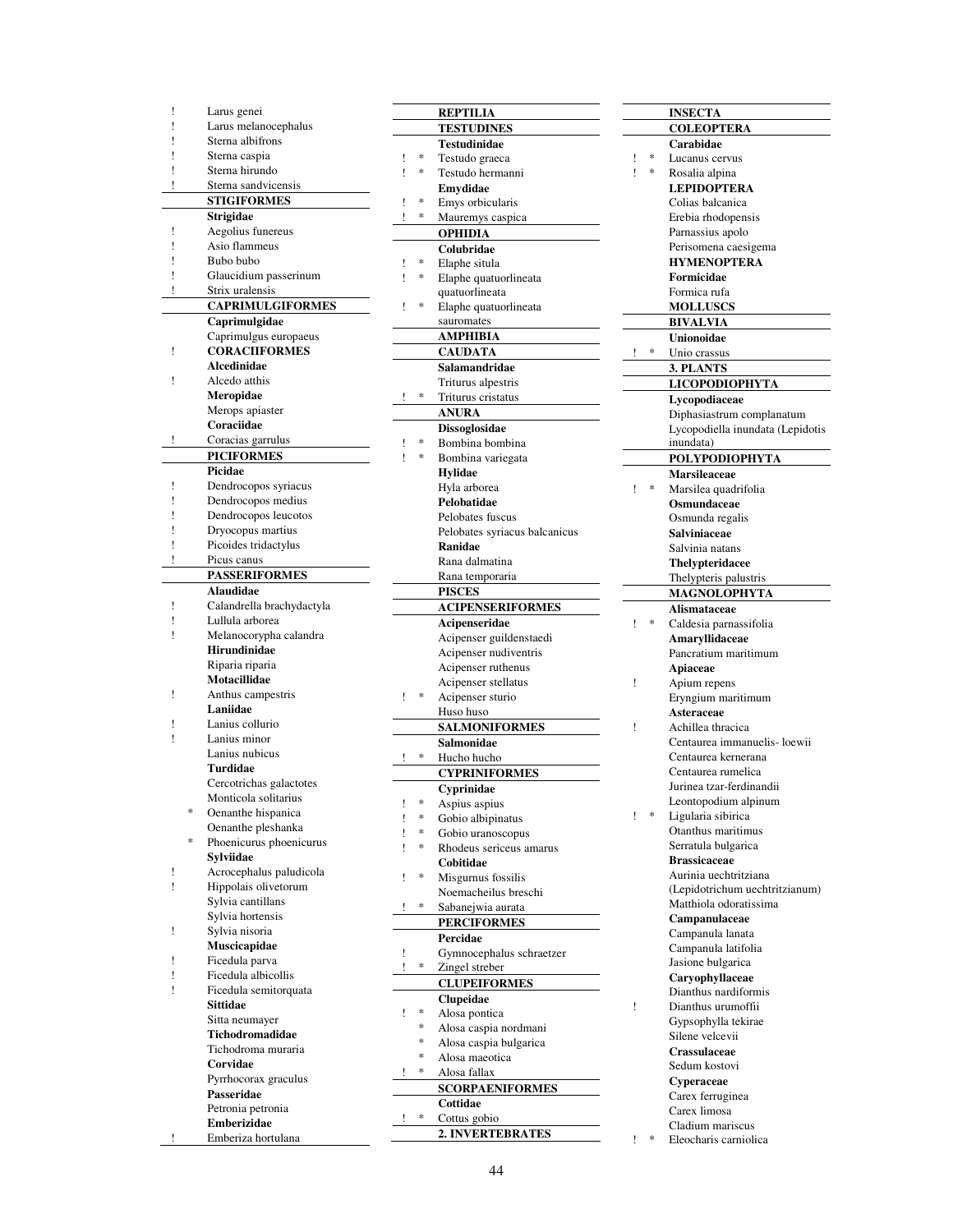|   |        | Kobresia myosuroides (Elyna<br>bellardii) |    |   | Fritillaria gussichiae<br>Fritillaria orientalis | Ţ            |        | Rheum rhaponticum<br>Ranunculaceae |
|---|--------|-------------------------------------------|----|---|--------------------------------------------------|--------------|--------|------------------------------------|
|   |        | <b>Droseraceae</b>                        |    |   | Fritillaria stribrnyi                            |              |        | Adonis volgensis                   |
| 1 | $\ast$ | Aldrovanda vesiculosa                     | Ţ. |   | Lilium jankae                                    |              |        | Anemone narcissiflora              |
|   |        | <b>Ericaceae</b>                          | 1  |   | Lilium rhodopaeum                                |              |        | Ranunculus fontanus                |
|   |        | Rhododendron ponticum                     |    |   | Tulipa splendens                                 |              |        | Rosaceae                           |
| ï |        | Vaccinium arctostaphyllos                 |    |   | Tulipa thracica (T. hageri)                      |              |        | Alchemilla mollis                  |
|   |        | Fabaceae                                  |    |   | Menvanthaceae                                    | Ţ            |        | Potentilla emili-popii             |
| Ţ |        | Astracantha aitosensis                    |    |   | Menyanthes trifoliata                            |              |        | Potentilla palustris               |
|   |        | Astracantha thracica (Astragalus          |    |   | Nymphoides peltata                               |              |        | Saxifragaceae                      |
|   |        | thracicus)                                |    |   | Nymphaeaceae                                     |              |        | Saxifraga aizoides                 |
| Ţ |        | Astragalus alopecurus (A.                 |    |   | Nuphar lutea                                     |              |        | Saxifraga androsacea               |
|   |        | centralpinus)                             |    |   | Nymphaea alba                                    |              |        | Saxifraga marginata                |
| Ţ |        | Astragalus physocalix                     |    |   | <b>Orchidaceaea</b>                              |              |        | Saxifraga mollis                   |
|   |        | Chamaecytisus kovacevii                   | 1  | * | Cypripedium calceolus                            |              |        | Scrophulariaceae                   |
|   |        | Hippocrepis unisiliquosa                  |    |   | Dactylorhiza incarnata                           |              |        | Lindernia procumbens               |
|   |        | Fagaceae                                  |    |   | Dactylorhiza kalopissii                          |              |        | Verbascum dieckianum               |
|   |        | Quercus coccifera                         |    |   | Goodyera repens                                  | Ţ            |        | Verbascum purpureum                |
|   |        | Quercus hartwissiana                      |    |   | Hammarbia paludosa                               |              |        | Veronica euxina                    |
|   |        | Hydrocharitaceae                          |    |   | Herminium monorchis                              | Ţ            |        | Veronica turrilliana               |
|   |        | Stratiotes aloides                        | 1  | * | Liparis loeselii                                 |              |        | <b>Trapaceae</b>                   |
|   |        | <b>Iridaceae</b>                          |    |   | Serapias vomeraceae                              |              |        | Trapa natans                       |
|   |        | Crocus olivieri                           |    |   | Paeoniaceae                                      |              |        | Valerianeceae                      |
|   |        | Crocus tommasinianus                      | 1  |   | Paeonia tenuifolia                               | 1            |        | Centranthus kellererii             |
|   |        | Lamiaceae                                 |    |   | Plumbaginaceae                                   |              |        | <b>Violaceae</b>                   |
|   |        | Nepeta ucrainica                          |    |   | Goniolimon tataricum                             |              |        | Viola delphinantha                 |
|   |        | Salvia pinnata                            |    |   | Limonium asterotrichum                           |              |        | <b>BRYOPHYTA</b>                   |
|   |        | Salvia scabiosifolia                      |    |   | Limonium bulgaricum                              | 1            | $\ast$ | Buxbaumia viridis                  |
|   |        | Lentibulariaceae                          |    |   | Poaceae                                          | ı            | $\ast$ | Dicranum viride                    |
|   |        | Utricularia ausrtalis(U. neglecta)        |    |   | Bromus moesiacus                                 |              | $\ast$ | Drepanocladus vernicosus           |
|   |        | Liliaceae                                 |    |   | Elymus picnanthus (Agropyron                     | $\mathbf{I}$ | $\ast$ | Mannia triandra                    |
| Ţ |        | Colchicum davidovii                       |    |   | litorale)                                        |              |        |                                    |
|   |        | Fritillaria drenovskii                    |    |   | Polygonaceae                                     |              |        |                                    |
|   |        |                                           |    |   |                                                  |              |        |                                    |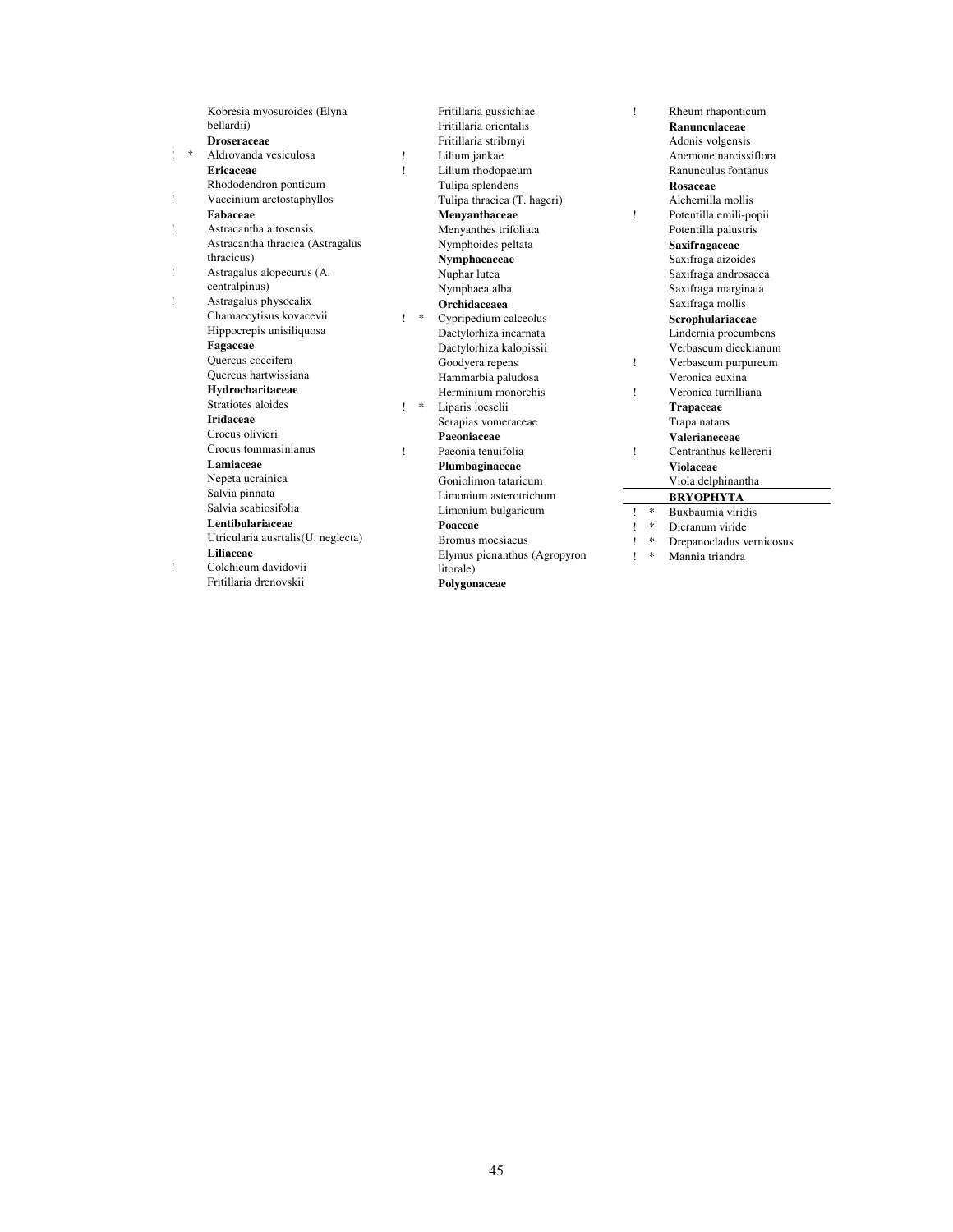The symbol "(I)" indicates that the provisions of Article 70 apply to the species.

**1. VERTEBRATES MAMMALIA INSECTIVORA Erinaceid**ae Erinaceus concolo**r Soricida**e Suncus etruscu**s CHIROPTERA Rhinolophida**e Rhinolophus blasii Rhinolophus euryale Rhinolophus ferrumequinum Rhinolophus hipposideros Rhinolophus mehely**i Molossida**e Tadarida tenioti**s Vespertilionida**e Barbastella barbastellus Eptesicus nilssoni Eptesicus serotinus Hypsugo savii Miniopterus schreibersi Myotis bechsteini Myotis blythi Myotis brandti Myotis capaccinii Myotis daubentoni Myotis mystacinus Myotis emarginatus Myotis myotis Myotis nattereri Nyctalus lasiopterus Nyctalus leisleri Nyctalus noctula Pipistrellus pipistrellus Pipistrellus nathusii Pipistrelus kuhlii Plecotus auritus Plecotus austriacus Vespertilio murinus **RODENTIA Gliridae** Myomimus roachi Muscardinus avellanarius **Dipodidae** Sicista subtilis **Cricetidae** Cricetus cricetus Cricetulus migratorius Mesocricetus newtoni **CARNIVORA Ursidae** Ursus arctos (I) **Mustelidae** Lutra lutra (I) Martes martes Mustela nivalis Vormela eversmanni Vormela peregusna **Felidae** Felis lynx (I) **PINNIPEDIA** Monachus monachus (I) **CETACEA**

Delphinus delphis (I) Phocoena phocoena (I) Tursiops truncatus (I) **AVES GAVIIFORMES Gaviidae** Gavia stellata Gavia arctica Gavia immer **PODICIPEDIFORMES Podicipedidae** Podiceps auritus Podiceps cristatus Podiceps grisegena Podiceps nigricollis Tachybaptus ruficollis **PROCELLARIIFORMES Procellariidae** Calonectris /Procellaria/ diomedea Puffinus yelkouan **PELECANIFORMES Phalacrocoracidae** Phalacrocorax aristotelis Phalacrocorax pygmeus **Pelecanidae** Pelecanus crispus Pelecanus onocrotalus **Sulidae** Мorus bassanus **CICONIIFORMES Ardeidae** Ardeola ralloides Ardea purpurea Ardea cinerea Botaurus stellaris Bubulcus ibis (I) Egretta alba Egretta garzetta (I) Ixobrychus minutus Nycticorax nycticorax **Ciconiidae** Ciconia ciconia Ciconia nigra (I) **Threskiornithidae** Plаtalea leucorodia (I) Plegadis falcinellus **Phoenicopteridae** Phoenicopterus ruber (I) **ANSERIFORMES Anatidae** Anas falcata Anas strepera Аnser erythropus Аnser fabalis Аnser аnser Аnser caerulescens Aythya nyroca (I) Aythya ferina Aythya marila Branta ruficollis (I) Bucephala clangula Clangula hyemalis Cygnus bewickii Cygnus olor

Cygnus cygnus Маrmaronetta angustirostris Мelanitta fusca Мelanitta nigra Mergus albellus Mergus merganser Mergus serrator Netta rufina Oxyura leucocephala (I) Somateria mollissima Тadorna ferruginea Тadorna tadorna **FALCONIFORMES Pandionidae** Pandion haliaetus (I) **Accipitridae**  Accipiter brevipes (I) Accipiter gentilis (I) Accipiter nisus (I) Aegypius monachus (I) Aquila chrysaetos (I) Aquila clanga (I) Aquila heliaca Aquila pomarina (I) Aquila rapax Buteo buteo (I) Buteo lagopus (I) Buteo rufinus (I) Circаеtus gallicus (I) Circus aeruginosus (I) Circus cyaneus (I) Circus macrourus (I) Circus pygargus (I) Elanus caeruleus (I) Gypaetus barbatus (I) Gyps fulvus (I) Haliaeetus albicilla (I) Hieraaetus fasciatus (I) Hieraaetus pennatus (I) Milvus migrans (I) Milvus milvus (I) Neophron percnopterus (I) Pernis apivorus (I) **Falconidae** Falco biarmicus (I) Falco cherrug (I) Falco columbarius (I) Falco eleonorae (I) Falco naumanni (I) Falco peregrinus (I) Falco subbuteo (I) Falco tinnunculus (I) Falco vespertinus (I) **GALLIFORMES Phasianidae** Bonasa bonasia **GRUIFORMES Gruidae** Anthropoides virgo Grus grus (I) **Rallidae** Crex crex Gallinula chloropus Porzana porzana Porzana parva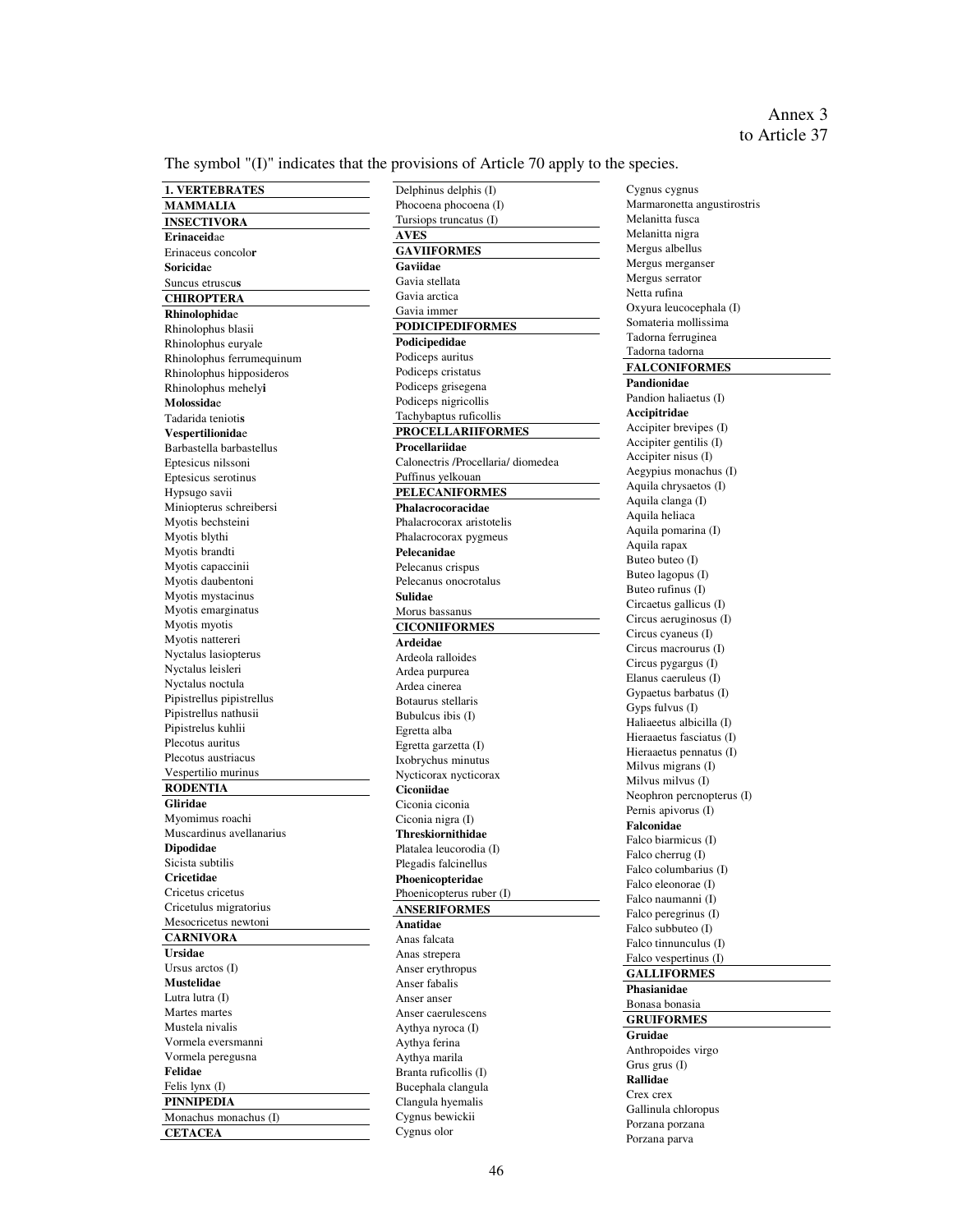Porzana pusilla Rallus aquaticus **Otididae** Otis tarda (I) Tetrax tetrax (I) **CHARADRIIFORMES Burhinidae** Burhinus oedicnemus **Charadriidae** Arenaria interpres Charadrius alexandrinus Charadrius dubius Charadrius hiaticula Eudromias morinellus Haplopterus spinosus Pluvialis apricaria Pluvialis squatarola Vanellus vanellus **Haematopididae** Haematopus ostralegus **Scolopacidae** Actitis hypoleucos Calidris alba Calidris alpina Calidris canutus Calidris ferruginea Calidris minuta Calidris temminckii Gallinago media Limicola falcinellus Limosa limosa Limosa lapponica Lymnocryptes minimus Numenius arquata Numenius phaeopus Numenius tenuirostris (I) Philomachus pugnax Tringa erythropus Tringa glareola Tringa nebularia Tringa ochropus Tringa stagnatilis Tringa totanus Xenus cinereus **Recurvirostridae** Himantopus himantopus Recurvirostra avosetta **Phalaropodidae** Phalaropus lobatus Phalaropus fulicarius **Glareolidae** Glareola pratincola Glareola nordmanni **Lariidae** Chlidonias hybridus Chlidonias leucopterus Chlidonias niger Geochelidon nilotica Larus canus Larus fuscus Larus genei Larus marinus Larus melanocephalus Larus minutus Larus ridibundus Rissa tridactyla Sterna albifrons Sterna caspia Sterna hirundo Sterna sandvicensis

Sterna paradisaea **Stercorariudae** Stercorarius pomarinus Stercorarius parasiticus **COLUMBIFORMES Pteroclididae** Syrrhaptes paradoxus **Columbidae** Columba livia livia (I) Columba oenas **CUCULIFORMES Cuculidae** Clamator glandarius Cuculus canorus **STIGIFORMES Tytonidae** Tyto alba (I) **Strigidae** Aegolius funereus (I) Asio otus (I) Asio flammeus (I) Athene noctua (I) Bubo bubo (I) Glaucidium passerinum (I) Nyctea scandiaca (I) Otus scops (I) Strix aluco (I) Strix uralensis (I) Surnia ulula (I) **CAPRIMULGIFORMES Caprimulgidae** Caprimulgus europaeus **APODIFORMES Apodidae** Apus apus Apus melba Apus pallidus **CORACIIFORMES Alcedinidae** Alcedo atthis **Coraciidae** Coracias garrulus **Upopidae** Upupa epops **PICIFORMES Picidae** Dryocopus martius Dendrocopos major Dendrocopos syriacus Dendrocopos medius Dendrocopos leucotos Dendrocopos minor Jynx torquilla Picoides tridactylus Picus canus Picus viridis **PASSERIFORMES Alaudidae** Alauda arvensis Calandrella brachydactyla Calandrella rufescens Eremophila alpestris Galerida cristata Lullula arborea Melanocorypha calandra Melanocorypha leucoptera **Hirundinidae** Delichon urbica Hirundo rustica

Hirundo daurica Ptyonoprogne rupestris Riparia riparia **Motacillidae** Anthus campestris Anthus trivialis Anthus pratensis Anthus cervinus Anthus spinoletta Motacilla flava Motacilla cinerea Motacilla alba **Bombycillidae** Bombycilla garrulus **Cinclidae** Cinclus cinclus **Troglodytidae** Troglodytes troglodytes **Prunellidae** Prunella modularis Prunella collaris **Turdidae** Cercotrichas galactotes Erithacus rubecula Luscinia luscinia Luscinia megarhynchos Luscinia svecica Monticola saxatilis Monticola solitarius Oenanthe hispanica Oenanthe isabellina Oenanthe leucura Oenanthe oenanthe Oenanthe pleschanka Phoenicurus ochruros Phoenicurus phoenicurus Saxicola rubetra Saxicola torquata Turdus torquatus Turdus merula Turdus ruficollis Turdus pilaris Turdus philomelos Turdus iliacus Turdus viscivorus **Sylviidae** Acrocephalus agricola Acrocephalus arundinaceus Acrocephalus dumetorum Acrocephalus melanopogon Acrocephalus paludicola Acrocephalus palustris Acrocephalus schoenobaenus Acrocephalus scirpaceus Cettia cetti Cisticola juncidis Hippolais pallida Hippolais olivetorum Hippolais icterina Locustella naevia Locustella fluviatilis Locustella luscinioides Phylloscopus bonelli Phylloscopus sibilatrix Phylloscopus collybita Phylloscopus trochilus Sylvia cantillans Sylvia melanocephala Sylvia hortensis Sylvia nisoria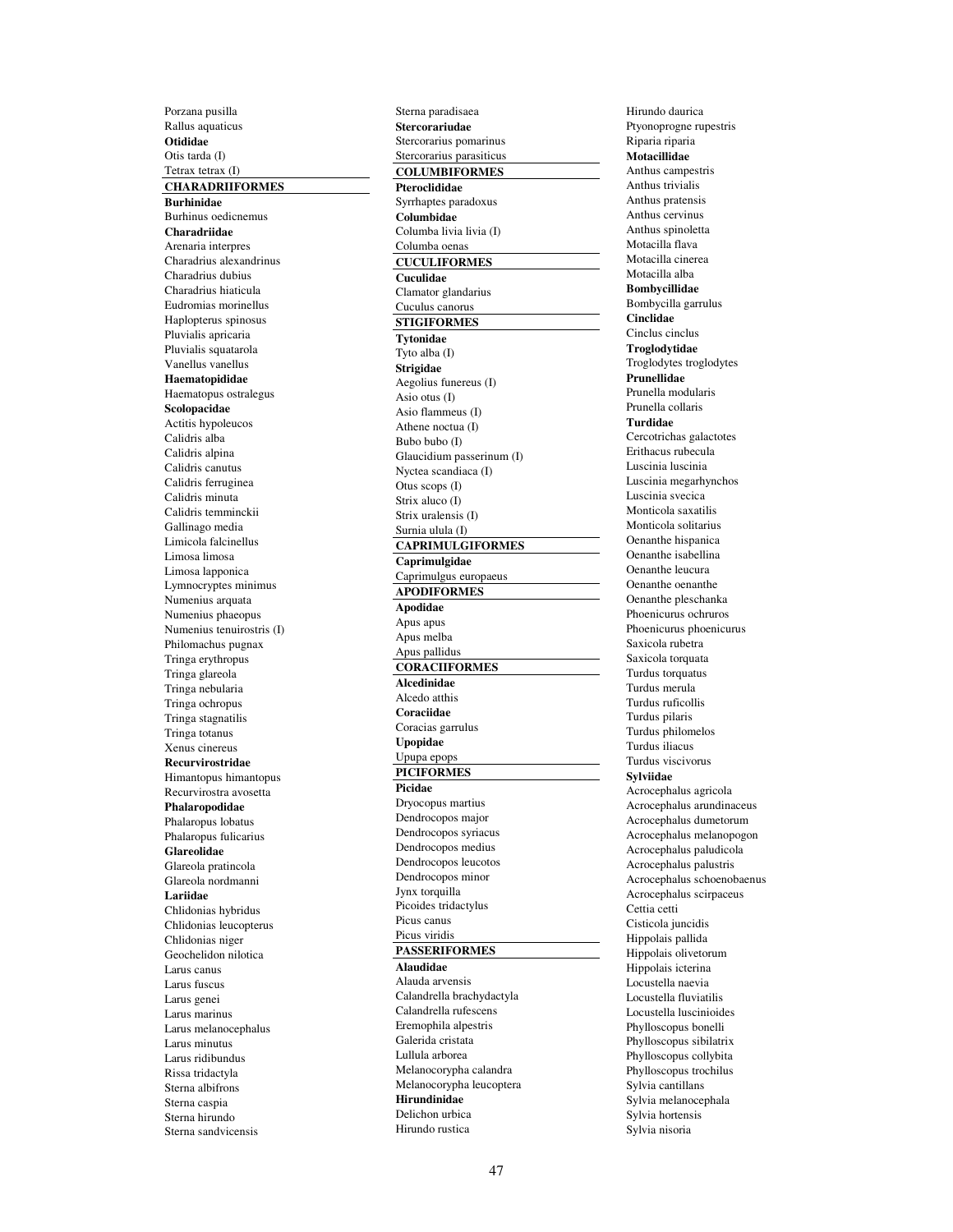Sylvia curruca Sylvia communis Sylvia borin Sylvia atricapilla Regulus regulus Regulus ignicapillus **Muscicapidae** Muscicapa striata Ficedula parva Ficedula albicollis Ficedula semitorquata Ficedula hypoleuca **Timaliidae** Panurus biarmicus **Aegithalidae** Aegithalos caudatus **Paridae** Parus palustris Parus lugubris Parus montanus Parus cristatus Parus ater Parus caeruleus Parus major **Sittidae** Sitta europaea Sitta neumayer **Tichodromadidae** Tichodroma muraria **Certhiidae** Certhia familiaris Certhia brachydactyla **Remizidae** Remiz pendulinus **Oriolidae** Oriolus oriolus **Laniidae** Lanius collurio Lanius minor Lanius excubitor Lanius senator Lanius nubicus **Corvidae** Corvus corax Nucifraga caryocatactes Pyrrocorax graculus **Sturnidae** Sturnus roseus **Ploceidae** Montifringilla nivalis Passer hispaniolensis Passer montanus Petronia petronia **Fringillidae** Carduelis cannabina Carduelis carduelis Carduelis chloris Carduelis flammea Carduelis flavirostris Carduelis spinus Carpodacus erythrinus Coccothraustes coccothraustes Fringilla coelebs Fringilla montifringilla Loxia curvirostra Pyrrhula pyrrhula Serinus serinus **Emberizidae** Calcarius lapponicus Emberiza leucocephalos

Emberiza citrinella Emberiza cirlus Emberiza cia Emberiza hortulana Emberiza rustica Emberiza pusilla Emberiza shoeniclus Emberiza melanocephala Miliaria calandra Plectrophenax nivalis **REPTILIA TESTUDINES Testudinidae** Testudo graeca (I) Testudo hermanni (I) **Emydidae** Emys orbicularis Mauremys caspica **SAURIA Lacertidae** Ablepharus kitaibeli Lacerta vivipara **Geconidae**  Cymnodactylus kotschyi Ophisops elegans **Anguidae** Anguis fragilis Ophisaurus apodus **OPHIDIA Typhlopidae** Typhlops vermicularis **Boidae** Eryx jaculus (I) **Colubridae** Coluber najadum Coluber jugularis Coluber rubriceps Coronella austriaca Elaphe situla Elaphe quatuorlineata quatuorlineata Elaphe quatuorlineata sauromates Elaphe longissima Malpolon monspessulanus Telescopus fallax **Viperidae** Vipera ursinii **AMPHIBIA CAUDATA Salamandridae** Salamandra salamandra Triturus alpestris Triturus cristatus Triturus dobrogicus Triturus vulgaris **ANURA Bufonidae** Bufo viridis Bufo bufo **Hylidae** Hyla arborea **Pelobatidae** Pelobates fuscus Pelobates syriacus balcanicus **Ranidae** Rana graeca **PISCES ACIPENSERIFORMES** Acipenser sturio (I) **2. INVERTEBRATES**

**INSECTA COLEOPTERA Carabidae** Lucanus cervus Rosalia alpina **LEPIDOPTERA** Colias balcanica Erebia rhodopensis Parnassius apolo (I) Perisomena caesigema **HYMENOPTERA Formicidae** Formica rufa **3. PLANTS LICOPODIOPHYTA Isoetaceae** Isoetes lacustris **Lycopodiaceae** Diphasiastrum alpinum Diphasiastrum complanatum Lycopodiella inundata (Lepidotis inundata) **POLYPODIOPHYTA Adiantaceae** Adiantum capillus-veneris **Aspleniaceae** Asplenium cuneifolium Asplenium lepidum **Cryptogrammaceae** Cryptogramma crispa **Dryopteridaceae** Cystopteris alpina Dryopteris villarii **Marsileaceae** Marsilea quadrifolia **Ophioglossaceae** Botrychium matricariifolium **Osmundaceae** Osmunda regalis **Polypodiaceae** Polypodium cambricum(P. australe) **Salviniaceae** Salvinia natans **Sinopteridaceae** Cheilanthes persica **Thelypteridaceae** Thelypteris palustris **PINOPHYTA Cupressaceae** Juniperus excelsa Juniperus sabina **Ephedraceae** Ephedra campylopoda Ephedra distachya **Taxaceae** Taxus baccata **MAGNOLIOPHYTA Acanthaceae** Acanthus spinosus **Aceraceae** Acer heldreichii ssp. visianii **Alismataceae** Caldesia parnassifolia **Amaryllidaceae** Galanthus elwesii Galanthus nivalis Pancratium maritimum **Apiaceae** Angelica archangelica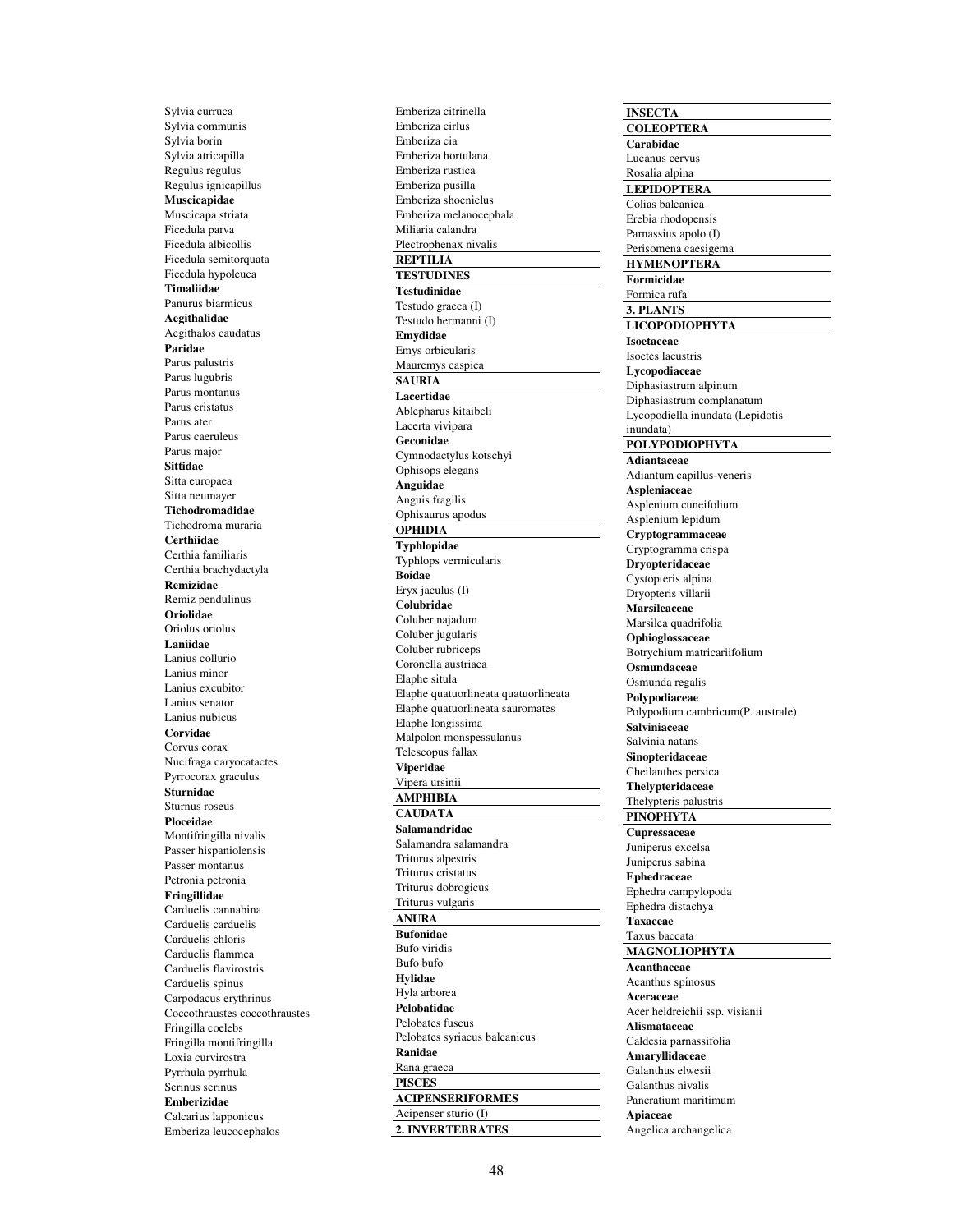Apium nodiflorum Apium repens Astrodaucus littoralis Bupleurum baldense Bupleurum longifolium Cachrys alpina Cicuta virosa Eryngium maritimum Eryngium palmatum Ferula orientalis Laserpitium archangelica Opopanax hironium ssp. bulgaricum Pastinaca argyrophylla Peucedanum palustre Peucedanum ruthenicum Pleurospermum austriacum Prangos ferulacea Seseli degenii Sium sisarum Stefanoffia daucoides Trinia glauca ssp. carniolica Turgeniopsis foeniculacea **Apocynaceae** Trachomitum venetum **Aquifoliaceae** Ilex aquifolium Ilex colchica **Araceae** Acorus calamus Arum alpinum Dracunculus vulgaris **Aristolochiaceae** Aristolochia rotunda **Asteraceae** Achillea leptophylla Achillea thracica Anthemis argyrophylla Anthemis gaudium-solis Anthemis jordanovii Anthemis macrantha Anthemis orbelica Anthemis regis-borisii Anthemis rumelica Anthemis sancti-johanis Anthemis stribrnyi Anthemis virescens Artemisia caucasica Artemisia chamaemelifolia Artemisia lerchiana Artemisia pedemontana Carduus rhodopaeus (C. adpressus ssp. rhodopaeus) Carduus thracicus Centaurea achtarovii Centaurea amplifolia Centaurea arenaria Centaurea atropurpurea Centaurea bovina Centaurea gracilenta Centaurea immanuelis-loewii Centaurea inermis Centaurea kernerana Centaurea mannagetae ssp. pirinica Centaurea marshaliana Centaurea nigrescens Centaurea parilica Centaurea pichleri Centaurea pseudoaxillaris Centaurea rumelica Centaurea rupestris

Chondrilla urumoffii Cirsium bulgaricum Cirsium stojanovii Crepis bithynica Erigeron vichrensis Helichrysum plicatum Inula spiraeifolia Inula viscosa Jurinea ledebourii Jurinea tzar-ferdinandii Leontopodium alpinum Ligularia glauca Ligularia sibirica Onopordon bracteatum Otanthus maritimus Pallenis spinosa Petasites kablikianus Reichardia picroides Saussurea discolor Scorzonera parviflora Serratula bulgarica Tragopogon stribrnyi Urospermum picroides **Berberidaceae** Epimedium pubigerum **Boraginacerae** Alkanna jordanovii Alkanna primuliflora Alkanna stribrnyi Alkanna tinctoria Anchusa gmelinii Anchusa macedonica Anchusa velenovskyi Argusia sibirica Buglossoides glandulosa Cynoglossum germanicum Cynoglossum rotatum Onosma rhodopaea **Brassicaceae** Aethionema arabicum Alyssum borzaeanum Alyssum cuneifolium ssp. pirinicum Alyssum stribrnyi Arabis collina Arabis ferdinandi-coburgii Arabis nova Aubrieta gracilis ssp. scardica Aubrieta intermedia Aurinia uechtritziana (Lepidotrichum uechtritzianum) Brassica nivalis ssp. jordanoffii Capsella thracica Cardamine parviflora Cardamine penzesii Conringia planisiliqua Crambe tataria Draba korabensis Erysimum comatum Erysimum quadrangulum(Syrenia cana auct.) Erysimum slavjankae Hesperis sylvestris Hesperis theophrasti Hymenolobus procumbens(Hornungia procumbens) Iberis saxatilis Malcolmia orsiniana ssp. angulifolia Malcolmia sеrbica Maresia nana Matthiola odoratissima

Pritzelago alpina ssp. brevicaulis(Hutchinsia alpina) Schivereckia doerfleri Sisymbrium polymorphum Subularia aquatica **Callitrichaceae** Callitrichae brutia **Campanulaceae** Campanula jordanovii Campanula lanata Campanula latifolia Campanula orphаnidea(Petkovia orphanidea) Campanula transsilvanica Campanula versicolor Edraianthus serbicus Jasione bulgarica Trachelium rumelianum(T. jacquinii) **Caryophyllaceae** Arenaria ciliata Arenaria cretica Arenaria gypsophylloides Arenaria pirinica Arenaria rhodopaea Arenaria rigida Dianthus carthusianorum Dianthus kladovanus(D. pontederae ssp. kladovanus) Dianthus nardiformis Dianthus pallidiflorus Dianthus stribrnyi Dianthus urumoffii Gypsophylla tekirae Gypsophylla trichotoma Minuartia diljanae Minuartia rumelica Minuartia stojanovii Moehringia jankae Petrorhagia alpina Petrorhagia thessala Saponaria stranjensis Silene alpina Silene caliacrae Silene cretica Silene euxina Silene graeca Silene lydia Silene velcevii **Chenopodiaceae** Halimione pedunculata Halimione portulacoides Suaeda heterophylla **Cistaceae** Cistus salvifolius **Convolvulaceae** Calystegia soldanella Convolvulus althaeoides (C. elegantissimum) Convolvulus boissieri ssp. parnassicus (C. compactus) Convolvulus boissieri ssp. suendermannii(C. suendermannii) Convolvulus holosericeus Convolvulus lineatus Convolvulus persicus Cressa cretica **Crassulaceae** Crassula tillaea Rhodiola rosea Sedum kostovi Sedum magellense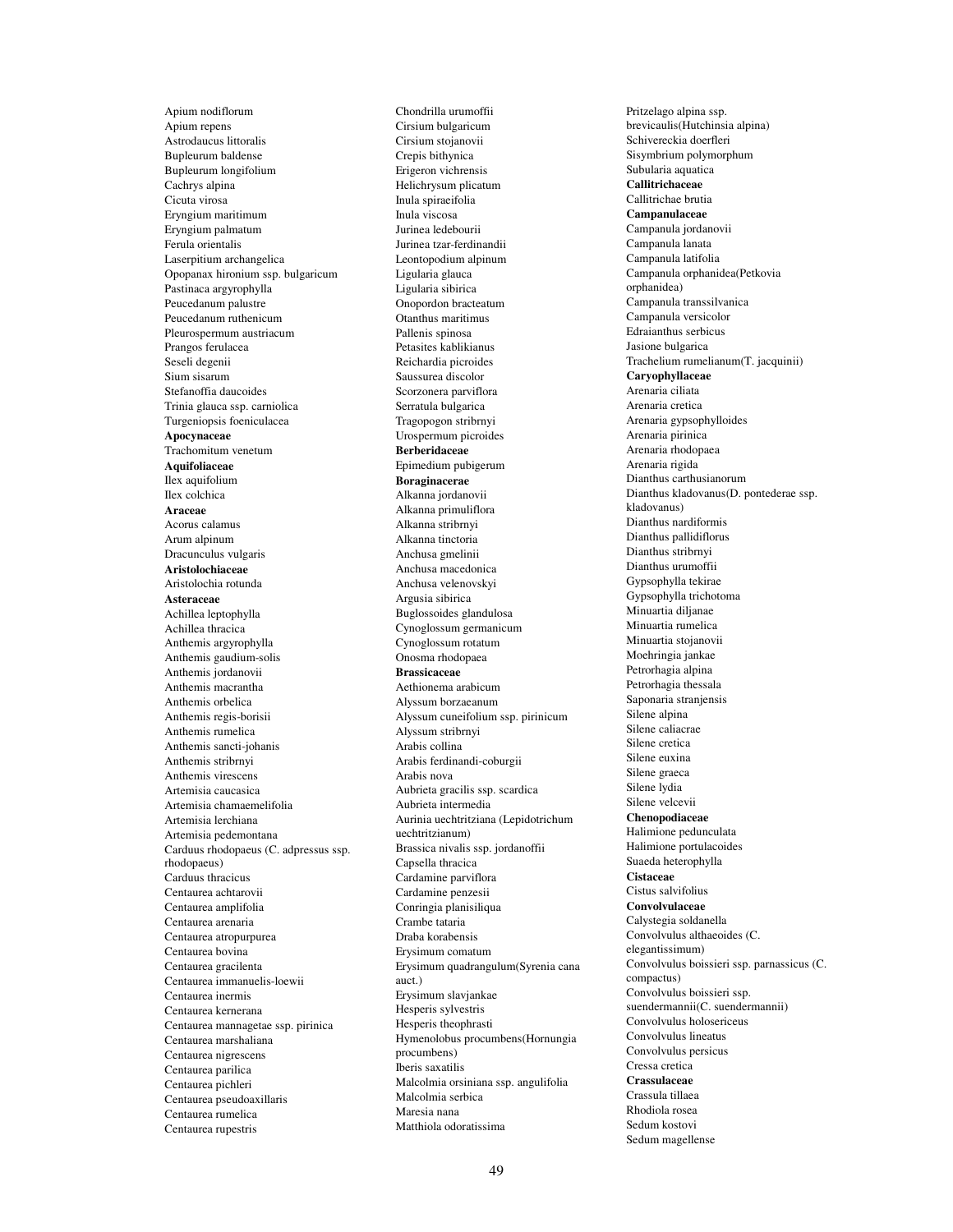Sedum stefco Sedum tschernokolevii Sedum zollikoferi Sempervivum ciliosum **Cyperaceae** Carex disticha Carex ferruginea Carex fuliginosa Carex limosa Carex pirinensis Carex punctata Carex rupestris Cladium mariscus Dichostylis michelianus Eleocharis carniolica Isolepis supina Kobresia myosuroides(Elyna bellardii) Scirpus litoralis (Schoenoplectus litoralis) Scirpus triqueter **Droseraceae** Aldrovanda vesiculosa Drosera rotundifolia **Elaeagnaceae** Hippophae rhamnoides **Empetraceae** Empetrum nigrum **Ericaceae** Arbutus andrachne Arbutus unedo Calluna vulgaris Erica arborea Rhododendron myrtifolium Rhododendron ponticum Vaccinium arctostaphyllos **Euphorbiaceae** Euphorbia aleppica Euphorbia lucida Euphorbia peplis **Fabaceae** Anthyllis aurea Astracantha aitosensis Astracantha thracica (Astragalus thracicus) Astragalus alopecurus(A. centralpinus) Astragalus corniculatus Astragalus cornutus Astragalus dasyanthus Astragalus physocalix Astragalus wilmottianus Caragana frutex Chamaecytisus kovacevii Chamaecytisus neicheffii Chamaecytisus ratisbonensis Cicer montbretii Genista germanica Genista pilosa Glycyrrhiza glabra Hedysarum grandiflorum Hedysarum tauricum Hippocrepis unisiliquosa Lathyrus montanus Lathyrus palustris Lathyrus pancicii Lathyrus saxatilis Lathyrus transsylvanicus Lens ervoides Lotus uliginosus Lupinus albus Medicago carstiensis Medicago littoralis

Medicago rhodopaea Oxytropis kozhuharovii Oxytropis urumovii Tetragonolobus maritimus Trifolium ligusticum Trifolium phleoides Trifolium rubens Trifolium squamosum Trifolium squarrosum Trigonella spicata Vicia abbreviata Vicia amphicarpa Vicia truncatulla **Fagaceae** Quercus coccifera Quercus mestensis Quercus thracica **Frankeniaceae** Frankenia pulverulenta **Gentianaceae** Blackstonia perfoliata Centaurium littorale Centaurium maritimum Gentiana acaulis Gentiana frigida Gentiana lutea Gentiana punctata Gentianella amarella Gentianella crispata Gentianella engadinensis Swertia punctata **Geraniaceae** Erodium absinthoides Geranium bohemicum Geranium macrostyllum Geranium palustre **Gesneriaceae** Haberlea rhodopensis Ramonda serbica **Globulariaceae** Globularia trichosantha **Guttiferae** Hypericum androsaemum Hypericum boissieri Hypericum calycinum Hypericum setiferum Hypericum thasium **Hippocastanaceae** Aesculus hippocastanum **Hydrocharitaceae** Stratiotes aloides **Iridaceae** Crocus olivieri Crocus tommasinianus Gladiolus palustris Iris aphylla Romulea bulbocodium Romulea linaresii ssp. graeca **Juncaceae** Juncus ranarius Luzula deflexa **Juncaginaceae** Triglochin maritima **Lamiaceae** Micromeria frivaldszkyana Micromeria juliana Nepeta parviflora Nepeta ucrainica Salvia forskaohlei Salvia pinnata

Salvia scabiosifolia Sideritis syriaca (S. taurica) Stachys arenariaeformis Stachys balcanica Stachys cretica ssp. bulgarica Stachys maritima Stachys scardica Teucrium bothrys Teucrium lamifolium Thymus bracteosus Thymus perinicus **Lentibulariaceae** Utricularia australis(U. neglecta) Utricularia minor **Liliaceae** Allium jubatum Allium montanum Allium stojanovii Bellevalia ciliata Colchicum bivonae Colchicum borisii Colchicum davidovii Colchicum diampolis Colchicum rhodopaeum Fritillaria drenovskii Fritillaria graeca Fritillaria gussichiae Fritillaria meleagroides Fritillaria orientalis Fritillaria pontica Fritillaria stribrnyi Gagea chrysantha Gagea heldreichii Lilium albanicum Lilium jankae Lilium rhodopaeum Lloydia serotina Merendera rhodopaea Scilla bithynica Scilla bulgarica Tulipa aureolina Tulipa australis Tulipa pirinica Tulipa rhodopaea Tulipa splendens Tulipa thracica (T. hageri) Tulipa urumoffii **Linaceae** Linum elegans Linum extraaxilare **Lythraceae** Ammania verticillata Lythrum thymifolia Middendorfia borystenica Peplis alternifolia **Menyanthaceae** Menyanthes trifoliata Nymphoides peltata **Morinaceae** Morina persica **Nymphaeaceae** Nuphar lutea Nymphaea alba **Onagraceae** Circaea alpina Ludwigia palustris **Orchidaceae** Anacamptis pyramidalis Cephalanthera epipactoides Cypripedium calceolus (I)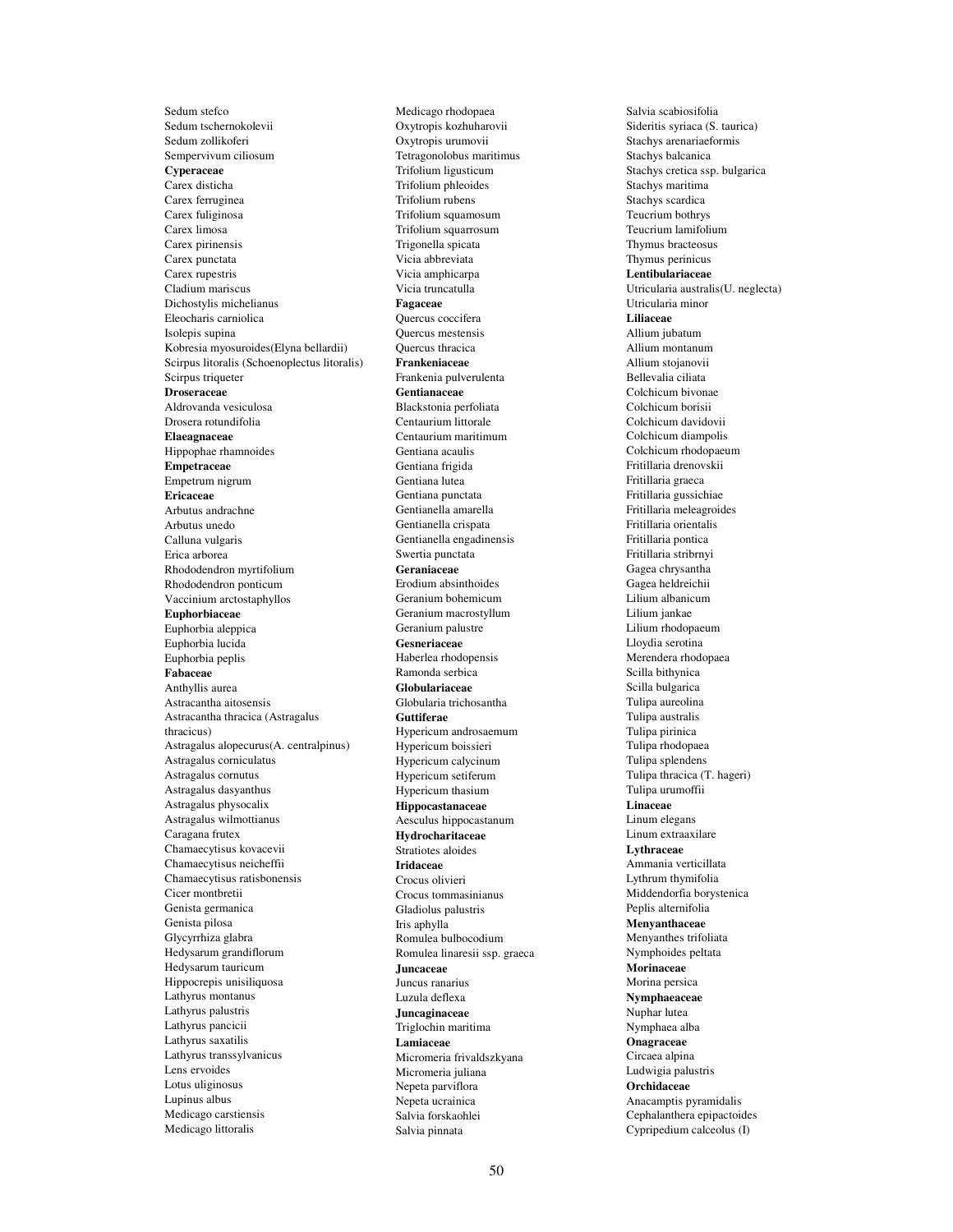Dactylorhiza incarnata Dactylorhiza kalopissii Goodyera repens Hammarbia paludosa Herminium monorchis Himantoglossum caprinum (H. hircinum) Limodorum abortivum Liparis loeselii (I) Listera cordata Ophrys apifera Ophrys argolica (I) Ophrys cornuta(O. scolopax ssp. cornuta) Ophrys insectifera Ophrys mammosa (O. sphegodes ssp. mammosa) Orchis militaris Orchis papilionaceae Orchis provincialis Orchis spitzelii Traunsteinera globosa (Orchis globosa) Serapias vomeraceae Spiranthes spiralis **Paeoniaceae** Paeonia mascula Paeonia tenuifolia **Papaveraceae** Papaver degenii **Plantaginaceae** Plantago cornuti **Plumbaginaceae** Goniolimon besseranum Goniolimon collinum Goniolimon dalmaticum Goniolimon tataricum Limonium asterotrichum Limonium bulgaricum Limonium gmelinii Limonium latifolium Limonium meyeri Limonium vulgare **Poaceae** Aegilops comosa Aegilops geniculata (A. lorentii) Aegilops markgrafii (A. dichasians) Aeluropus littoralis Alopecurus thracicus Apera interrupta Bromus lanceolatus Bromus moesiacus Bromus parilicus Corynephorus divaricatus Elymus picnanthus (Agropyron litorale) Erianthus ravennae Festuca pirinica Parvotrisetum myrianthum Perydiction sanctum (Brachypodium sanctum) Poa aitosensis Poa jordanovii Poa palustris Poa pirinica Secale rhodopaeum Sesleria korabensis (S. klasterskii) **Polygalaceae** Polygala acarnanica Polygala alpestris Polygala amarella Polygala sibirica **Polygonaceae** Rheum rhaponticum

**Potamogetonaceae** Potamogeton friesii Potamogeton trichoides **Primulaceae** Androsace obtusifolia Cortusa matthioli Cyclamen coum Hottonia palustris Lysimachia thyrsiflora Primula deorum Primula frondosa Primula halleri Primula vulgaris ssp. sibthorpii Soldanella chrysostricta Soldanella pirinica **Pyrolaceae** Pyrola rotundifolia **Raflesiaceae** Cytinus clusii **Ranunculaceae** Adonis volgensis Anemone narcissiflora Anemone pavonina Anemone sylvestris Aquilegia aurea Aquilegia nigricans(A. vulgaris ) Clematis alpina Delphinium fissum ssp. albiflorum Eranthis bulgaricus Nigella orientalis Pulsatilla halleri Pulsatilla pratensis Pulsatilla slavjankae Pulsatilla vernalis Ranunculus fontanus Ranunculus stojanovii Thalictrum foetidum Trollius europaeus **Rhamnaceae** Rhamnus alpina **Rosaceae** Alchemilla achtarovii Alchemilla asteroantha Alchemilla bandericensis Alchemilla jumrukczalica Alchemilla mollis Alchemilla pirinica Amygdalus webbii Crataegus stevenii Eriolobus trilobata Geum bulgaricum Geum rhodopaeum Mespilus germanica Potentilla chrysantha Potentilla emili-popii Potentilla fruticosa Potentilla montenegrina Potentilla nicicii Potentilla palustris Pyracantha coccinea Pyrus bulgarica Rubus hercinicus Rubus macrophyllus Rubus thyrsiflorus Spiraea crenata Spiraea hypericifolia Spiraea salicifolia **Rubiaceae** Galium demissum Galium rhodopaeum

Galium rubioides **Rutaceae** Haplophyllum balcanicum Haplophyllum thesioides Ruta graveolens **Salicaceae** Salix pentandra Salix retusa Salix rosmarinifolia Salix xanticola **Saxifragaceae** Ribes nigrum Saxifraga aizoides Saxifraga androsacea Saxifraga marginata Saxifraga mollis Saxifraga retusa **Scrophulariaceae** Digitalis laevigata Lathraea rhodopaea Linaria brachyphylla Linaria peloponesiaca Lindernia procumbens Pedicularis palustris Rhynchocorys elephas Verbascum adrianopolitanum Verbascum anisophyllum Verbascum boevae Verbascum bugulifolium Verbascum davidoffii Verbascum decorum Verbascum dieckianum Verbascum eriophorum Verbascum jankaeanum Verbascum jordanovii Verbascum juruk Verbascum lagurus Verbascum minutiflorum Verbascum pseudonobile Verbascum purpureum Verbascum rupestre Verbascum spathulisepalum Verbascum thracicum Verbascum tzar-borisii Verbascum urumovii Veronica baumgartenii Veronica euxina Veronica grisebachii Veronica multifida Veronica turrilliana **Sparganiaceae** Sparganium angustifolium Sparganium minimum **Tamaricaceae** Myricaria germanica **Theligonaceae** Theligonum cynocrambe **Thymelaeaceae** Daphne blagayana Daphne laureola Daphne oleoides Daphne pontica **Trapaceae** Trapa natans **Typhaceae** Typha shuttleworthii **Urticaceae** Parietaria rhodopaea **Valerianeceae** Centranthus kellererii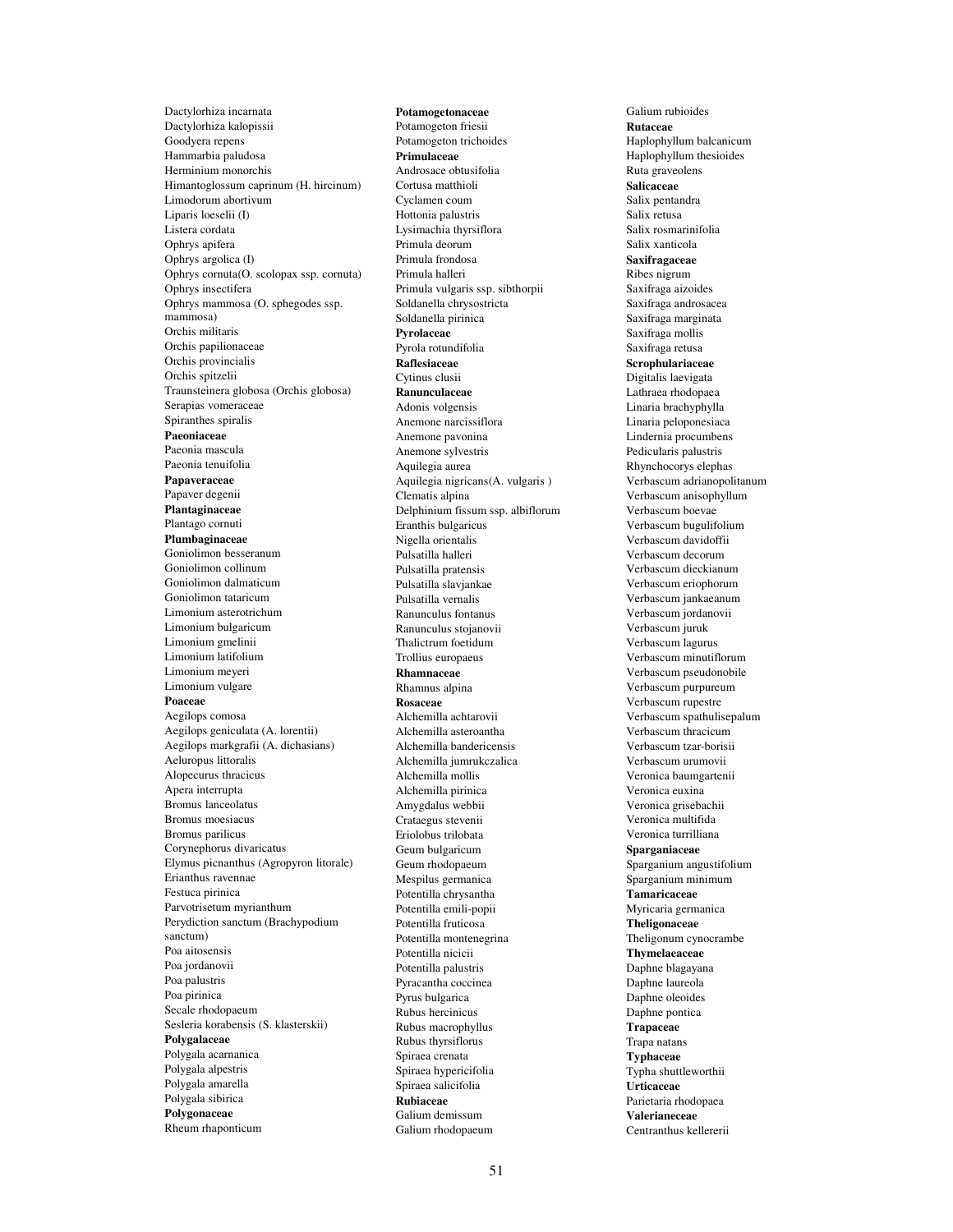Valeriana simplicifolia **Violaceae** Viola balcanica Viola delphinantha Viola gracilis

Viola grisebachiana Viola orbelica Viola palustris Viola perinensis Viola persicifolia

Viola pumila Viola pyrenaica Viola speciosa Viola stojanovii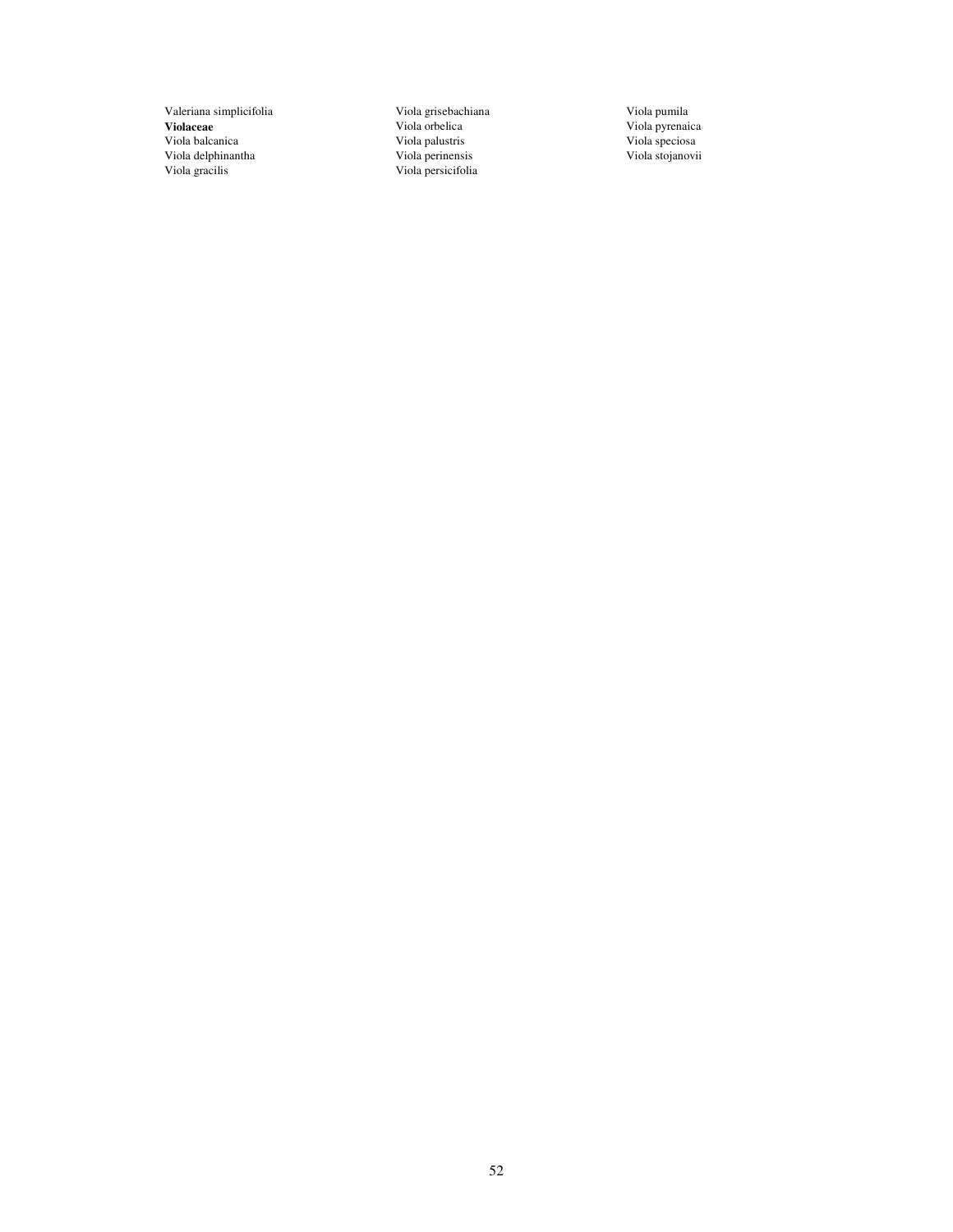The symbol "\*" designates all the species belonging to the respective genus, except the ones included in Annex 3.

The symbol "(I)" indicates that the provisions of Article 70 apply to the species.

| <b>1. VERTEBRATES</b>         | <b>REPTILIA</b>             | Astacus astacus                            |
|-------------------------------|-----------------------------|--------------------------------------------|
| <b>MAMMALIA</b>               | <b>OPHIDIA</b>              | Astacus leptodactylos                      |
| <b>CARNIVORA</b>              | <b>Viperidae</b>            | 3. PLANTS                                  |
| Canidae                       | Vipera ammodytes            | <b>POLYPODIOPHYTA</b>                      |
| Canis aureus (I)              | <b>AMPHIBIA</b>             | Aspidiaceae                                |
| Canis lupus (I)               | <b>ANURA</b>                | Dryopteris sp. div.                        |
| Felidae                       | Ranidae                     | Polystichum sp.div.                        |
| Felis silvestris (I)          | Rana ridibunda              | <b>MAGNOLIOPHYTA</b>                       |
| <b>Mustelidae</b>             | Rana temporaria             | Amaryllidaceae                             |
| Mustela putorius              | Rana esculenta              | Leucojum aestivum                          |
| <b>ARTIODACTILA</b>           | <b>PISCES</b>               | Apiaceae                                   |
| <b>Bovidae</b>                | <b>ACIPENSERIFORMES</b>     | Bupleurum sp. div.*                        |
| Rupicapra rupicapra balcanica | Acipenseridae               | Smyrnium perfoliatum                       |
| <b>AVES</b>                   | Acipenser gueldenstaedti    | Asteraceae                                 |
| <b>ANSERIFORMES</b>           | Acipenser nudiventris       | Echinops sp. div.*                         |
| Anatidae                      | Acipenser ruthenus          | Helichrysum arenarium                      |
| Anas platyrynchos             | Acipenser stellatus         | Caryophyllaceae                            |
| Anas querquedula (I)          | Huso huso                   | Gypsophylla glomerata                      |
| Anas crecca                   | <b>CLUPEIFORMES</b>         | Gypsophylla paniculata                     |
| Anas penelope                 | Clupeidae                   | <b>Iridaceae</b>                           |
| Anas clypeata                 | Alosa pontica               | Crocus sp. div.*                           |
| Anas acuta                    | Alosa caspia nordmani       | Gladiolus sp. div.*                        |
| Anser albifrons               | Alosa caspia bulgarica      | Liliaceae                                  |
| Aythya fuligula               | Alosa maeotica              | Asparagus sp. div.*                        |
| <b>GALLIFORMES</b>            | Alosa fallax                | Asphodelus albus                           |
| Phasanidae                    | <b>SALMONIFORMES</b>        | Erytronium dens-canis                      |
| Alectoris graeca graeca       | <b>Salmonidae</b>           | Lilium martagon                            |
| Alectoris chukar              | Hucho hucho                 | Polygonatum officinale                     |
| Coturnix coturnix             | <b>CYPRINIFORMES</b>        | Ruscus aculeatus                           |
| Perdix perdix                 | Cyprinidae                  | Ruscus hypoglossum<br>Scilla bifolia       |
| Phasianus colchicus           | Barbus barbus               | Orchidacea                                 |
| Tetrao urogallus              | Barbus cyclolepis           |                                            |
| <b>CHARADRIIFORMES</b>        | Barbus meridionalis petenyi | Dactylorhiza sp. div.*<br>Orchis sp. div.* |
| Scolopacidae                  | <b>PERCIFORMES</b>          | Paeoniaceae                                |
| Gallinago gallinago           | Percidae                    | Paeonia peregrina                          |
| Scolopax rusticola            | Gymnocephalus schraetser    | Plumbaginaceae                             |
| <b>COLUMBIFORMES</b>          | Zingel zingel               | Goniolimon sp. div.*                       |
| Columbidae                    | <b>2. INVERTEBRATES</b>     | Limonium sp. div.*                         |
| Columba palumbus              | <b>MOLLUSKA</b>             | Poaceae                                    |
| Streptopelia decaocto         | <b>GASTROPODA</b>           | Stipa sp. div.*                            |
| Streptopelia turtur (I)       | Helicidae                   | Primulaceae                                |
| <b>PASSERIFORMES</b>          | Helix pomatia               | Cyclamen neapolitanum                      |
| <b>Sturnidae</b>              | Helix lucorum               | Primula veris                              |
| Sturnus vulgaris              | <b>ANNELIDA</b>             | Primula vulgaris                           |
| Corvidae                      | <b>Hirudinidae</b>          | Raninculaceae                              |
| Corvus monedula               | Hirudo medicinalis          | Pulsatilla sp. div.*                       |
| Corvus frugilegus             | <b>ARTHROPODA</b>           | Salicaceae                                 |
| Corvus corone cornix          |                             | Salix caprea                               |
| Pica pica                     | <b>KRUTACEA</b>             |                                            |
|                               | <b>Astacidae</b>            |                                            |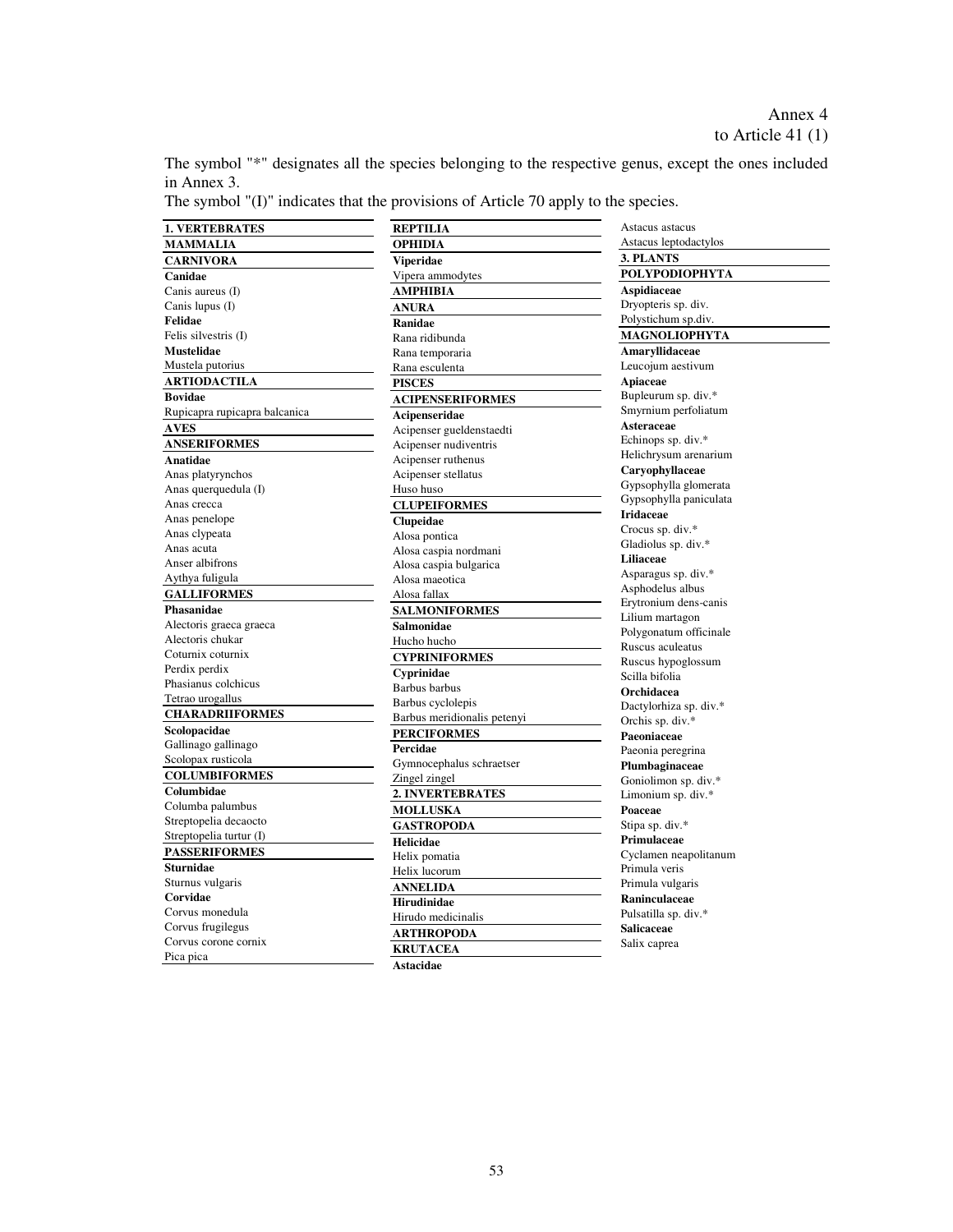### Annex 5 to Article 44 (1)

### **Prohibited Devices, Methods and Means, Including Motor Vehicles, of Capture and Killing**

#### **Mammals:**

- Live animals, including blind or mutilated, used as decoys;
- Tape recorders;
- Electrical and electronic devices, capable of killing and stunning;
- Artificial light sources;
- Mirrors and other dazzling devices;
- Devices for illuminating targets;
- Sighting devices for night shooting, comprising an electronic image magnifier or image converter;
- Explosives;
- Nets, if designed or applied for non-selective capture;
- Traps, if designed or applied for non-selective capture;
- Cross bows;
- Poison and poisoned or anaesthetic bait;
- Gassing or smoking out;
- Semi-automatic or automatic weapons with a magazine capable of holding more than two rounds of ammunition.

#### **Birds:**

- Snares, limes, hooks, live birds, including blind or mutilated, used as decoys;
- Tape recorders, electrical and electronic devices capable of killing and stunning;
- Artificial light sources, mirrors and other dazzling devices, devices for illuminating targets, sighting devices for night shooting comprising an electronic image magnifier or image converter;
- Explosives;
- Nets, traps, poison and poisoned or anaesthetic bait;
- Semi-automatic or automatic weapons with a magazine capable of holding more than two rounds of ammunition.

### **Fish:**

- Poison;
- Explosives;
- Devices and means capable of stunning fish.

#### **Means of transport:**

- Aircraft;
- Overland motor vehicles in motion;
- Boats driven at a speed exceeding five kilometres per hour and, on the Black Sea, boats with a maximum speed of 18 kilometres per hour.

Annex 6 to Article 47 (2)

| <b>AVES</b>         | Aythya fuligula     | <b>CHARADRIIFORMES</b>        |  |  |  |  |
|---------------------|---------------------|-------------------------------|--|--|--|--|
| <b>ANSERIFORMES</b> | <b>GALLIFORMES</b>  | Scolopacidae                  |  |  |  |  |
| Anatidae            | Phasanidae          | Gallinago gallinago           |  |  |  |  |
| Anas platyrynchos   | Alectoris chukar    | Scolopax rusticola            |  |  |  |  |
| Anas acuta          | Perdix perdix       | <b>COLUMBIFORMES</b>          |  |  |  |  |
| Anas clypeata       | Phasianus colchicus | Columbidae                    |  |  |  |  |
| Anas crecca         | Tetrao urogallus    | Columba palumbus              |  |  |  |  |
| Anas penelope       | <b>GRUIFORMES</b>   | Columba livia forma domestica |  |  |  |  |
| Anser albifrons     | Fulica atra         |                               |  |  |  |  |